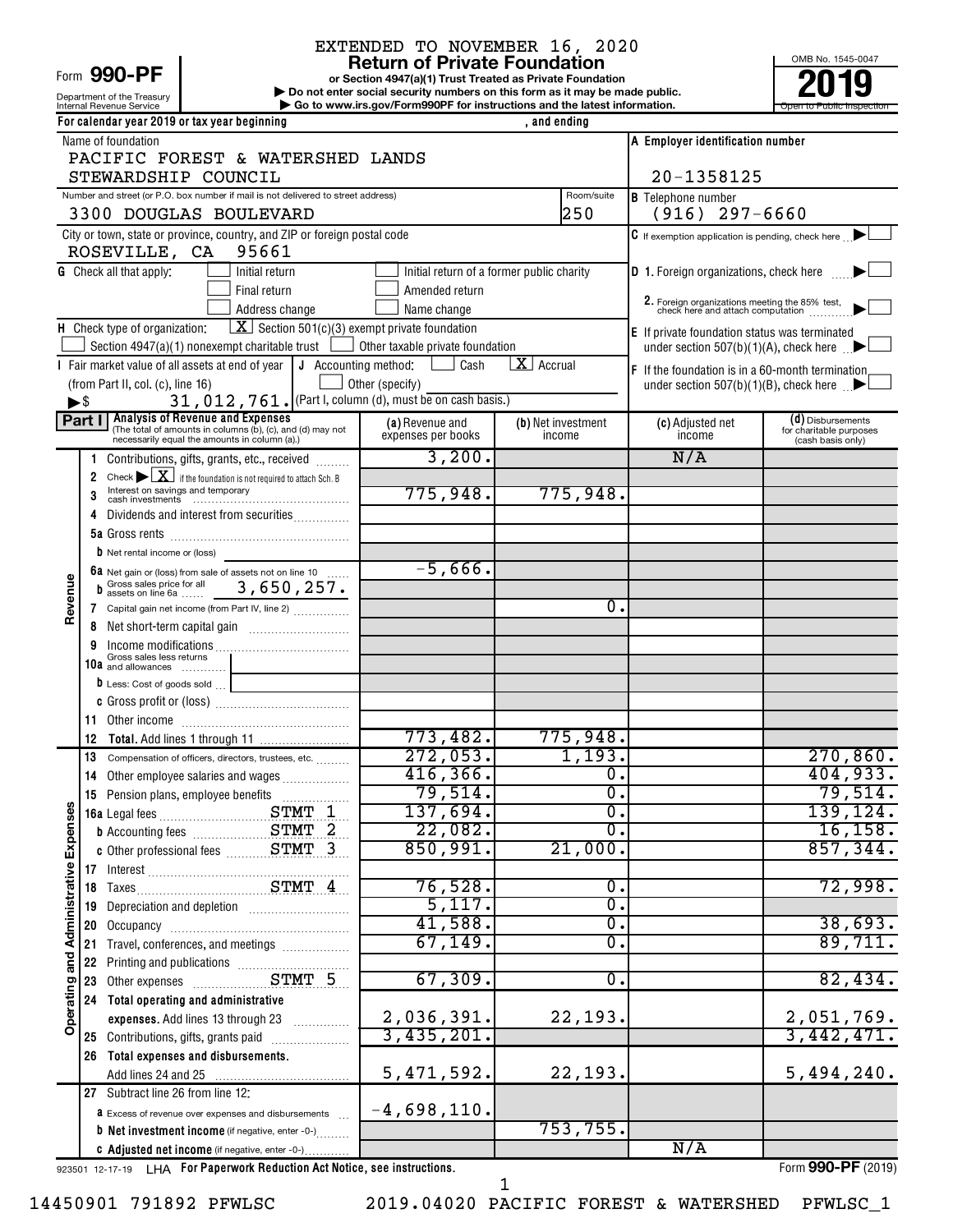|                      | 20-1358125<br>STEWARDSHIP COUNCIL<br>Form 990-PF (2019)<br>Page 2 |                                                                                                                                                               |                         |                  |                       |  |  |  |  |  |
|----------------------|-------------------------------------------------------------------|---------------------------------------------------------------------------------------------------------------------------------------------------------------|-------------------------|------------------|-----------------------|--|--|--|--|--|
|                      | Part II                                                           | <b>Balance Sheets</b> Attached schedules and amounts in the description                                                                                       | Beginning of year       | End of year      |                       |  |  |  |  |  |
|                      |                                                                   | column should be for end-of-year amounts only.                                                                                                                | (a) Book Value          | (b) Book Value   | (c) Fair Market Value |  |  |  |  |  |
|                      |                                                                   | 1 Cash - non-interest-bearing                                                                                                                                 | 189,951.                | 861, 315.        | 861,315.              |  |  |  |  |  |
|                      |                                                                   |                                                                                                                                                               | 3,124,078.              | 3, 166, 748.     | 3, 166, 748.          |  |  |  |  |  |
|                      |                                                                   | 17,611.<br>3 Accounts receivable                                                                                                                              |                         |                  |                       |  |  |  |  |  |
|                      |                                                                   | Less: allowance for doubtful accounts                                                                                                                         |                         | 17,611.          | 17,611.               |  |  |  |  |  |
|                      |                                                                   | 4 Pledges receivable                                                                                                                                          |                         |                  |                       |  |  |  |  |  |
|                      |                                                                   | Less: allowance for doubtful accounts                                                                                                                         |                         |                  |                       |  |  |  |  |  |
|                      |                                                                   |                                                                                                                                                               |                         |                  |                       |  |  |  |  |  |
|                      |                                                                   | 6 Receivables due from officers, directors, trustees, and other                                                                                               |                         |                  |                       |  |  |  |  |  |
|                      |                                                                   |                                                                                                                                                               |                         |                  |                       |  |  |  |  |  |
|                      |                                                                   |                                                                                                                                                               |                         |                  |                       |  |  |  |  |  |
|                      |                                                                   | Less: allowance for doubtful accounts                                                                                                                         |                         |                  |                       |  |  |  |  |  |
|                      |                                                                   |                                                                                                                                                               |                         |                  |                       |  |  |  |  |  |
| Assets               |                                                                   |                                                                                                                                                               | 49,467.                 | 52,396.          | 52,396.               |  |  |  |  |  |
|                      |                                                                   | 10a Investments - U.S. and state government obligations                                                                                                       |                         |                  |                       |  |  |  |  |  |
|                      |                                                                   |                                                                                                                                                               |                         |                  |                       |  |  |  |  |  |
|                      |                                                                   |                                                                                                                                                               |                         |                  |                       |  |  |  |  |  |
|                      |                                                                   |                                                                                                                                                               |                         |                  |                       |  |  |  |  |  |
|                      |                                                                   |                                                                                                                                                               | 10,033.                 | 12,485.          | 12,485.               |  |  |  |  |  |
|                      |                                                                   |                                                                                                                                                               |                         |                  |                       |  |  |  |  |  |
|                      |                                                                   |                                                                                                                                                               | 32,042,295.             | 26,898,668.      | 26,898,668.           |  |  |  |  |  |
|                      |                                                                   | 14 Land, buildings, and equipment: basis >                                                                                                                    |                         |                  |                       |  |  |  |  |  |
|                      |                                                                   |                                                                                                                                                               |                         |                  |                       |  |  |  |  |  |
|                      |                                                                   | 15 Other assets (describe > STATEMENT 7)                                                                                                                      | 3,538.                  | 3,538.           | 3,538.                |  |  |  |  |  |
|                      |                                                                   | 16 Total assets (to be completed by all filers - see the                                                                                                      |                         |                  |                       |  |  |  |  |  |
|                      |                                                                   |                                                                                                                                                               | 35,419,362.             | 31,012,761.      | 31,012,761.           |  |  |  |  |  |
|                      |                                                                   |                                                                                                                                                               | 265,941.                | 360, 392.        |                       |  |  |  |  |  |
|                      |                                                                   |                                                                                                                                                               | 205, 192.               | 67,027.          |                       |  |  |  |  |  |
|                      |                                                                   |                                                                                                                                                               |                         |                  |                       |  |  |  |  |  |
| Liabilities          |                                                                   | 20 Loans from officers, directors, trustees, and other disqualified persons                                                                                   |                         |                  |                       |  |  |  |  |  |
|                      |                                                                   |                                                                                                                                                               |                         |                  |                       |  |  |  |  |  |
|                      |                                                                   | 22 Other liabilities (describe                                                                                                                                |                         |                  |                       |  |  |  |  |  |
|                      |                                                                   |                                                                                                                                                               |                         |                  |                       |  |  |  |  |  |
|                      |                                                                   |                                                                                                                                                               | 471, 133.               | 427,419.         |                       |  |  |  |  |  |
|                      |                                                                   | Foundations that follow FASB ASC 958, check here $\Box$ $\blacktriangleright$ $\Box$                                                                          |                         |                  |                       |  |  |  |  |  |
|                      |                                                                   | and complete lines 24, 25, 29, and 30.                                                                                                                        |                         |                  |                       |  |  |  |  |  |
|                      | 24                                                                | Net assets without donor restrictions                                                                                                                         |                         |                  |                       |  |  |  |  |  |
| <b>Fund Balances</b> |                                                                   |                                                                                                                                                               | 34,948,229.             | 30, 585, 342.    |                       |  |  |  |  |  |
|                      |                                                                   | Foundations that do not follow FASB ASC 958, check here                                                                                                       |                         |                  |                       |  |  |  |  |  |
|                      |                                                                   | and complete lines 26 through 30.                                                                                                                             |                         |                  |                       |  |  |  |  |  |
| ৯                    | 26                                                                | Capital stock, trust principal, or current funds                                                                                                              |                         |                  |                       |  |  |  |  |  |
|                      | 27                                                                | Paid-in or capital surplus, or land, bldg., and equipment fund <i>minimity</i>                                                                                |                         |                  |                       |  |  |  |  |  |
|                      | 28                                                                | Retained earnings, accumulated income, endowment, or other funds                                                                                              |                         |                  |                       |  |  |  |  |  |
| <b>Net Assets</b>    | 29                                                                |                                                                                                                                                               | 34,948,229.             | 30, 585, 342.    |                       |  |  |  |  |  |
|                      |                                                                   |                                                                                                                                                               |                         |                  |                       |  |  |  |  |  |
|                      |                                                                   | 30 Total liabilities and net assets/fund balances                                                                                                             | 35,419,362.             | 31,012,761.      |                       |  |  |  |  |  |
|                      | Analysis of Changes in Net Assets or Fund Balances<br>Part III    |                                                                                                                                                               |                         |                  |                       |  |  |  |  |  |
|                      |                                                                   | 1 Total net assets or fund balances at beginning of year - Part II, column (a), line 29                                                                       |                         |                  |                       |  |  |  |  |  |
|                      |                                                                   | (must agree with end-of-year figure reported on prior year's return) with an accommutation and agree with end-of-year figure reported on prior year's return) |                         | $\mathbf{1}$     | 34,948,229.           |  |  |  |  |  |
|                      |                                                                   | 2 Enter amount from Part I, line 27a                                                                                                                          | $\overline{\mathbf{2}}$ | $-4,698,110.$    |                       |  |  |  |  |  |
|                      |                                                                   |                                                                                                                                                               | $\bf{3}$                | 335, 223.        |                       |  |  |  |  |  |
|                      |                                                                   | 4 Add lines 1, 2, and 3                                                                                                                                       |                         | 4                | 30,585,342.           |  |  |  |  |  |
|                      |                                                                   | 5 Decreases not included in line 2 (itemize) >                                                                                                                |                         | $\boldsymbol{5}$ | 0.                    |  |  |  |  |  |
|                      |                                                                   |                                                                                                                                                               |                         | $\boldsymbol{6}$ | 30, 585, 342.         |  |  |  |  |  |

| 5 Decreases not included in line 2 (itemize) $\blacktriangleright$ |  |
|--------------------------------------------------------------------|--|
|                                                                    |  |

Form (2019) **990-PF** 30,585,342.

923511 12-17-19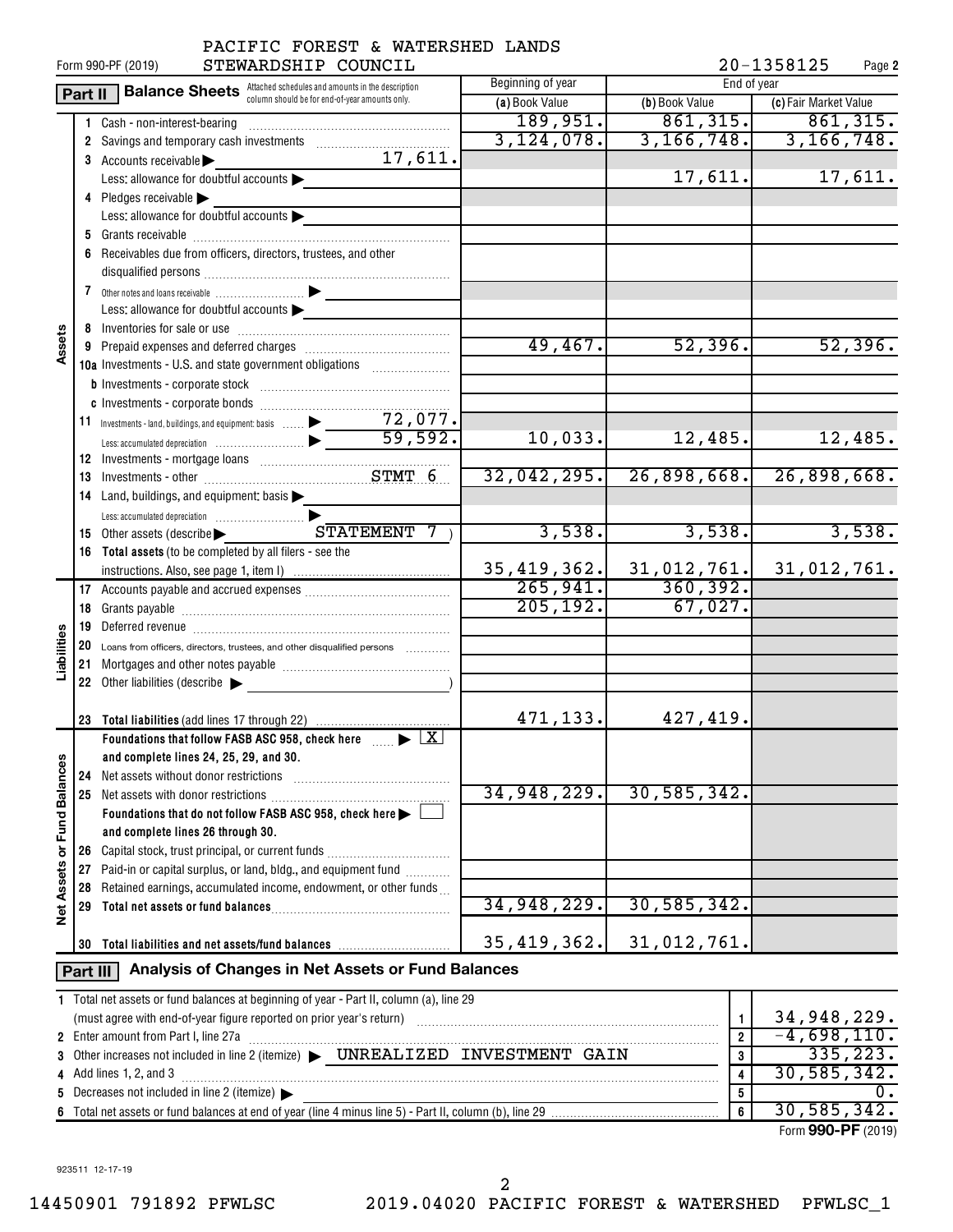20-1358125 Page 3 Form 990-PF (2019)  $\qquad \qquad$  STEWARDSHIP COUNCIL  $\qquad \qquad 20-1358125$  Page

| <b>Part IV</b>                                                                                                                                                                                                 | <b>Capital Gains and Losses for Tax on Investment Income</b>                 |                                                                                 |                                                 |     |                                      |                         |                                  |                                                                  |                                                                                                          |
|----------------------------------------------------------------------------------------------------------------------------------------------------------------------------------------------------------------|------------------------------------------------------------------------------|---------------------------------------------------------------------------------|-------------------------------------------------|-----|--------------------------------------|-------------------------|----------------------------------|------------------------------------------------------------------|----------------------------------------------------------------------------------------------------------|
| <b>(b)</b> How acquired<br><b>P</b> - Purchase<br>(a) List and describe the kind(s) of property sold (for example, real estate,<br>2-story brick warehouse; or common stock, 200 shs. MLC Co.)<br>D - Donation |                                                                              |                                                                                 |                                                 |     | (c) Date acquired<br>(mo., day, yr.) |                         | (d) Date sold<br>(mo., day, yr.) |                                                                  |                                                                                                          |
| 1a FIXED ASSETS                                                                                                                                                                                                |                                                                              |                                                                                 |                                                 |     |                                      | Ρ                       |                                  |                                                                  |                                                                                                          |
| <b>INVESTMENTS</b><br>b                                                                                                                                                                                        |                                                                              |                                                                                 |                                                 |     |                                      | $\overline{\mathtt{P}}$ |                                  |                                                                  |                                                                                                          |
| c                                                                                                                                                                                                              |                                                                              |                                                                                 |                                                 |     |                                      |                         |                                  |                                                                  |                                                                                                          |
| d                                                                                                                                                                                                              |                                                                              |                                                                                 |                                                 |     |                                      |                         |                                  |                                                                  |                                                                                                          |
| e                                                                                                                                                                                                              |                                                                              |                                                                                 |                                                 |     |                                      |                         |                                  |                                                                  |                                                                                                          |
| (e) Gross sales price                                                                                                                                                                                          | (f) Depreciation allowed<br>(or allowable)                                   |                                                                                 | (g) Cost or other basis<br>plus expense of sale |     |                                      |                         |                                  | (h) Gain or (loss)<br>$((e)$ plus $(f)$ minus $(g)$ )            |                                                                                                          |
| а                                                                                                                                                                                                              | 1,712.                                                                       |                                                                                 | 1,865.                                          |     |                                      |                         |                                  |                                                                  | $-153.$                                                                                                  |
| 3,650,257.<br>b                                                                                                                                                                                                |                                                                              |                                                                                 | 3,655,770.                                      |     |                                      |                         |                                  |                                                                  | $-5,513.$                                                                                                |
| C                                                                                                                                                                                                              |                                                                              |                                                                                 |                                                 |     |                                      |                         |                                  |                                                                  |                                                                                                          |
| d                                                                                                                                                                                                              |                                                                              |                                                                                 |                                                 |     |                                      |                         |                                  |                                                                  |                                                                                                          |
| e<br>Complete only for assets showing gain in column (h) and owned by the foundation on 12/31/69.                                                                                                              |                                                                              |                                                                                 |                                                 |     |                                      |                         |                                  | (I) Gains (Col. (h) gain minus                                   |                                                                                                          |
| (i) FMV as of 12/31/69                                                                                                                                                                                         | (j) Adjusted basis<br>as of 12/31/69                                         |                                                                                 | $(k)$ Excess of col. (i)                        |     |                                      |                         |                                  | col. (k), but not less than $-0$ -) or<br>Losses (from col. (h)) |                                                                                                          |
|                                                                                                                                                                                                                |                                                                              |                                                                                 | over col. (j), if any                           |     |                                      |                         |                                  |                                                                  |                                                                                                          |
| а                                                                                                                                                                                                              |                                                                              |                                                                                 |                                                 |     |                                      |                         |                                  |                                                                  | $-153.$<br>$-5,513.$                                                                                     |
| b                                                                                                                                                                                                              |                                                                              |                                                                                 |                                                 |     |                                      |                         |                                  |                                                                  |                                                                                                          |
| C<br>d                                                                                                                                                                                                         |                                                                              |                                                                                 |                                                 |     |                                      |                         |                                  |                                                                  |                                                                                                          |
| e                                                                                                                                                                                                              |                                                                              |                                                                                 |                                                 |     |                                      |                         |                                  |                                                                  |                                                                                                          |
|                                                                                                                                                                                                                |                                                                              |                                                                                 |                                                 |     |                                      |                         |                                  |                                                                  |                                                                                                          |
| <b>2</b> Capital gain net income or (net capital loss)                                                                                                                                                         |                                                                              | If gain, also enter in Part I, line 7<br>If (loss), enter -0- in Part I, line 7 |                                                 |     | $\overline{2}$                       |                         |                                  |                                                                  | $-5,666.$                                                                                                |
| 3 Net short-term capital gain or (loss) as defined in sections 1222(5) and (6):<br>If gain, also enter in Part I, line 8, column (c).                                                                          |                                                                              |                                                                                 |                                                 |     |                                      |                         |                                  |                                                                  |                                                                                                          |
|                                                                                                                                                                                                                |                                                                              |                                                                                 |                                                 |     | 3                                    |                         |                                  | N/A                                                              |                                                                                                          |
| Part V                                                                                                                                                                                                         | Qualification Under Section 4940(e) for Reduced Tax on Net Investment Income |                                                                                 |                                                 |     |                                      |                         |                                  |                                                                  |                                                                                                          |
| (For optional use by domestic private foundations subject to the section 4940(a) tax on net investment income.)                                                                                                |                                                                              |                                                                                 |                                                 |     |                                      |                         |                                  |                                                                  |                                                                                                          |
|                                                                                                                                                                                                                |                                                                              |                                                                                 |                                                 |     |                                      |                         |                                  |                                                                  |                                                                                                          |
| If section 4940(d)(2) applies, leave this part blank.                                                                                                                                                          |                                                                              |                                                                                 |                                                 |     |                                      |                         |                                  |                                                                  |                                                                                                          |
| Was the foundation liable for the section 4942 tax on the distributable amount of any year in the base period?                                                                                                 |                                                                              |                                                                                 |                                                 |     |                                      |                         |                                  |                                                                  | Yes $X$ No                                                                                               |
| If "Yes," the foundation doesn't qualify under section 4940(e). Do not complete this part.                                                                                                                     |                                                                              |                                                                                 |                                                 |     |                                      |                         |                                  |                                                                  |                                                                                                          |
| 1 Enter the appropriate amount in each column for each year; see the instructions before making any entries.                                                                                                   |                                                                              |                                                                                 |                                                 |     |                                      |                         |                                  |                                                                  |                                                                                                          |
| (a)<br>Base period years<br>Calendar year (or tax year beginning in)                                                                                                                                           | (b)<br>Adjusted qualifying distributions                                     |                                                                                 | Net value of noncharitable-use assets           | (c) |                                      |                         |                                  |                                                                  | (d)<br>Distribution ratio<br>$\left(\text{col.}(\mathbf{b})\right)$ divided by $\text{col.}(\mathbf{c})$ |
| 2018                                                                                                                                                                                                           |                                                                              | 3,836,568.                                                                      |                                                 |     |                                      | 36, 219, 945.           |                                  |                                                                  | .105924                                                                                                  |
| 2017                                                                                                                                                                                                           |                                                                              | 7,207,803.                                                                      |                                                 |     |                                      | 42,208,898.             |                                  |                                                                  | .170765                                                                                                  |
| 2016                                                                                                                                                                                                           |                                                                              | 4,829,350.                                                                      |                                                 |     |                                      | 47, 214, 606.           |                                  |                                                                  | .102285                                                                                                  |
| 2015                                                                                                                                                                                                           |                                                                              | 4,528,552.                                                                      |                                                 |     |                                      | 51,520,846.             |                                  |                                                                  | .087897                                                                                                  |
| 2014                                                                                                                                                                                                           |                                                                              | 2,875,845.                                                                      |                                                 |     |                                      | 54,657,493.             |                                  |                                                                  | .052616                                                                                                  |
|                                                                                                                                                                                                                |                                                                              |                                                                                 |                                                 |     |                                      |                         | $\overline{2}$                   |                                                                  | .519487                                                                                                  |
| 3 Average distribution ratio for the 5-year base period - divide the total on line 2 by 5.0, or by the number of years                                                                                         |                                                                              |                                                                                 |                                                 |     |                                      |                         | 3                                |                                                                  | .103897                                                                                                  |
|                                                                                                                                                                                                                |                                                                              |                                                                                 |                                                 |     |                                      |                         |                                  |                                                                  |                                                                                                          |
| 4 Enter the net value of noncharitable-use assets for 2019 from Part X, line 5 [11] manufacture manufacture manufacture of a line of $\sim$                                                                    |                                                                              |                                                                                 |                                                 |     |                                      |                         | $\overline{4}$                   |                                                                  | 33, 135, 507.                                                                                            |
|                                                                                                                                                                                                                |                                                                              |                                                                                 |                                                 |     |                                      |                         | 5                                |                                                                  | 3,442,680.                                                                                               |
|                                                                                                                                                                                                                |                                                                              |                                                                                 |                                                 |     |                                      |                         | 6                                |                                                                  | 7,538.                                                                                                   |
| 7 Add lines 5 and 6                                                                                                                                                                                            |                                                                              |                                                                                 |                                                 |     |                                      |                         | $\overline{7}$                   |                                                                  | 3,450,218.                                                                                               |
|                                                                                                                                                                                                                |                                                                              |                                                                                 |                                                 |     |                                      |                         | 8                                |                                                                  | 5,494,240.                                                                                               |
| If line 8 is equal to or greater than line 7, check the box in Part VI, line 1b, and complete that part using a 1% tax rate.<br>See the Part VI instructions.                                                  |                                                                              |                                                                                 |                                                 |     |                                      |                         |                                  |                                                                  |                                                                                                          |
| 923521 12-17-19                                                                                                                                                                                                |                                                                              |                                                                                 |                                                 |     |                                      |                         |                                  |                                                                  | Form 990-PF (2019)                                                                                       |

14450901 791892 PFWLSC 2019.04020 PACIFIC FOREST & WATERSHED PFWLSC\_1

3

Form (2019) **990-PF**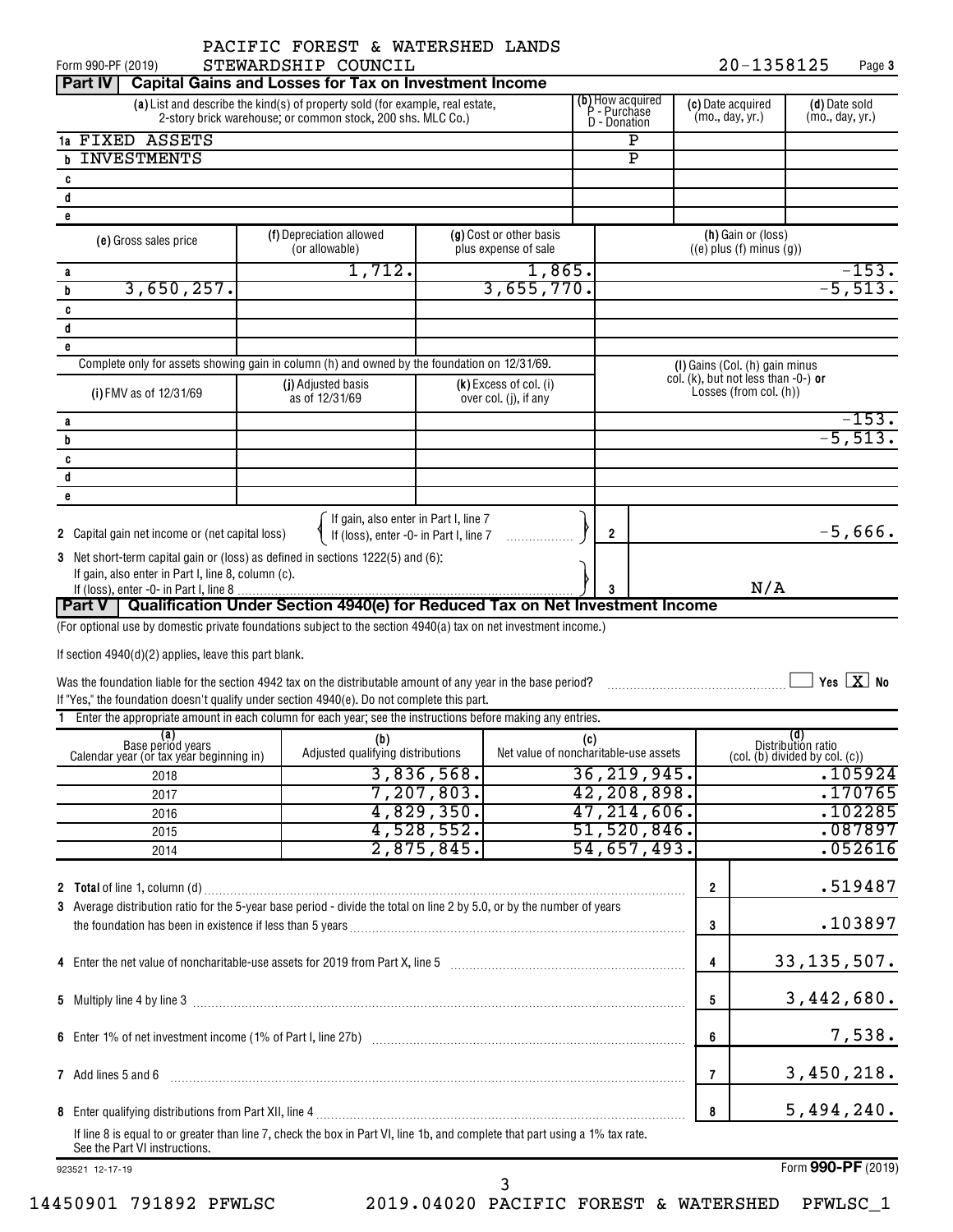| PACIFIC FOREST & WATERSHED LANDS                                                                                                                              |           |                  |                         | 20-1358125 |                             |                         |                            |
|---------------------------------------------------------------------------------------------------------------------------------------------------------------|-----------|------------------|-------------------------|------------|-----------------------------|-------------------------|----------------------------|
| STEWARDSHIP COUNCIL<br>Form 990-PF (2019)<br>Excise Tax Based on Investment Income (Section 4940(a), 4940(b), 4940(e), or 4948 - see instructions)<br>Part VI |           |                  |                         |            |                             |                         | Page 4                     |
| <b>1a</b> Exempt operating foundations described in section $4940(d)(2)$ , check here $\blacktriangleright$ $\blacksquare$ and enter "N/A" on line 1.         |           |                  |                         |            |                             |                         |                            |
|                                                                                                                                                               |           |                  |                         |            |                             |                         |                            |
| <b>b</b> Domestic foundations that meet the section 4940(e) requirements in Part V, check here $\blacktriangleright \boxed{X}$ and enter 1%                   |           |                  | 1                       |            |                             | 7,538.                  |                            |
|                                                                                                                                                               |           |                  |                         |            |                             |                         |                            |
| c All other domestic foundations enter 2% of line 27b. Exempt foreign organizations, enter 4% of Part I, line 12, col. (b)                                    |           |                  |                         |            |                             |                         |                            |
|                                                                                                                                                               |           |                  | $\overline{2}$          |            |                             |                         | υ.                         |
| Add lines 1 and 2<br>3                                                                                                                                        |           |                  | 3                       |            |                             | 7,538.                  |                            |
|                                                                                                                                                               |           |                  | $\overline{\mathbf{4}}$ |            |                             |                         | 0.                         |
|                                                                                                                                                               |           |                  | 5                       |            |                             | 7,538.                  |                            |
| Credits/Payments:<br>6                                                                                                                                        |           |                  |                         |            |                             |                         |                            |
|                                                                                                                                                               | 6a        | 14,120.          |                         |            |                             |                         |                            |
|                                                                                                                                                               | 6b        | $\overline{0}$ . |                         |            |                             |                         |                            |
|                                                                                                                                                               | 6c        | $\overline{0}$ . |                         |            |                             |                         |                            |
|                                                                                                                                                               | <b>6d</b> | $\overline{0}$ . |                         |            |                             |                         |                            |
|                                                                                                                                                               |           |                  | 7                       |            |                             | 14,120.                 |                            |
| 8                                                                                                                                                             |           |                  | 8                       |            |                             |                         | 36.                        |
| 9                                                                                                                                                             |           |                  | 9                       |            |                             |                         |                            |
| Overpayment. If line 7 is more than the total of lines 5 and 8, enter the amount overpaid manufactured and S,<br>10                                           |           |                  | 10                      |            |                             | 6,546.                  |                            |
| $\overbrace{6,546}$ Refunded<br>Enter the amount of line 10 to be: Credited to 2020 estimated tax ><br>11                                                     |           |                  | 11                      |            |                             |                         | Ο.                         |
| Part VII-A   Statements Regarding Activities                                                                                                                  |           |                  |                         |            |                             |                         |                            |
| 1a During the tax year, did the foundation attempt to influence any national, state, or local legislation or did it participate or intervene in               |           |                  |                         |            |                             | Yes No                  |                            |
|                                                                                                                                                               |           |                  |                         |            | 1a                          |                         | $\overline{\mathbf{X}}$    |
| b Did it spend more than \$100 during the year (either directly or indirectly) for political purposes? See the instructions for the definition                |           |                  |                         |            | 1b                          |                         | $\mathbf x$                |
| If the answer is "Yes" to 1a or 1b, attach a detailed description of the activities and copies of any materials published or                                  |           |                  |                         |            |                             |                         |                            |
| distributed by the foundation in connection with the activities.                                                                                              |           |                  |                         |            |                             |                         |                            |
|                                                                                                                                                               |           |                  |                         |            | 1c                          |                         | x                          |
| d Enter the amount (if any) of tax on political expenditures (section 4955) imposed during the year:                                                          |           |                  |                         |            |                             |                         |                            |
| (1) On the foundation. $\triangleright$ \$ 0. (2) On foundation managers. $\triangleright$ \$                                                                 |           | 0.               |                         |            |                             |                         |                            |
| e Enter the reimbursement (if any) paid by the foundation during the year for political expenditure tax imposed on foundation                                 |           |                  |                         |            |                             |                         |                            |
| 0.<br>managers. $\triangleright$ \$                                                                                                                           |           |                  |                         |            |                             |                         |                            |
| 2 Has the foundation engaged in any activities that have not previously been reported to the IRS? [[[[[[[[[[[[[[[[[[[[[[[]]]]]]]]]                            |           |                  |                         |            | $\overline{2}$              |                         | x                          |
| If "Yes," attach a detailed description of the activities.                                                                                                    |           |                  |                         |            |                             |                         |                            |
| 3 Has the foundation made any changes, not previously reported to the IRS, in its governing instrument, articles of incorporation, or                         |           |                  |                         |            |                             |                         |                            |
| bylaws, or other similar instruments? If "Yes," attach a conformed copy of the changes                                                                        |           |                  |                         |            | 3                           |                         | x                          |
| 4a Did the foundation have unrelated business gross income of \$1,000 or more during the year?                                                                |           |                  |                         |            | 4a                          |                         | $\overline{\text{x}}$      |
|                                                                                                                                                               |           |                  |                         | N/A        | 4b                          |                         |                            |
|                                                                                                                                                               |           |                  |                         |            | 5                           |                         | X                          |
| If "Yes," attach the statement required by General Instruction T.                                                                                             |           |                  |                         |            |                             |                         |                            |
| Are the requirements of section $508(e)$ (relating to sections 4941 through 4945) satisfied either:<br>6                                                      |           |                  |                         |            |                             |                         |                            |
| • By language in the governing instrument, or                                                                                                                 |           |                  |                         |            |                             |                         |                            |
| • By state legislation that effectively amends the governing instrument so that no mandatory directions that conflict with the state law                      |           |                  |                         |            |                             |                         |                            |
|                                                                                                                                                               |           |                  |                         |            | 6                           | х                       |                            |
| 7                                                                                                                                                             |           |                  |                         |            | $\overline{7}$              | $\overline{\textbf{x}}$ |                            |
|                                                                                                                                                               |           |                  |                         |            |                             |                         |                            |
| 8a Enter the states to which the foundation reports or with which it is registered. See instructions.                                                         |           |                  |                         |            |                             |                         |                            |
| CA                                                                                                                                                            |           |                  |                         |            |                             |                         |                            |
| b If the answer is "Yes" to line 7, has the foundation furnished a copy of Form 990-PF to the Attorney General (or designate)                                 |           |                  |                         |            |                             |                         |                            |
|                                                                                                                                                               |           |                  |                         |            | 8b                          | х                       |                            |
| Is the foundation claiming status as a private operating foundation within the meaning of section 4942(j)(3) or 4942(j)(5) for calendar<br>9                  |           |                  |                         |            |                             |                         |                            |
|                                                                                                                                                               |           |                  |                         |            | 9                           |                         | х<br>$\overline{\text{x}}$ |
| 10                                                                                                                                                            |           |                  |                         |            | 10<br>$F_{2}$ (000 DE (0010 |                         |                            |

Form (2019) **990-PF**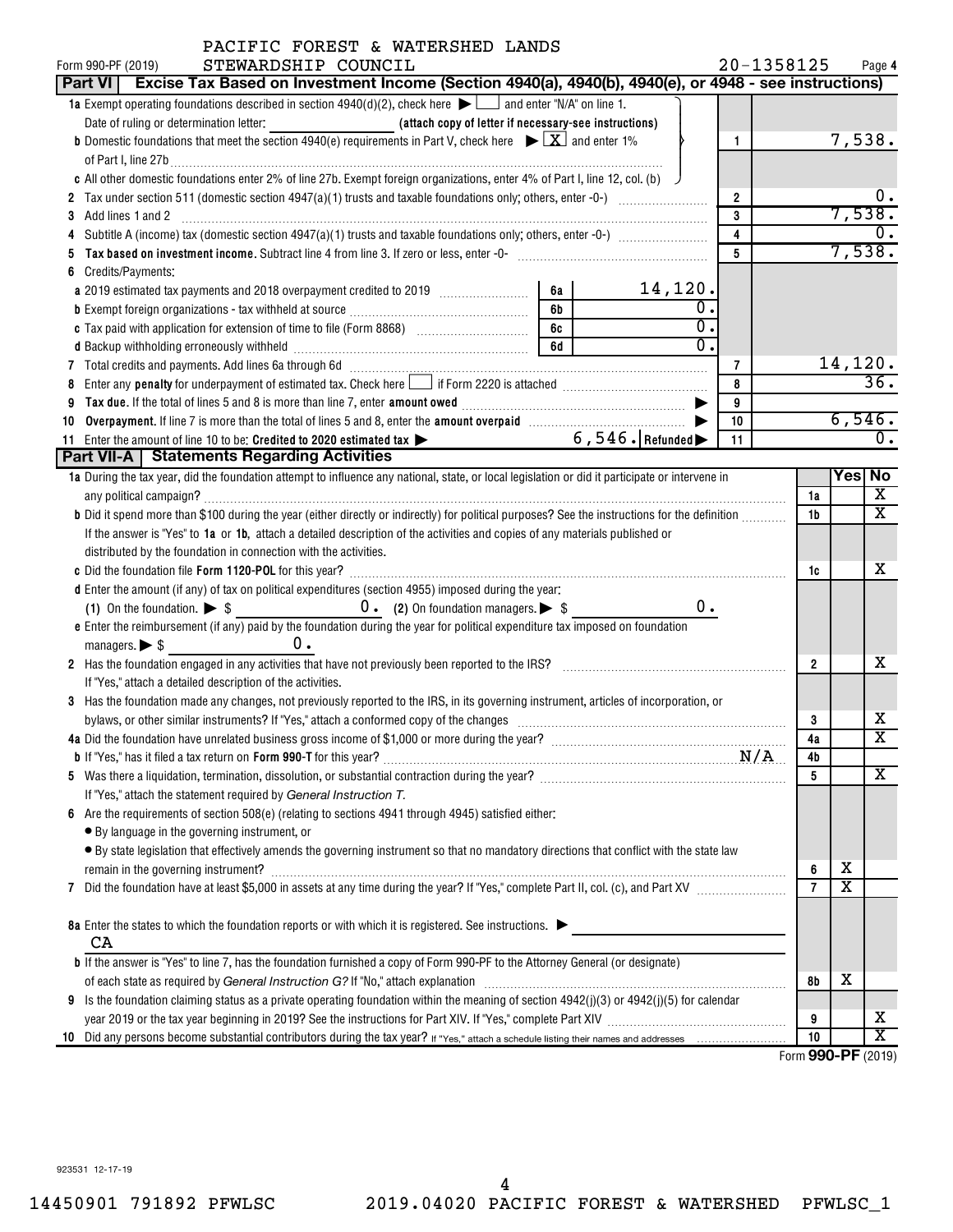| PACIFIC FOREST & WATERSHED LANDS |  |  |  |
|----------------------------------|--|--|--|
|----------------------------------|--|--|--|

| <b>Part VII-A   Statements Regarding Activities (continued)</b><br>Yes No<br>11 At any time during the year, did the foundation, directly or indirectly, own a controlled entity within the meaning of<br>х<br>11<br>12 Did the foundation make a distribution to a donor advised fund over which the foundation or a disqualified person had advisory privileges?<br>х<br>If "Yes," attach statement. See instructions<br>12<br>$\overline{\mathbf{X}}$<br>13 Did the foundation comply with the public inspection requirements for its annual returns and exemption application?<br>13<br>Website address > WWW.STEWARDSHIPCOUNCIL.ORG<br>Telephone no. $\sqrt{(916)}$ 297-6660<br>14 The books are in care of FIHE ORGANIZATION<br>$\frac{21}{5}$ $\sqrt{218+4}$ >95661<br>Located at $>$ 3300 DOUGLAS BOULEVARD, NO. 250, ROSEVILLE, CA<br>N/A<br>Yes   No<br>At any time during calendar year 2019, did the foundation have an interest in or a signature or other authority over a bank,<br>16<br>X<br>securities, or other financial account in a foreign country?<br>16<br>See the instructions for exceptions and filing requirements for FinCEN Form 114. If "Yes," enter the name of the<br>foreign country<br>Part VII-B   Statements Regarding Activities for Which Form 4720 May Be Required<br>Yes No<br>File Form 4720 if any item is checked in the "Yes" column, unless an exception applies.<br>1a During the year, did the foundation (either directly or indirectly):<br>(1) Engage in the sale or exchange, or leasing of property with a disqualified person? $\ldots$ $\ldots$ $\ldots$ $\ldots$ $\ldots$ $\ldots$ Yes $\boxed{\mathbf{X}}$ No<br>(2) Borrow money from, lend money to, or otherwise extend credit to (or accept it from)<br>$\overline{\phantom{a}}$ Yes $\overline{\phantom{a}X}$ No<br>a disqualified person?<br>(5) Transfer any income or assets to a disqualified person (or make any of either available<br>$\Box$ Yes $\boxed{\text{X}}$ No<br>(6) Agree to pay money or property to a government official? (Exception. Check "No"<br>if the foundation agreed to make a grant to or to employ the official for a period after<br><b>b</b> If any answer is "Yes" to $1a(1)$ -(6), did any of the acts fail to qualify under the exceptions described in Regulations<br>section 53.4941(d)-3 or in a current notice regarding disaster assistance? See instructions $M/A$<br>1b<br>Organizations relying on a current notice regarding disaster assistance, check here <i>manumanamamamamamamamam</i><br>c Did the foundation engage in a prior year in any of the acts described in 1a, other than excepted acts, that were not corrected<br>x<br>1c<br>Taxes on failure to distribute income (section 4942) (does not apply for years the foundation was a private operating foundation<br>2<br>defined in section $4942(j)(3)$ or $4942(j)(5)$ :<br>a At the end of tax year 2019, did the foundation have any undistributed income (Part XIII, lines<br>$\Box$ Yes $\boxed{\text{X}}$ No<br>If "Yes," list the years $\blacktriangleright$<br><b>b</b> Are there any years listed in 2a for which the foundation is <b>not</b> applying the provisions of section $4942(a)(2)$ (relating to incorrect<br>valuation of assets) to the year's undistributed income? (If applying section 4942(a)(2) to all years listed, answer "No" and attach<br>N/A<br>2b<br>c If the provisions of section $4942(a)(2)$ are being applied to any of the years listed in 2a, list the years here.<br>3a Did the foundation hold more than a 2% direct or indirect interest in any business enterprise at any time<br>Yes $X$ No<br>during the year?<br><b>b</b> If "Yes," did it have excess business holdings in 2019 as a result of (1) any purchase by the foundation or disqualified persons after<br>May 26, 1969; (2) the lapse of the 5-year period (or longer period approved by the Commissioner under section $4943(c)(7)$ ) to dispose<br>of holdings acquired by gift or bequest; or (3) the lapse of the 10-, 15-, or 20-year first phase holding period? (Use Form 4720,<br>3b<br>$\overline{\text{X}}$<br>4a<br><b>b</b> Did the foundation make any investment in a prior year (but after December 31, 1969) that could jeopardize its charitable purpose that | STEWARDSHIP COUNCIL<br>Form 990-PF (2019) | 20-1358125 |  | Page 5 |
|---------------------------------------------------------------------------------------------------------------------------------------------------------------------------------------------------------------------------------------------------------------------------------------------------------------------------------------------------------------------------------------------------------------------------------------------------------------------------------------------------------------------------------------------------------------------------------------------------------------------------------------------------------------------------------------------------------------------------------------------------------------------------------------------------------------------------------------------------------------------------------------------------------------------------------------------------------------------------------------------------------------------------------------------------------------------------------------------------------------------------------------------------------------------------------------------------------------------------------------------------------------------------------------------------------------------------------------------------------------------------------------------------------------------------------------------------------------------------------------------------------------------------------------------------------------------------------------------------------------------------------------------------------------------------------------------------------------------------------------------------------------------------------------------------------------------------------------------------------------------------------------------------------------------------------------------------------------------------------------------------------------------------------------------------------------------------------------------------------------------------------------------------------------------------------------------------------------------------------------------------------------------------------------------------------------------------------------------------------------------------------------------------------------------------------------------------------------------------------------------------------------------------------------------------------------------------------------------------------------------------------------------------------------------------------------------------------------------------------------------------------------------------------------------------------------------------------------------------------------------------------------------------------------------------------------------------------------------------------------------------------------------------------------------------------------------------------------------------------------------------------------------------------------------------------------------------------------------------------------------------------------------------------------------------------------------------------------------------------------------------------------------------------------------------------------------------------------------------------------------------------------------------------------------------------------------------------------------------------------------------------------------------------------------------------------------------------------------------------------------------------------------------------------------------------------------------------------------------------------------------------------------------------------------------------------------------------------------------------------------------------------------------------------------------------------------------------------------------------------------------------------------------------------------------------------------------------------------------------------------------------------------------------------------------------------------|-------------------------------------------|------------|--|--------|
|                                                                                                                                                                                                                                                                                                                                                                                                                                                                                                                                                                                                                                                                                                                                                                                                                                                                                                                                                                                                                                                                                                                                                                                                                                                                                                                                                                                                                                                                                                                                                                                                                                                                                                                                                                                                                                                                                                                                                                                                                                                                                                                                                                                                                                                                                                                                                                                                                                                                                                                                                                                                                                                                                                                                                                                                                                                                                                                                                                                                                                                                                                                                                                                                                                                                                                                                                                                                                                                                                                                                                                                                                                                                                                                                                                                                                                                                                                                                                                                                                                                                                                                                                                                                                                                                                                                     |                                           |            |  |        |
|                                                                                                                                                                                                                                                                                                                                                                                                                                                                                                                                                                                                                                                                                                                                                                                                                                                                                                                                                                                                                                                                                                                                                                                                                                                                                                                                                                                                                                                                                                                                                                                                                                                                                                                                                                                                                                                                                                                                                                                                                                                                                                                                                                                                                                                                                                                                                                                                                                                                                                                                                                                                                                                                                                                                                                                                                                                                                                                                                                                                                                                                                                                                                                                                                                                                                                                                                                                                                                                                                                                                                                                                                                                                                                                                                                                                                                                                                                                                                                                                                                                                                                                                                                                                                                                                                                                     |                                           |            |  |        |
|                                                                                                                                                                                                                                                                                                                                                                                                                                                                                                                                                                                                                                                                                                                                                                                                                                                                                                                                                                                                                                                                                                                                                                                                                                                                                                                                                                                                                                                                                                                                                                                                                                                                                                                                                                                                                                                                                                                                                                                                                                                                                                                                                                                                                                                                                                                                                                                                                                                                                                                                                                                                                                                                                                                                                                                                                                                                                                                                                                                                                                                                                                                                                                                                                                                                                                                                                                                                                                                                                                                                                                                                                                                                                                                                                                                                                                                                                                                                                                                                                                                                                                                                                                                                                                                                                                                     |                                           |            |  |        |
|                                                                                                                                                                                                                                                                                                                                                                                                                                                                                                                                                                                                                                                                                                                                                                                                                                                                                                                                                                                                                                                                                                                                                                                                                                                                                                                                                                                                                                                                                                                                                                                                                                                                                                                                                                                                                                                                                                                                                                                                                                                                                                                                                                                                                                                                                                                                                                                                                                                                                                                                                                                                                                                                                                                                                                                                                                                                                                                                                                                                                                                                                                                                                                                                                                                                                                                                                                                                                                                                                                                                                                                                                                                                                                                                                                                                                                                                                                                                                                                                                                                                                                                                                                                                                                                                                                                     |                                           |            |  |        |
|                                                                                                                                                                                                                                                                                                                                                                                                                                                                                                                                                                                                                                                                                                                                                                                                                                                                                                                                                                                                                                                                                                                                                                                                                                                                                                                                                                                                                                                                                                                                                                                                                                                                                                                                                                                                                                                                                                                                                                                                                                                                                                                                                                                                                                                                                                                                                                                                                                                                                                                                                                                                                                                                                                                                                                                                                                                                                                                                                                                                                                                                                                                                                                                                                                                                                                                                                                                                                                                                                                                                                                                                                                                                                                                                                                                                                                                                                                                                                                                                                                                                                                                                                                                                                                                                                                                     |                                           |            |  |        |
|                                                                                                                                                                                                                                                                                                                                                                                                                                                                                                                                                                                                                                                                                                                                                                                                                                                                                                                                                                                                                                                                                                                                                                                                                                                                                                                                                                                                                                                                                                                                                                                                                                                                                                                                                                                                                                                                                                                                                                                                                                                                                                                                                                                                                                                                                                                                                                                                                                                                                                                                                                                                                                                                                                                                                                                                                                                                                                                                                                                                                                                                                                                                                                                                                                                                                                                                                                                                                                                                                                                                                                                                                                                                                                                                                                                                                                                                                                                                                                                                                                                                                                                                                                                                                                                                                                                     |                                           |            |  |        |
|                                                                                                                                                                                                                                                                                                                                                                                                                                                                                                                                                                                                                                                                                                                                                                                                                                                                                                                                                                                                                                                                                                                                                                                                                                                                                                                                                                                                                                                                                                                                                                                                                                                                                                                                                                                                                                                                                                                                                                                                                                                                                                                                                                                                                                                                                                                                                                                                                                                                                                                                                                                                                                                                                                                                                                                                                                                                                                                                                                                                                                                                                                                                                                                                                                                                                                                                                                                                                                                                                                                                                                                                                                                                                                                                                                                                                                                                                                                                                                                                                                                                                                                                                                                                                                                                                                                     |                                           |            |  |        |
|                                                                                                                                                                                                                                                                                                                                                                                                                                                                                                                                                                                                                                                                                                                                                                                                                                                                                                                                                                                                                                                                                                                                                                                                                                                                                                                                                                                                                                                                                                                                                                                                                                                                                                                                                                                                                                                                                                                                                                                                                                                                                                                                                                                                                                                                                                                                                                                                                                                                                                                                                                                                                                                                                                                                                                                                                                                                                                                                                                                                                                                                                                                                                                                                                                                                                                                                                                                                                                                                                                                                                                                                                                                                                                                                                                                                                                                                                                                                                                                                                                                                                                                                                                                                                                                                                                                     |                                           |            |  |        |
|                                                                                                                                                                                                                                                                                                                                                                                                                                                                                                                                                                                                                                                                                                                                                                                                                                                                                                                                                                                                                                                                                                                                                                                                                                                                                                                                                                                                                                                                                                                                                                                                                                                                                                                                                                                                                                                                                                                                                                                                                                                                                                                                                                                                                                                                                                                                                                                                                                                                                                                                                                                                                                                                                                                                                                                                                                                                                                                                                                                                                                                                                                                                                                                                                                                                                                                                                                                                                                                                                                                                                                                                                                                                                                                                                                                                                                                                                                                                                                                                                                                                                                                                                                                                                                                                                                                     |                                           |            |  |        |
|                                                                                                                                                                                                                                                                                                                                                                                                                                                                                                                                                                                                                                                                                                                                                                                                                                                                                                                                                                                                                                                                                                                                                                                                                                                                                                                                                                                                                                                                                                                                                                                                                                                                                                                                                                                                                                                                                                                                                                                                                                                                                                                                                                                                                                                                                                                                                                                                                                                                                                                                                                                                                                                                                                                                                                                                                                                                                                                                                                                                                                                                                                                                                                                                                                                                                                                                                                                                                                                                                                                                                                                                                                                                                                                                                                                                                                                                                                                                                                                                                                                                                                                                                                                                                                                                                                                     |                                           |            |  |        |
|                                                                                                                                                                                                                                                                                                                                                                                                                                                                                                                                                                                                                                                                                                                                                                                                                                                                                                                                                                                                                                                                                                                                                                                                                                                                                                                                                                                                                                                                                                                                                                                                                                                                                                                                                                                                                                                                                                                                                                                                                                                                                                                                                                                                                                                                                                                                                                                                                                                                                                                                                                                                                                                                                                                                                                                                                                                                                                                                                                                                                                                                                                                                                                                                                                                                                                                                                                                                                                                                                                                                                                                                                                                                                                                                                                                                                                                                                                                                                                                                                                                                                                                                                                                                                                                                                                                     |                                           |            |  |        |
|                                                                                                                                                                                                                                                                                                                                                                                                                                                                                                                                                                                                                                                                                                                                                                                                                                                                                                                                                                                                                                                                                                                                                                                                                                                                                                                                                                                                                                                                                                                                                                                                                                                                                                                                                                                                                                                                                                                                                                                                                                                                                                                                                                                                                                                                                                                                                                                                                                                                                                                                                                                                                                                                                                                                                                                                                                                                                                                                                                                                                                                                                                                                                                                                                                                                                                                                                                                                                                                                                                                                                                                                                                                                                                                                                                                                                                                                                                                                                                                                                                                                                                                                                                                                                                                                                                                     |                                           |            |  |        |
|                                                                                                                                                                                                                                                                                                                                                                                                                                                                                                                                                                                                                                                                                                                                                                                                                                                                                                                                                                                                                                                                                                                                                                                                                                                                                                                                                                                                                                                                                                                                                                                                                                                                                                                                                                                                                                                                                                                                                                                                                                                                                                                                                                                                                                                                                                                                                                                                                                                                                                                                                                                                                                                                                                                                                                                                                                                                                                                                                                                                                                                                                                                                                                                                                                                                                                                                                                                                                                                                                                                                                                                                                                                                                                                                                                                                                                                                                                                                                                                                                                                                                                                                                                                                                                                                                                                     |                                           |            |  |        |
|                                                                                                                                                                                                                                                                                                                                                                                                                                                                                                                                                                                                                                                                                                                                                                                                                                                                                                                                                                                                                                                                                                                                                                                                                                                                                                                                                                                                                                                                                                                                                                                                                                                                                                                                                                                                                                                                                                                                                                                                                                                                                                                                                                                                                                                                                                                                                                                                                                                                                                                                                                                                                                                                                                                                                                                                                                                                                                                                                                                                                                                                                                                                                                                                                                                                                                                                                                                                                                                                                                                                                                                                                                                                                                                                                                                                                                                                                                                                                                                                                                                                                                                                                                                                                                                                                                                     |                                           |            |  |        |
|                                                                                                                                                                                                                                                                                                                                                                                                                                                                                                                                                                                                                                                                                                                                                                                                                                                                                                                                                                                                                                                                                                                                                                                                                                                                                                                                                                                                                                                                                                                                                                                                                                                                                                                                                                                                                                                                                                                                                                                                                                                                                                                                                                                                                                                                                                                                                                                                                                                                                                                                                                                                                                                                                                                                                                                                                                                                                                                                                                                                                                                                                                                                                                                                                                                                                                                                                                                                                                                                                                                                                                                                                                                                                                                                                                                                                                                                                                                                                                                                                                                                                                                                                                                                                                                                                                                     |                                           |            |  |        |
|                                                                                                                                                                                                                                                                                                                                                                                                                                                                                                                                                                                                                                                                                                                                                                                                                                                                                                                                                                                                                                                                                                                                                                                                                                                                                                                                                                                                                                                                                                                                                                                                                                                                                                                                                                                                                                                                                                                                                                                                                                                                                                                                                                                                                                                                                                                                                                                                                                                                                                                                                                                                                                                                                                                                                                                                                                                                                                                                                                                                                                                                                                                                                                                                                                                                                                                                                                                                                                                                                                                                                                                                                                                                                                                                                                                                                                                                                                                                                                                                                                                                                                                                                                                                                                                                                                                     |                                           |            |  |        |
|                                                                                                                                                                                                                                                                                                                                                                                                                                                                                                                                                                                                                                                                                                                                                                                                                                                                                                                                                                                                                                                                                                                                                                                                                                                                                                                                                                                                                                                                                                                                                                                                                                                                                                                                                                                                                                                                                                                                                                                                                                                                                                                                                                                                                                                                                                                                                                                                                                                                                                                                                                                                                                                                                                                                                                                                                                                                                                                                                                                                                                                                                                                                                                                                                                                                                                                                                                                                                                                                                                                                                                                                                                                                                                                                                                                                                                                                                                                                                                                                                                                                                                                                                                                                                                                                                                                     |                                           |            |  |        |
|                                                                                                                                                                                                                                                                                                                                                                                                                                                                                                                                                                                                                                                                                                                                                                                                                                                                                                                                                                                                                                                                                                                                                                                                                                                                                                                                                                                                                                                                                                                                                                                                                                                                                                                                                                                                                                                                                                                                                                                                                                                                                                                                                                                                                                                                                                                                                                                                                                                                                                                                                                                                                                                                                                                                                                                                                                                                                                                                                                                                                                                                                                                                                                                                                                                                                                                                                                                                                                                                                                                                                                                                                                                                                                                                                                                                                                                                                                                                                                                                                                                                                                                                                                                                                                                                                                                     |                                           |            |  |        |
|                                                                                                                                                                                                                                                                                                                                                                                                                                                                                                                                                                                                                                                                                                                                                                                                                                                                                                                                                                                                                                                                                                                                                                                                                                                                                                                                                                                                                                                                                                                                                                                                                                                                                                                                                                                                                                                                                                                                                                                                                                                                                                                                                                                                                                                                                                                                                                                                                                                                                                                                                                                                                                                                                                                                                                                                                                                                                                                                                                                                                                                                                                                                                                                                                                                                                                                                                                                                                                                                                                                                                                                                                                                                                                                                                                                                                                                                                                                                                                                                                                                                                                                                                                                                                                                                                                                     |                                           |            |  |        |
|                                                                                                                                                                                                                                                                                                                                                                                                                                                                                                                                                                                                                                                                                                                                                                                                                                                                                                                                                                                                                                                                                                                                                                                                                                                                                                                                                                                                                                                                                                                                                                                                                                                                                                                                                                                                                                                                                                                                                                                                                                                                                                                                                                                                                                                                                                                                                                                                                                                                                                                                                                                                                                                                                                                                                                                                                                                                                                                                                                                                                                                                                                                                                                                                                                                                                                                                                                                                                                                                                                                                                                                                                                                                                                                                                                                                                                                                                                                                                                                                                                                                                                                                                                                                                                                                                                                     |                                           |            |  |        |
|                                                                                                                                                                                                                                                                                                                                                                                                                                                                                                                                                                                                                                                                                                                                                                                                                                                                                                                                                                                                                                                                                                                                                                                                                                                                                                                                                                                                                                                                                                                                                                                                                                                                                                                                                                                                                                                                                                                                                                                                                                                                                                                                                                                                                                                                                                                                                                                                                                                                                                                                                                                                                                                                                                                                                                                                                                                                                                                                                                                                                                                                                                                                                                                                                                                                                                                                                                                                                                                                                                                                                                                                                                                                                                                                                                                                                                                                                                                                                                                                                                                                                                                                                                                                                                                                                                                     |                                           |            |  |        |
|                                                                                                                                                                                                                                                                                                                                                                                                                                                                                                                                                                                                                                                                                                                                                                                                                                                                                                                                                                                                                                                                                                                                                                                                                                                                                                                                                                                                                                                                                                                                                                                                                                                                                                                                                                                                                                                                                                                                                                                                                                                                                                                                                                                                                                                                                                                                                                                                                                                                                                                                                                                                                                                                                                                                                                                                                                                                                                                                                                                                                                                                                                                                                                                                                                                                                                                                                                                                                                                                                                                                                                                                                                                                                                                                                                                                                                                                                                                                                                                                                                                                                                                                                                                                                                                                                                                     |                                           |            |  |        |
|                                                                                                                                                                                                                                                                                                                                                                                                                                                                                                                                                                                                                                                                                                                                                                                                                                                                                                                                                                                                                                                                                                                                                                                                                                                                                                                                                                                                                                                                                                                                                                                                                                                                                                                                                                                                                                                                                                                                                                                                                                                                                                                                                                                                                                                                                                                                                                                                                                                                                                                                                                                                                                                                                                                                                                                                                                                                                                                                                                                                                                                                                                                                                                                                                                                                                                                                                                                                                                                                                                                                                                                                                                                                                                                                                                                                                                                                                                                                                                                                                                                                                                                                                                                                                                                                                                                     |                                           |            |  |        |
|                                                                                                                                                                                                                                                                                                                                                                                                                                                                                                                                                                                                                                                                                                                                                                                                                                                                                                                                                                                                                                                                                                                                                                                                                                                                                                                                                                                                                                                                                                                                                                                                                                                                                                                                                                                                                                                                                                                                                                                                                                                                                                                                                                                                                                                                                                                                                                                                                                                                                                                                                                                                                                                                                                                                                                                                                                                                                                                                                                                                                                                                                                                                                                                                                                                                                                                                                                                                                                                                                                                                                                                                                                                                                                                                                                                                                                                                                                                                                                                                                                                                                                                                                                                                                                                                                                                     |                                           |            |  |        |
|                                                                                                                                                                                                                                                                                                                                                                                                                                                                                                                                                                                                                                                                                                                                                                                                                                                                                                                                                                                                                                                                                                                                                                                                                                                                                                                                                                                                                                                                                                                                                                                                                                                                                                                                                                                                                                                                                                                                                                                                                                                                                                                                                                                                                                                                                                                                                                                                                                                                                                                                                                                                                                                                                                                                                                                                                                                                                                                                                                                                                                                                                                                                                                                                                                                                                                                                                                                                                                                                                                                                                                                                                                                                                                                                                                                                                                                                                                                                                                                                                                                                                                                                                                                                                                                                                                                     |                                           |            |  |        |
|                                                                                                                                                                                                                                                                                                                                                                                                                                                                                                                                                                                                                                                                                                                                                                                                                                                                                                                                                                                                                                                                                                                                                                                                                                                                                                                                                                                                                                                                                                                                                                                                                                                                                                                                                                                                                                                                                                                                                                                                                                                                                                                                                                                                                                                                                                                                                                                                                                                                                                                                                                                                                                                                                                                                                                                                                                                                                                                                                                                                                                                                                                                                                                                                                                                                                                                                                                                                                                                                                                                                                                                                                                                                                                                                                                                                                                                                                                                                                                                                                                                                                                                                                                                                                                                                                                                     |                                           |            |  |        |
|                                                                                                                                                                                                                                                                                                                                                                                                                                                                                                                                                                                                                                                                                                                                                                                                                                                                                                                                                                                                                                                                                                                                                                                                                                                                                                                                                                                                                                                                                                                                                                                                                                                                                                                                                                                                                                                                                                                                                                                                                                                                                                                                                                                                                                                                                                                                                                                                                                                                                                                                                                                                                                                                                                                                                                                                                                                                                                                                                                                                                                                                                                                                                                                                                                                                                                                                                                                                                                                                                                                                                                                                                                                                                                                                                                                                                                                                                                                                                                                                                                                                                                                                                                                                                                                                                                                     |                                           |            |  |        |
|                                                                                                                                                                                                                                                                                                                                                                                                                                                                                                                                                                                                                                                                                                                                                                                                                                                                                                                                                                                                                                                                                                                                                                                                                                                                                                                                                                                                                                                                                                                                                                                                                                                                                                                                                                                                                                                                                                                                                                                                                                                                                                                                                                                                                                                                                                                                                                                                                                                                                                                                                                                                                                                                                                                                                                                                                                                                                                                                                                                                                                                                                                                                                                                                                                                                                                                                                                                                                                                                                                                                                                                                                                                                                                                                                                                                                                                                                                                                                                                                                                                                                                                                                                                                                                                                                                                     |                                           |            |  |        |
|                                                                                                                                                                                                                                                                                                                                                                                                                                                                                                                                                                                                                                                                                                                                                                                                                                                                                                                                                                                                                                                                                                                                                                                                                                                                                                                                                                                                                                                                                                                                                                                                                                                                                                                                                                                                                                                                                                                                                                                                                                                                                                                                                                                                                                                                                                                                                                                                                                                                                                                                                                                                                                                                                                                                                                                                                                                                                                                                                                                                                                                                                                                                                                                                                                                                                                                                                                                                                                                                                                                                                                                                                                                                                                                                                                                                                                                                                                                                                                                                                                                                                                                                                                                                                                                                                                                     |                                           |            |  |        |
|                                                                                                                                                                                                                                                                                                                                                                                                                                                                                                                                                                                                                                                                                                                                                                                                                                                                                                                                                                                                                                                                                                                                                                                                                                                                                                                                                                                                                                                                                                                                                                                                                                                                                                                                                                                                                                                                                                                                                                                                                                                                                                                                                                                                                                                                                                                                                                                                                                                                                                                                                                                                                                                                                                                                                                                                                                                                                                                                                                                                                                                                                                                                                                                                                                                                                                                                                                                                                                                                                                                                                                                                                                                                                                                                                                                                                                                                                                                                                                                                                                                                                                                                                                                                                                                                                                                     |                                           |            |  |        |
|                                                                                                                                                                                                                                                                                                                                                                                                                                                                                                                                                                                                                                                                                                                                                                                                                                                                                                                                                                                                                                                                                                                                                                                                                                                                                                                                                                                                                                                                                                                                                                                                                                                                                                                                                                                                                                                                                                                                                                                                                                                                                                                                                                                                                                                                                                                                                                                                                                                                                                                                                                                                                                                                                                                                                                                                                                                                                                                                                                                                                                                                                                                                                                                                                                                                                                                                                                                                                                                                                                                                                                                                                                                                                                                                                                                                                                                                                                                                                                                                                                                                                                                                                                                                                                                                                                                     |                                           |            |  |        |
|                                                                                                                                                                                                                                                                                                                                                                                                                                                                                                                                                                                                                                                                                                                                                                                                                                                                                                                                                                                                                                                                                                                                                                                                                                                                                                                                                                                                                                                                                                                                                                                                                                                                                                                                                                                                                                                                                                                                                                                                                                                                                                                                                                                                                                                                                                                                                                                                                                                                                                                                                                                                                                                                                                                                                                                                                                                                                                                                                                                                                                                                                                                                                                                                                                                                                                                                                                                                                                                                                                                                                                                                                                                                                                                                                                                                                                                                                                                                                                                                                                                                                                                                                                                                                                                                                                                     |                                           |            |  |        |
|                                                                                                                                                                                                                                                                                                                                                                                                                                                                                                                                                                                                                                                                                                                                                                                                                                                                                                                                                                                                                                                                                                                                                                                                                                                                                                                                                                                                                                                                                                                                                                                                                                                                                                                                                                                                                                                                                                                                                                                                                                                                                                                                                                                                                                                                                                                                                                                                                                                                                                                                                                                                                                                                                                                                                                                                                                                                                                                                                                                                                                                                                                                                                                                                                                                                                                                                                                                                                                                                                                                                                                                                                                                                                                                                                                                                                                                                                                                                                                                                                                                                                                                                                                                                                                                                                                                     |                                           |            |  |        |
|                                                                                                                                                                                                                                                                                                                                                                                                                                                                                                                                                                                                                                                                                                                                                                                                                                                                                                                                                                                                                                                                                                                                                                                                                                                                                                                                                                                                                                                                                                                                                                                                                                                                                                                                                                                                                                                                                                                                                                                                                                                                                                                                                                                                                                                                                                                                                                                                                                                                                                                                                                                                                                                                                                                                                                                                                                                                                                                                                                                                                                                                                                                                                                                                                                                                                                                                                                                                                                                                                                                                                                                                                                                                                                                                                                                                                                                                                                                                                                                                                                                                                                                                                                                                                                                                                                                     |                                           |            |  |        |
|                                                                                                                                                                                                                                                                                                                                                                                                                                                                                                                                                                                                                                                                                                                                                                                                                                                                                                                                                                                                                                                                                                                                                                                                                                                                                                                                                                                                                                                                                                                                                                                                                                                                                                                                                                                                                                                                                                                                                                                                                                                                                                                                                                                                                                                                                                                                                                                                                                                                                                                                                                                                                                                                                                                                                                                                                                                                                                                                                                                                                                                                                                                                                                                                                                                                                                                                                                                                                                                                                                                                                                                                                                                                                                                                                                                                                                                                                                                                                                                                                                                                                                                                                                                                                                                                                                                     |                                           |            |  |        |
|                                                                                                                                                                                                                                                                                                                                                                                                                                                                                                                                                                                                                                                                                                                                                                                                                                                                                                                                                                                                                                                                                                                                                                                                                                                                                                                                                                                                                                                                                                                                                                                                                                                                                                                                                                                                                                                                                                                                                                                                                                                                                                                                                                                                                                                                                                                                                                                                                                                                                                                                                                                                                                                                                                                                                                                                                                                                                                                                                                                                                                                                                                                                                                                                                                                                                                                                                                                                                                                                                                                                                                                                                                                                                                                                                                                                                                                                                                                                                                                                                                                                                                                                                                                                                                                                                                                     |                                           |            |  |        |
|                                                                                                                                                                                                                                                                                                                                                                                                                                                                                                                                                                                                                                                                                                                                                                                                                                                                                                                                                                                                                                                                                                                                                                                                                                                                                                                                                                                                                                                                                                                                                                                                                                                                                                                                                                                                                                                                                                                                                                                                                                                                                                                                                                                                                                                                                                                                                                                                                                                                                                                                                                                                                                                                                                                                                                                                                                                                                                                                                                                                                                                                                                                                                                                                                                                                                                                                                                                                                                                                                                                                                                                                                                                                                                                                                                                                                                                                                                                                                                                                                                                                                                                                                                                                                                                                                                                     |                                           |            |  |        |
|                                                                                                                                                                                                                                                                                                                                                                                                                                                                                                                                                                                                                                                                                                                                                                                                                                                                                                                                                                                                                                                                                                                                                                                                                                                                                                                                                                                                                                                                                                                                                                                                                                                                                                                                                                                                                                                                                                                                                                                                                                                                                                                                                                                                                                                                                                                                                                                                                                                                                                                                                                                                                                                                                                                                                                                                                                                                                                                                                                                                                                                                                                                                                                                                                                                                                                                                                                                                                                                                                                                                                                                                                                                                                                                                                                                                                                                                                                                                                                                                                                                                                                                                                                                                                                                                                                                     |                                           |            |  |        |
|                                                                                                                                                                                                                                                                                                                                                                                                                                                                                                                                                                                                                                                                                                                                                                                                                                                                                                                                                                                                                                                                                                                                                                                                                                                                                                                                                                                                                                                                                                                                                                                                                                                                                                                                                                                                                                                                                                                                                                                                                                                                                                                                                                                                                                                                                                                                                                                                                                                                                                                                                                                                                                                                                                                                                                                                                                                                                                                                                                                                                                                                                                                                                                                                                                                                                                                                                                                                                                                                                                                                                                                                                                                                                                                                                                                                                                                                                                                                                                                                                                                                                                                                                                                                                                                                                                                     |                                           |            |  |        |
|                                                                                                                                                                                                                                                                                                                                                                                                                                                                                                                                                                                                                                                                                                                                                                                                                                                                                                                                                                                                                                                                                                                                                                                                                                                                                                                                                                                                                                                                                                                                                                                                                                                                                                                                                                                                                                                                                                                                                                                                                                                                                                                                                                                                                                                                                                                                                                                                                                                                                                                                                                                                                                                                                                                                                                                                                                                                                                                                                                                                                                                                                                                                                                                                                                                                                                                                                                                                                                                                                                                                                                                                                                                                                                                                                                                                                                                                                                                                                                                                                                                                                                                                                                                                                                                                                                                     |                                           |            |  |        |
|                                                                                                                                                                                                                                                                                                                                                                                                                                                                                                                                                                                                                                                                                                                                                                                                                                                                                                                                                                                                                                                                                                                                                                                                                                                                                                                                                                                                                                                                                                                                                                                                                                                                                                                                                                                                                                                                                                                                                                                                                                                                                                                                                                                                                                                                                                                                                                                                                                                                                                                                                                                                                                                                                                                                                                                                                                                                                                                                                                                                                                                                                                                                                                                                                                                                                                                                                                                                                                                                                                                                                                                                                                                                                                                                                                                                                                                                                                                                                                                                                                                                                                                                                                                                                                                                                                                     |                                           |            |  |        |
|                                                                                                                                                                                                                                                                                                                                                                                                                                                                                                                                                                                                                                                                                                                                                                                                                                                                                                                                                                                                                                                                                                                                                                                                                                                                                                                                                                                                                                                                                                                                                                                                                                                                                                                                                                                                                                                                                                                                                                                                                                                                                                                                                                                                                                                                                                                                                                                                                                                                                                                                                                                                                                                                                                                                                                                                                                                                                                                                                                                                                                                                                                                                                                                                                                                                                                                                                                                                                                                                                                                                                                                                                                                                                                                                                                                                                                                                                                                                                                                                                                                                                                                                                                                                                                                                                                                     |                                           |            |  |        |
|                                                                                                                                                                                                                                                                                                                                                                                                                                                                                                                                                                                                                                                                                                                                                                                                                                                                                                                                                                                                                                                                                                                                                                                                                                                                                                                                                                                                                                                                                                                                                                                                                                                                                                                                                                                                                                                                                                                                                                                                                                                                                                                                                                                                                                                                                                                                                                                                                                                                                                                                                                                                                                                                                                                                                                                                                                                                                                                                                                                                                                                                                                                                                                                                                                                                                                                                                                                                                                                                                                                                                                                                                                                                                                                                                                                                                                                                                                                                                                                                                                                                                                                                                                                                                                                                                                                     |                                           |            |  |        |
|                                                                                                                                                                                                                                                                                                                                                                                                                                                                                                                                                                                                                                                                                                                                                                                                                                                                                                                                                                                                                                                                                                                                                                                                                                                                                                                                                                                                                                                                                                                                                                                                                                                                                                                                                                                                                                                                                                                                                                                                                                                                                                                                                                                                                                                                                                                                                                                                                                                                                                                                                                                                                                                                                                                                                                                                                                                                                                                                                                                                                                                                                                                                                                                                                                                                                                                                                                                                                                                                                                                                                                                                                                                                                                                                                                                                                                                                                                                                                                                                                                                                                                                                                                                                                                                                                                                     |                                           |            |  |        |
|                                                                                                                                                                                                                                                                                                                                                                                                                                                                                                                                                                                                                                                                                                                                                                                                                                                                                                                                                                                                                                                                                                                                                                                                                                                                                                                                                                                                                                                                                                                                                                                                                                                                                                                                                                                                                                                                                                                                                                                                                                                                                                                                                                                                                                                                                                                                                                                                                                                                                                                                                                                                                                                                                                                                                                                                                                                                                                                                                                                                                                                                                                                                                                                                                                                                                                                                                                                                                                                                                                                                                                                                                                                                                                                                                                                                                                                                                                                                                                                                                                                                                                                                                                                                                                                                                                                     |                                           |            |  |        |
|                                                                                                                                                                                                                                                                                                                                                                                                                                                                                                                                                                                                                                                                                                                                                                                                                                                                                                                                                                                                                                                                                                                                                                                                                                                                                                                                                                                                                                                                                                                                                                                                                                                                                                                                                                                                                                                                                                                                                                                                                                                                                                                                                                                                                                                                                                                                                                                                                                                                                                                                                                                                                                                                                                                                                                                                                                                                                                                                                                                                                                                                                                                                                                                                                                                                                                                                                                                                                                                                                                                                                                                                                                                                                                                                                                                                                                                                                                                                                                                                                                                                                                                                                                                                                                                                                                                     |                                           |            |  |        |
|                                                                                                                                                                                                                                                                                                                                                                                                                                                                                                                                                                                                                                                                                                                                                                                                                                                                                                                                                                                                                                                                                                                                                                                                                                                                                                                                                                                                                                                                                                                                                                                                                                                                                                                                                                                                                                                                                                                                                                                                                                                                                                                                                                                                                                                                                                                                                                                                                                                                                                                                                                                                                                                                                                                                                                                                                                                                                                                                                                                                                                                                                                                                                                                                                                                                                                                                                                                                                                                                                                                                                                                                                                                                                                                                                                                                                                                                                                                                                                                                                                                                                                                                                                                                                                                                                                                     |                                           |            |  |        |
|                                                                                                                                                                                                                                                                                                                                                                                                                                                                                                                                                                                                                                                                                                                                                                                                                                                                                                                                                                                                                                                                                                                                                                                                                                                                                                                                                                                                                                                                                                                                                                                                                                                                                                                                                                                                                                                                                                                                                                                                                                                                                                                                                                                                                                                                                                                                                                                                                                                                                                                                                                                                                                                                                                                                                                                                                                                                                                                                                                                                                                                                                                                                                                                                                                                                                                                                                                                                                                                                                                                                                                                                                                                                                                                                                                                                                                                                                                                                                                                                                                                                                                                                                                                                                                                                                                                     |                                           |            |  |        |
|                                                                                                                                                                                                                                                                                                                                                                                                                                                                                                                                                                                                                                                                                                                                                                                                                                                                                                                                                                                                                                                                                                                                                                                                                                                                                                                                                                                                                                                                                                                                                                                                                                                                                                                                                                                                                                                                                                                                                                                                                                                                                                                                                                                                                                                                                                                                                                                                                                                                                                                                                                                                                                                                                                                                                                                                                                                                                                                                                                                                                                                                                                                                                                                                                                                                                                                                                                                                                                                                                                                                                                                                                                                                                                                                                                                                                                                                                                                                                                                                                                                                                                                                                                                                                                                                                                                     |                                           |            |  |        |
|                                                                                                                                                                                                                                                                                                                                                                                                                                                                                                                                                                                                                                                                                                                                                                                                                                                                                                                                                                                                                                                                                                                                                                                                                                                                                                                                                                                                                                                                                                                                                                                                                                                                                                                                                                                                                                                                                                                                                                                                                                                                                                                                                                                                                                                                                                                                                                                                                                                                                                                                                                                                                                                                                                                                                                                                                                                                                                                                                                                                                                                                                                                                                                                                                                                                                                                                                                                                                                                                                                                                                                                                                                                                                                                                                                                                                                                                                                                                                                                                                                                                                                                                                                                                                                                                                                                     |                                           |            |  |        |
|                                                                                                                                                                                                                                                                                                                                                                                                                                                                                                                                                                                                                                                                                                                                                                                                                                                                                                                                                                                                                                                                                                                                                                                                                                                                                                                                                                                                                                                                                                                                                                                                                                                                                                                                                                                                                                                                                                                                                                                                                                                                                                                                                                                                                                                                                                                                                                                                                                                                                                                                                                                                                                                                                                                                                                                                                                                                                                                                                                                                                                                                                                                                                                                                                                                                                                                                                                                                                                                                                                                                                                                                                                                                                                                                                                                                                                                                                                                                                                                                                                                                                                                                                                                                                                                                                                                     |                                           |            |  |        |
|                                                                                                                                                                                                                                                                                                                                                                                                                                                                                                                                                                                                                                                                                                                                                                                                                                                                                                                                                                                                                                                                                                                                                                                                                                                                                                                                                                                                                                                                                                                                                                                                                                                                                                                                                                                                                                                                                                                                                                                                                                                                                                                                                                                                                                                                                                                                                                                                                                                                                                                                                                                                                                                                                                                                                                                                                                                                                                                                                                                                                                                                                                                                                                                                                                                                                                                                                                                                                                                                                                                                                                                                                                                                                                                                                                                                                                                                                                                                                                                                                                                                                                                                                                                                                                                                                                                     |                                           |            |  |        |
|                                                                                                                                                                                                                                                                                                                                                                                                                                                                                                                                                                                                                                                                                                                                                                                                                                                                                                                                                                                                                                                                                                                                                                                                                                                                                                                                                                                                                                                                                                                                                                                                                                                                                                                                                                                                                                                                                                                                                                                                                                                                                                                                                                                                                                                                                                                                                                                                                                                                                                                                                                                                                                                                                                                                                                                                                                                                                                                                                                                                                                                                                                                                                                                                                                                                                                                                                                                                                                                                                                                                                                                                                                                                                                                                                                                                                                                                                                                                                                                                                                                                                                                                                                                                                                                                                                                     |                                           |            |  |        |
|                                                                                                                                                                                                                                                                                                                                                                                                                                                                                                                                                                                                                                                                                                                                                                                                                                                                                                                                                                                                                                                                                                                                                                                                                                                                                                                                                                                                                                                                                                                                                                                                                                                                                                                                                                                                                                                                                                                                                                                                                                                                                                                                                                                                                                                                                                                                                                                                                                                                                                                                                                                                                                                                                                                                                                                                                                                                                                                                                                                                                                                                                                                                                                                                                                                                                                                                                                                                                                                                                                                                                                                                                                                                                                                                                                                                                                                                                                                                                                                                                                                                                                                                                                                                                                                                                                                     |                                           |            |  |        |
| х<br>4b<br>$000 \text{ } \text{D} \text{ } \text{}$                                                                                                                                                                                                                                                                                                                                                                                                                                                                                                                                                                                                                                                                                                                                                                                                                                                                                                                                                                                                                                                                                                                                                                                                                                                                                                                                                                                                                                                                                                                                                                                                                                                                                                                                                                                                                                                                                                                                                                                                                                                                                                                                                                                                                                                                                                                                                                                                                                                                                                                                                                                                                                                                                                                                                                                                                                                                                                                                                                                                                                                                                                                                                                                                                                                                                                                                                                                                                                                                                                                                                                                                                                                                                                                                                                                                                                                                                                                                                                                                                                                                                                                                                                                                                                                                 |                                           |            |  |        |

Form (2019) **990-PF**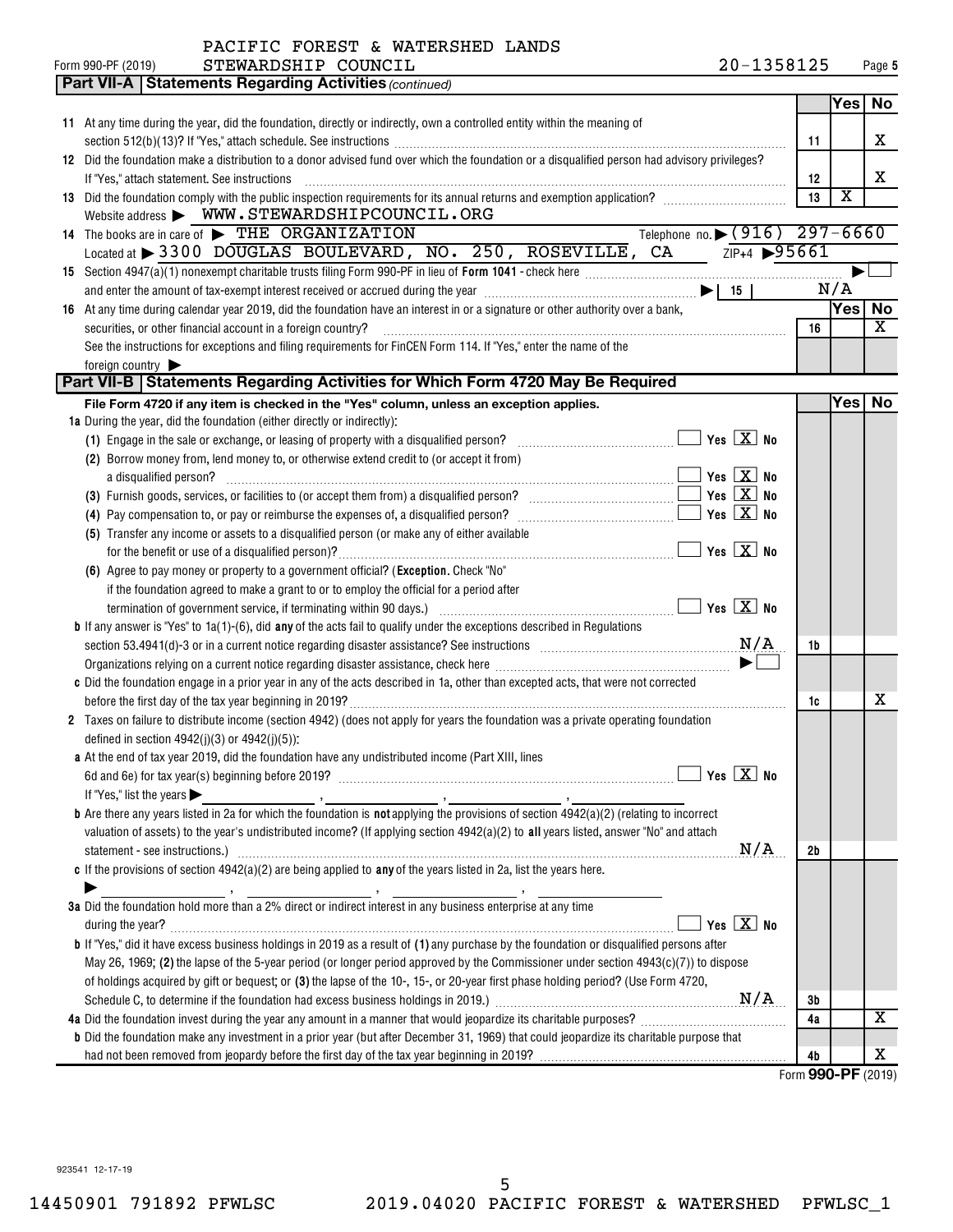| TULLU WAIBRUHBD BANDU<br>STEWARDSHIP COUNCIL<br>Form 990-PF (2019)                                                                         |     | 20-1358125                                         |    |      | Page 6 |
|--------------------------------------------------------------------------------------------------------------------------------------------|-----|----------------------------------------------------|----|------|--------|
| Part VII-B   Statements Regarding Activities for Which Form 4720 May Be Required (continued)                                               |     |                                                    |    |      |        |
| 5a During the year, did the foundation pay or incur any amount to:                                                                         |     |                                                    |    | Yes⊺ | No     |
|                                                                                                                                            |     | Yes $\boxed{\mathbf{X}}$ No                        |    |      |        |
| Influence the outcome of any specific public election (see section 4955); or to carry on, directly or indirectly,<br>(2)                   |     |                                                    |    |      |        |
| any voter registration drive?                                                                                                              |     | $\blacksquare$ Yes $\boxed{\mathrm{X}}$ No         |    |      |        |
|                                                                                                                                            |     | $\sqrt{}$ Yes $\boxed{\text{X}}$ No                |    |      |        |
| (4) Provide a grant to an organization other than a charitable, etc., organization described in section                                    |     |                                                    |    |      |        |
| $4945(d)(4)(A)?$ See instructions                                                                                                          |     | Yes $X$ No                                         |    |      |        |
| (5) Provide for any purpose other than religious, charitable, scientific, literary, or educational purposes, or for                        |     |                                                    |    |      |        |
|                                                                                                                                            | Yes | $\boxed{\text{X}}$ No                              |    |      |        |
| <b>b</b> If any answer is "Yes" to $5a(1)$ -(5), did any of the transactions fail to qualify under the exceptions described in Regulations |     |                                                    |    |      |        |
|                                                                                                                                            |     | N/A                                                | 5b |      |        |
|                                                                                                                                            |     |                                                    |    |      |        |
| c If the answer is "Yes" to question 5a(4), does the foundation claim exemption from the tax because it maintained                         |     |                                                    |    |      |        |
|                                                                                                                                            | Yes | No                                                 |    |      |        |
| If "Yes," attach the statement required by Regulations section 53.4945-5(d).                                                               |     |                                                    |    |      |        |
| 6a Did the foundation, during the year, receive any funds, directly or indirectly, to pay premiums on                                      |     |                                                    |    |      |        |
| a personal benefit contract?                                                                                                               |     | $Yes \vert X \vert No$                             |    |      |        |
| <b>b</b> Did the foundation, during the year, pay premiums, directly or indirectly, on a personal benefit contract?                        |     |                                                    | 6b |      | x      |
| If "Yes" to 6b, file Form 8870.                                                                                                            |     |                                                    |    |      |        |
| 7a At any time during the tax year, was the foundation a party to a prohibited tax shelter transaction?                                    |     | $\boxed{\phantom{1}}$ Yes $\boxed{\phantom{1}}$ No |    |      |        |
|                                                                                                                                            |     | N/A                                                | 7b |      |        |
| Is the foundation subject to the section 4960 tax on payment(s) of more than \$1,000,000 in remuneration or<br>8                           |     |                                                    |    |      |        |
|                                                                                                                                            |     | Yes $X$ No                                         |    |      |        |

# **Part VIII Information About Officers, Directors, Trustees, Foundation Managers, Highly Paid Employees, and Contractors**

|  |  |  | 1 List all officers, directors, trustees, and foundation managers and their compensation. |
|--|--|--|-------------------------------------------------------------------------------------------|
|  |  |  |                                                                                           |

| (a) Name and address                                                                                        | (b) Title, and average<br>hours per week devoted<br>to position | (c) Compensation<br>(If not paid,<br>enter -0-) | (d) Contributions to<br>employee benefit plans<br>and deferred<br>compensation | (e) Expense<br>account, other<br>allowances |
|-------------------------------------------------------------------------------------------------------------|-----------------------------------------------------------------|-------------------------------------------------|--------------------------------------------------------------------------------|---------------------------------------------|
| STATEMENT 8<br>SEE                                                                                          |                                                                 | 272,053.                                        | 5,044.                                                                         | 0.                                          |
|                                                                                                             |                                                                 |                                                 |                                                                                |                                             |
|                                                                                                             |                                                                 |                                                 |                                                                                |                                             |
|                                                                                                             |                                                                 |                                                 |                                                                                |                                             |
| 2 Compensation of five highest-paid employees (other than those included on line 1). If none, enter "NONE." |                                                                 |                                                 |                                                                                |                                             |
| (a) Name and address of each employee paid more than \$50,000                                               | (b) Title, and average<br>hours per week<br>devoted to position | (c) Compensation                                | (d) Contributions to<br>employee benefit plans<br>and deferred<br>compensation | (e) Expense<br>account, other<br>allowances |
| ERIN HEALY - 3300 DOUGLAS BOULEVARD,                                                                        | DIRECTOR LAND                                                   | CONSERVATION                                    |                                                                                |                                             |
| SUITE 250, ROSEVILLE, CA 95661                                                                              | 40.00                                                           | 111,925.                                        | 4,099.                                                                         | 0.                                          |
| STEPHEN SCHWEIGERDT -<br>3300 DOUGLAS                                                                       | <b>PROJECT</b><br>ISR.                                          | MGR LAND CONSERVATION                           |                                                                                |                                             |
| BOULEVARD, SUITE 250, ROSEVILLE,<br>CA                                                                      | 40.00                                                           | 87,299.                                         | 3,492.                                                                         | 0.                                          |
| 3300 DOUGLAS<br>DEBORA DAUGHERTY<br>$\overline{\phantom{m}}$                                                | FINANCE &                                                       | COMPLIANCE ADMINISTRATOR                        |                                                                                |                                             |
| BOULEVARD, SUITE 250, ROSEVILLE,<br>CA                                                                      | 40.00                                                           | 79,293.                                         | О.                                                                             | 0.                                          |
| 3300 DOUGLAS<br><b>ROBYN WHITE</b><br>$\overline{\phantom{m}}$                                              | <b>PROJECT MANAGER</b>                                          |                                                 |                                                                                |                                             |
| BOULEVARD, SUITE 250, ROSEVILLE, CA                                                                         | 40.00                                                           | 55,403.                                         | 2,216.                                                                         | 0.                                          |

**Total** number of other employees paid over \$50,000 |

BOULEVARD, SUITE 250, ROSEVILLE, CA 40.00 | 49,849. 299. 0.

MEGAN TOLBERT - 3300 DOUGLAS PROJECT MANAGER

0

Form (2019) **990-PF**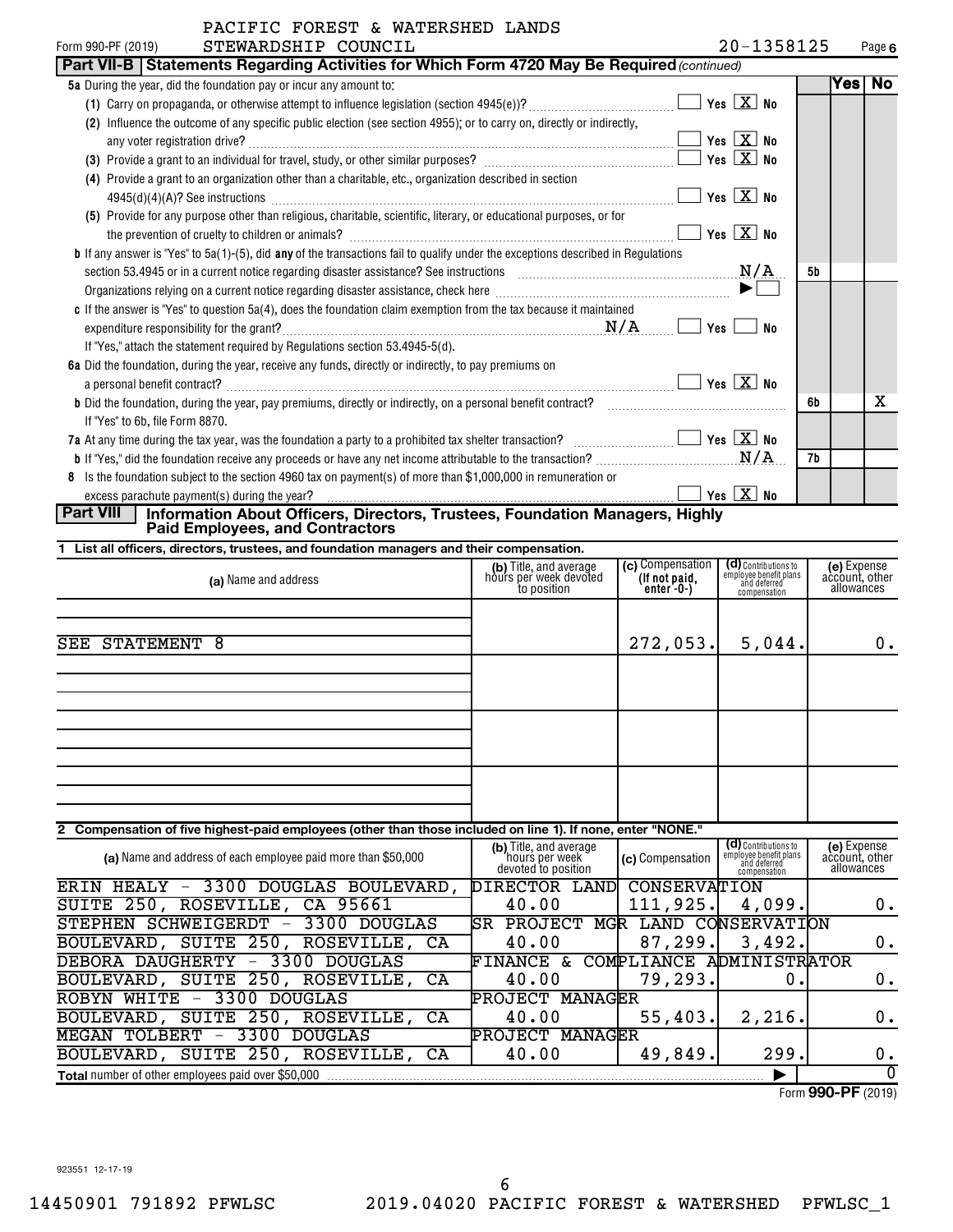| PACIFIC FOREST & WATERSHED LANDS                                                                                                                                                                                                                          |                     |                                                         |
|-----------------------------------------------------------------------------------------------------------------------------------------------------------------------------------------------------------------------------------------------------------|---------------------|---------------------------------------------------------|
| STEWARDSHIP COUNCIL<br>Form 990-PF (2019)                                                                                                                                                                                                                 |                     | 20-1358125<br>Page 7                                    |
| <b>Part VIII</b><br>Information About Officers, Directors, Trustees, Foundation Managers, Highly<br>Paid Employees, and Contractors (continued)                                                                                                           |                     |                                                         |
| 3 Five highest-paid independent contractors for professional services. If none, enter "NONE."                                                                                                                                                             |                     |                                                         |
| (a) Name and address of each person paid more than \$50,000                                                                                                                                                                                               | (b) Type of service | (c) Compensation                                        |
| PACE ENGINEERING                                                                                                                                                                                                                                          | LAND PLANNING -     |                                                         |
| 1730 SOUTH STREET, REDDING, CA 96001                                                                                                                                                                                                                      | BOUNDARY SURVEYS    | 590,938.                                                |
| QUINCY ENGINEERING - 11017 COBBLEROCK DRIVE,                                                                                                                                                                                                              | LAND PLANNING -     |                                                         |
| SUITE 100, RANCHO CORDOVA, CA 95670                                                                                                                                                                                                                       | BOUNDARY SURVEYS    | 106,020.                                                |
| <b>MORRISON &amp; FOERSTER LLP</b>                                                                                                                                                                                                                        |                     |                                                         |
| 425 MARKET STREET, SAN FRANCISCO, CA 94105                                                                                                                                                                                                                | LEGAL SERVICES      | 84,138.                                                 |
| PLACER TITLE COMPANY                                                                                                                                                                                                                                      |                     |                                                         |
| 9085 FOOTHILLS BOULEVARD, ROSEVILLE, CA 95747 TITLE FEES                                                                                                                                                                                                  |                     | 50, 205.                                                |
|                                                                                                                                                                                                                                                           |                     |                                                         |
|                                                                                                                                                                                                                                                           |                     | $\overline{0}$<br>▶                                     |
| Part IX-A   Summary of Direct Charitable Activities                                                                                                                                                                                                       |                     |                                                         |
| List the foundation's four largest direct charitable activities during the tax year. Include relevant statistical information such as the<br>number of organizations and other beneficiaries served, conferences convened, research papers produced, etc. |                     | Expenses                                                |
| 1 TO ENSURE THAT OVER 140,000 ACRES OF WATERSHED LANDS                                                                                                                                                                                                    |                     |                                                         |
| THROUGHOUT CALIFORNIA ARE CONSERVED FOR A BROAD RANGE OF                                                                                                                                                                                                  |                     |                                                         |
| BENEFICIAL PUBLIC VALUES.                                                                                                                                                                                                                                 |                     | 5,427,717.                                              |
| 2 TO IMPROVE THE LIVES OF YOUNG CALIFORNIANS THROUGH                                                                                                                                                                                                      |                     |                                                         |
| CONNECTION WITH THE OUTDOORS.                                                                                                                                                                                                                             |                     |                                                         |
|                                                                                                                                                                                                                                                           |                     | 22,874.                                                 |
| з                                                                                                                                                                                                                                                         |                     |                                                         |
|                                                                                                                                                                                                                                                           |                     |                                                         |
|                                                                                                                                                                                                                                                           |                     |                                                         |
|                                                                                                                                                                                                                                                           |                     |                                                         |
|                                                                                                                                                                                                                                                           |                     |                                                         |
| Part IX-B Summary of Program-Related Investments                                                                                                                                                                                                          |                     |                                                         |
| Describe the two largest program-related investments made by the foundation during the tax year on lines 1 and 2.                                                                                                                                         |                     | Amount                                                  |
| N/A                                                                                                                                                                                                                                                       |                     |                                                         |
|                                                                                                                                                                                                                                                           |                     |                                                         |
|                                                                                                                                                                                                                                                           |                     |                                                         |
| 2                                                                                                                                                                                                                                                         |                     |                                                         |
|                                                                                                                                                                                                                                                           |                     |                                                         |
| All other program-related investments. See instructions.                                                                                                                                                                                                  |                     |                                                         |
| 3                                                                                                                                                                                                                                                         |                     |                                                         |
|                                                                                                                                                                                                                                                           |                     |                                                         |
|                                                                                                                                                                                                                                                           |                     |                                                         |
|                                                                                                                                                                                                                                                           |                     |                                                         |
|                                                                                                                                                                                                                                                           |                     |                                                         |
| <b>Total.</b> Add lines 1 through 3                                                                                                                                                                                                                       |                     | 0.<br>$0.00 \text{ } \text{D} \text{ } \text{ } (0.010$ |

Form (2019) **990-PF**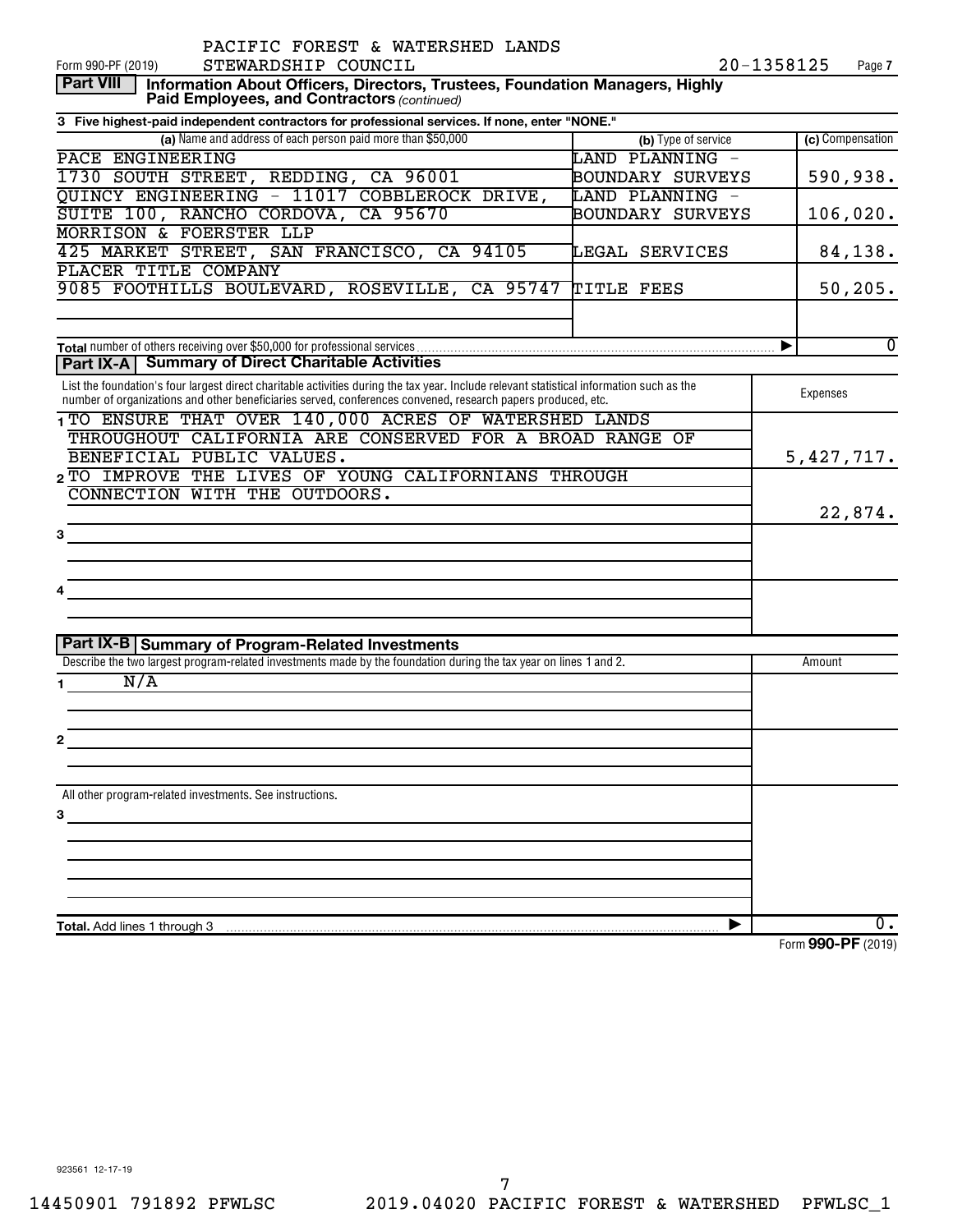|                | Part X<br>Minimum Investment Return (All domestic foundations must complete this part. Foreign foundations, see instructions.)                                                                                                 |                |        |                         |                                |
|----------------|--------------------------------------------------------------------------------------------------------------------------------------------------------------------------------------------------------------------------------|----------------|--------|-------------------------|--------------------------------|
| 1.             | Fair market value of assets not used (or held for use) directly in carrying out charitable, etc., purposes:                                                                                                                    |                |        |                         |                                |
|                | a Average monthly fair market value of securities [11] matter content to the control of the second state of securities [11] matter content and average monthly fair market value of securities [11] matter content and average |                |        | 1a                      | $\frac{32,709,595.}{930,514.}$ |
|                | b Average of monthly cash balances encounteral contracts and a series of monthly cash balances                                                                                                                                 |                |        | 1b                      |                                |
|                |                                                                                                                                                                                                                                |                |        | 1c                      |                                |
|                | d Total (add lines 1a, b, and c) manufactured and control of the control of the control of the control of the control of the control of the control of the control of the control of the control of the control of the control |                |        | 1d                      | 33,640,109.                    |
|                | e Reduction claimed for blockage or other factors reported on lines 1a and                                                                                                                                                     |                |        |                         |                                |
|                |                                                                                                                                                                                                                                |                | 0.     |                         |                                |
| $\overline{2}$ |                                                                                                                                                                                                                                |                |        | $\overline{2}$          | 0.                             |
| 3              | Subtract line 2 from line 1d <b>Machinese and Contract Line 2</b> from line 1d <b>Machinese Automobile 2</b>                                                                                                                   |                |        | $\mathbf{3}$            | 33,640,109.                    |
| 4              |                                                                                                                                                                                                                                |                |        | $\overline{\mathbf{4}}$ | 504,602.                       |
| 5              |                                                                                                                                                                                                                                |                |        | 5                       | 33, 135, 507.                  |
| 6              | <b>Minimum investment return.</b> Enter 5% of line 5                                                                                                                                                                           |                |        | 6                       | 1,656,775.                     |
|                | Part XI  <br><b>Distributable Amount</b> (see instructions) (Section 4942(j)(3) and (j)(5) private operating foundations and certain                                                                                           |                |        |                         |                                |
|                | foreign organizations, check here $\blacktriangleright$ $\Box$ and do not complete this part.)                                                                                                                                 |                |        |                         |                                |
| 1              |                                                                                                                                                                                                                                |                |        | $\mathbf{1}$            | 1,656,775.                     |
|                |                                                                                                                                                                                                                                |                | 7,538. |                         |                                |
|                |                                                                                                                                                                                                                                | 2 <sub>b</sub> |        |                         |                                |
|                |                                                                                                                                                                                                                                |                |        | 2c                      | $\frac{7,538}{1,649,237}$      |
| 3              |                                                                                                                                                                                                                                |                |        | 3                       |                                |
| 4              |                                                                                                                                                                                                                                |                |        | 4                       |                                |
| 5              |                                                                                                                                                                                                                                |                |        | $5\phantom{.0}$         | 1,649,237.                     |
| 6              | Deduction from distributable amount (see instructions) www.communicalisation.communicalisation from distributable amount (see instructions)                                                                                    |                |        | 6                       |                                |
| 7              |                                                                                                                                                                                                                                |                |        | $\overline{7}$          | 1,649,237.                     |
|                | <b>Part XII Qualifying Distributions (see instructions)</b>                                                                                                                                                                    |                |        |                         |                                |
|                |                                                                                                                                                                                                                                |                |        |                         |                                |
| 1              | Amounts paid (including administrative expenses) to accomplish charitable, etc., purposes:                                                                                                                                     |                |        |                         |                                |
|                |                                                                                                                                                                                                                                |                |        | 1a                      | $\frac{5,494,240}{0}$          |
|                | <b>b</b> Program-related investments - total from Part IX-B                                                                                                                                                                    |                |        | 1 <sub>b</sub>          |                                |
| $\mathbf{2}$   |                                                                                                                                                                                                                                |                |        | $\overline{2}$          |                                |
| 3              | Amounts set aside for specific charitable projects that satisfy the:                                                                                                                                                           |                |        |                         |                                |
|                | a Suitability test (prior IRS approval required)<br>manufacture manufacture manufacture manufacture manufacture manufacture manufacture manufacture manufacture m                                                              |                |        | За                      |                                |
|                |                                                                                                                                                                                                                                |                |        | 3 <sub>b</sub>          |                                |
| 4              |                                                                                                                                                                                                                                |                |        | $\overline{4}$          | 5,494,240.                     |
| 5              | Foundations that qualify under section 4940(e) for the reduced rate of tax on net investment                                                                                                                                   |                |        |                         |                                |
|                | income. Enter 1% of Part I, line 27b [111] [12] [12] [12] [12] [12] [13] [13] [14] [14] [15] [15] [15] [15] [1                                                                                                                 |                |        | 5<br>$\overline{6}$     | $\frac{7,538}{5,486,702.}$     |
| 6              | Adjusted qualifying distributions. Subtract line 5 from line 4 [11] manufacture manufacture manufacture manufacture manufacture manufacture manufacture manufacture manufacture manufacture manufacture manufacture manufactur |                |        |                         |                                |
|                | Note: The amount on line 6 will be used in Part V, column (b), in subsequent years when calculating whether the foundation qualifies for the section                                                                           |                |        |                         |                                |
|                | 4940(e) reduction of tax in those years.                                                                                                                                                                                       |                |        |                         |                                |

Form (2019) **990-PF**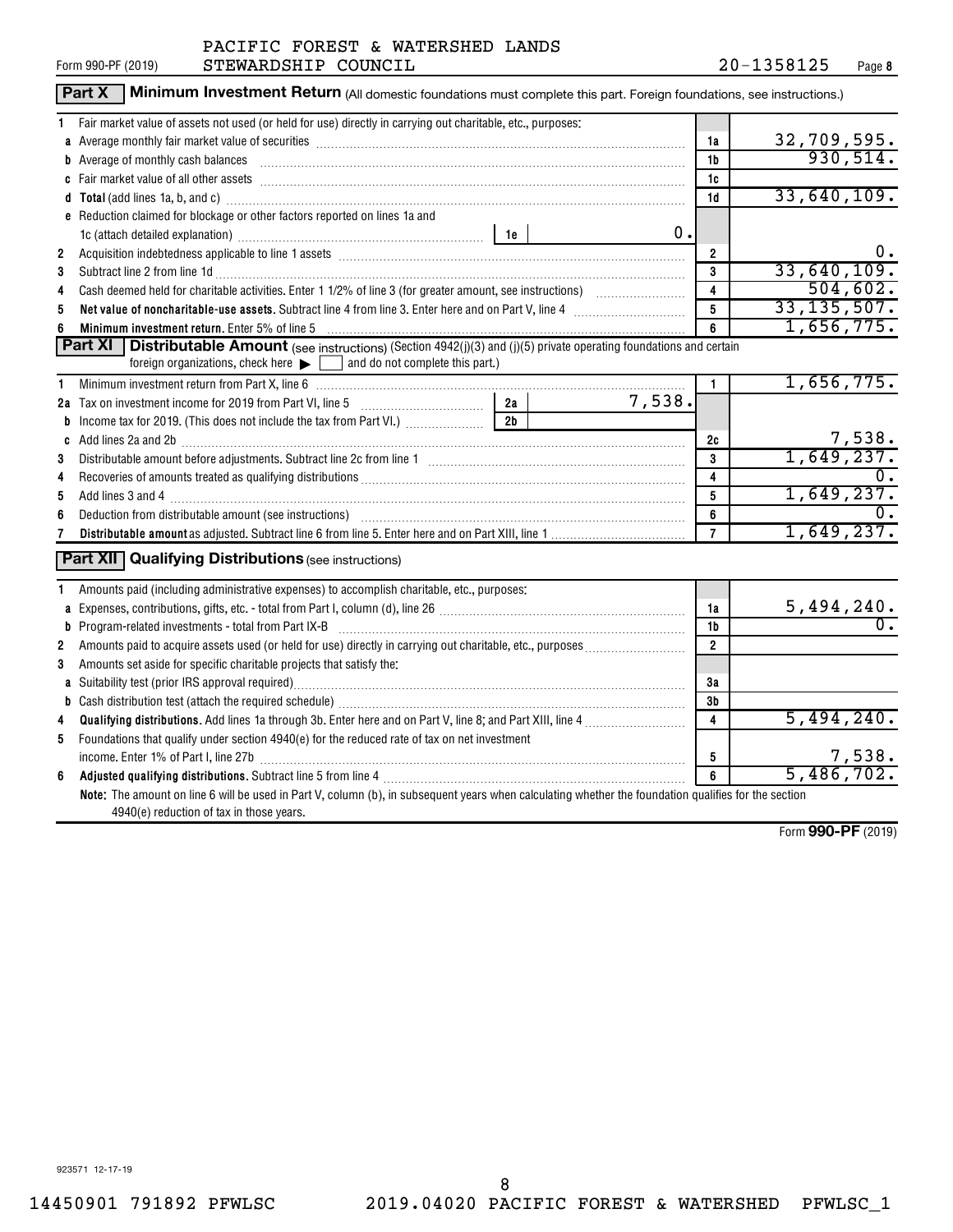#### Form 990-PF (2019)  $\qquad \qquad$  STEWARDSHIP COUNCIL  $\qquad \qquad 20-1358125$  Page PACIFIC FOREST & WATERSHED LANDS

**Part XIII** Undistributed Income (see instructions)

|                                                                                                          | (a)<br>Corpus | (b)<br>Years prior to 2018 | (c)<br>2018   | (d)<br>2019 |
|----------------------------------------------------------------------------------------------------------|---------------|----------------------------|---------------|-------------|
| 1 Distributable amount for 2019 from Part XI,                                                            |               |                            |               | 1,649,237.  |
| 2 Undistributed income, if any, as of the end of 2019:                                                   |               |                            |               |             |
| a Enter amount for 2018 only                                                                             |               |                            | о.            |             |
| <b>b</b> Total for prior years:                                                                          |               |                            |               |             |
|                                                                                                          |               | Ο.                         |               |             |
| 3 Excess distributions carryover, if any, to 2019:                                                       |               |                            |               |             |
| $\frac{150}{250}$ .<br>a From 2014                                                                       |               |                            |               |             |
| 1,959,787.<br><b>b</b> From 2015<br>1.1.1.1.1.1                                                          |               |                            |               |             |
| $\boxed{2,478,017}$<br>c From 2016                                                                       |               |                            |               |             |
| $\sqrt{5,103,064}$<br>dFrom 2017<br>.                                                                    |               |                            |               |             |
| 2,039,657.<br>e From 2018<br>.                                                                           |               |                            |               |             |
|                                                                                                          | 11,730,775.   |                            |               |             |
| 4 Qualifying distributions for 2019 from                                                                 |               |                            |               |             |
| Part XII, line 4: $\triangleright$ \$ 5, 494, 240.                                                       |               |                            |               |             |
| a Applied to 2018, but not more than line 2a                                                             |               |                            | О.            |             |
| <b>b</b> Applied to undistributed income of prior                                                        |               |                            |               |             |
| years (Election required - see instructions)                                                             |               | 0.                         |               |             |
| c Treated as distributions out of corpus                                                                 |               |                            |               |             |
| (Election required - see instructions)                                                                   | 0.            |                            |               |             |
| d Applied to 2019 distributable amount                                                                   |               |                            |               | 1,649,237.  |
| e Remaining amount distributed out of corpus                                                             | 3,845,003.    |                            |               |             |
| 5 Excess distributions carryover applied to 2019<br>(If an amount appears in column (d), the same amount | 0.            |                            |               | 0.          |
| 6<br>Enter the net total of each column as<br>indicated below:                                           |               |                            |               |             |
| <b>a</b> Corpus. Add lines 3f, 4c, and 4e. Subtract line 5                                               | 15,575,778.   |                            |               |             |
| <b>b</b> Prior years' undistributed income. Subtract                                                     |               |                            |               |             |
|                                                                                                          |               | 0.                         |               |             |
| c Enter the amount of prior years'                                                                       |               |                            |               |             |
| undistributed income for which a notice of                                                               |               |                            |               |             |
| deficiency has been issued, or on which<br>the section 4942(a) tax has been previously                   |               |                            |               |             |
| assessed                                                                                                 |               | о.                         |               |             |
| d Subtract line 6c from line 6b. Taxable                                                                 |               |                            |               |             |
|                                                                                                          |               | 0.                         |               |             |
| e Undistributed income for 2018. Subtract line                                                           |               |                            |               |             |
| 4a from line 2a. Taxable amount - see instr.                                                             |               |                            | $\mathbf 0$ . |             |
| f Undistributed income for 2019. Subtract                                                                |               |                            |               |             |
| lines 4d and 5 from line 1. This amount must                                                             |               |                            |               |             |
| be distributed in 2020.                                                                                  |               |                            |               | 0.          |
| 7 Amounts treated as distributions out of                                                                |               |                            |               |             |
| corpus to satisfy requirements imposed by                                                                |               |                            |               |             |
| section $170(b)(1)(F)$ or $4942(g)(3)$ (Election                                                         |               |                            |               |             |
| may be required - see instructions)                                                                      | 0.            |                            |               |             |
| 8 Excess distributions carryover from 2014                                                               |               |                            |               |             |
| not applied on line 5 or line 7                                                                          | 150,250.      |                            |               |             |
| 9 Excess distributions carryover to 2020.                                                                |               |                            |               |             |
| Subtract lines 7 and 8 from line 6a<br>.                                                                 | 15,425,528.   |                            |               |             |
| 10 Analysis of line 9:                                                                                   |               |                            |               |             |
| <b>a</b> Excess from 2015 $\ldots$   1,959,787.                                                          |               |                            |               |             |
| 2,478,017.<br><b>b</b> Excess from 2016 $\ldots$                                                         |               |                            |               |             |
| 5,103,064.<br>c Excess from 2017 $\ldots$                                                                |               |                            |               |             |
| 2,039,657.<br>d Excess from 2018                                                                         |               |                            |               |             |
| 3,845,003.<br>e Excess from 2019                                                                         |               |                            |               |             |

923581 12-17-19

14450901 791892 PFWLSC 2019.04020 PACIFIC FOREST & WATERSHED PFWLSC\_1

9

Form (2019) **990-PF**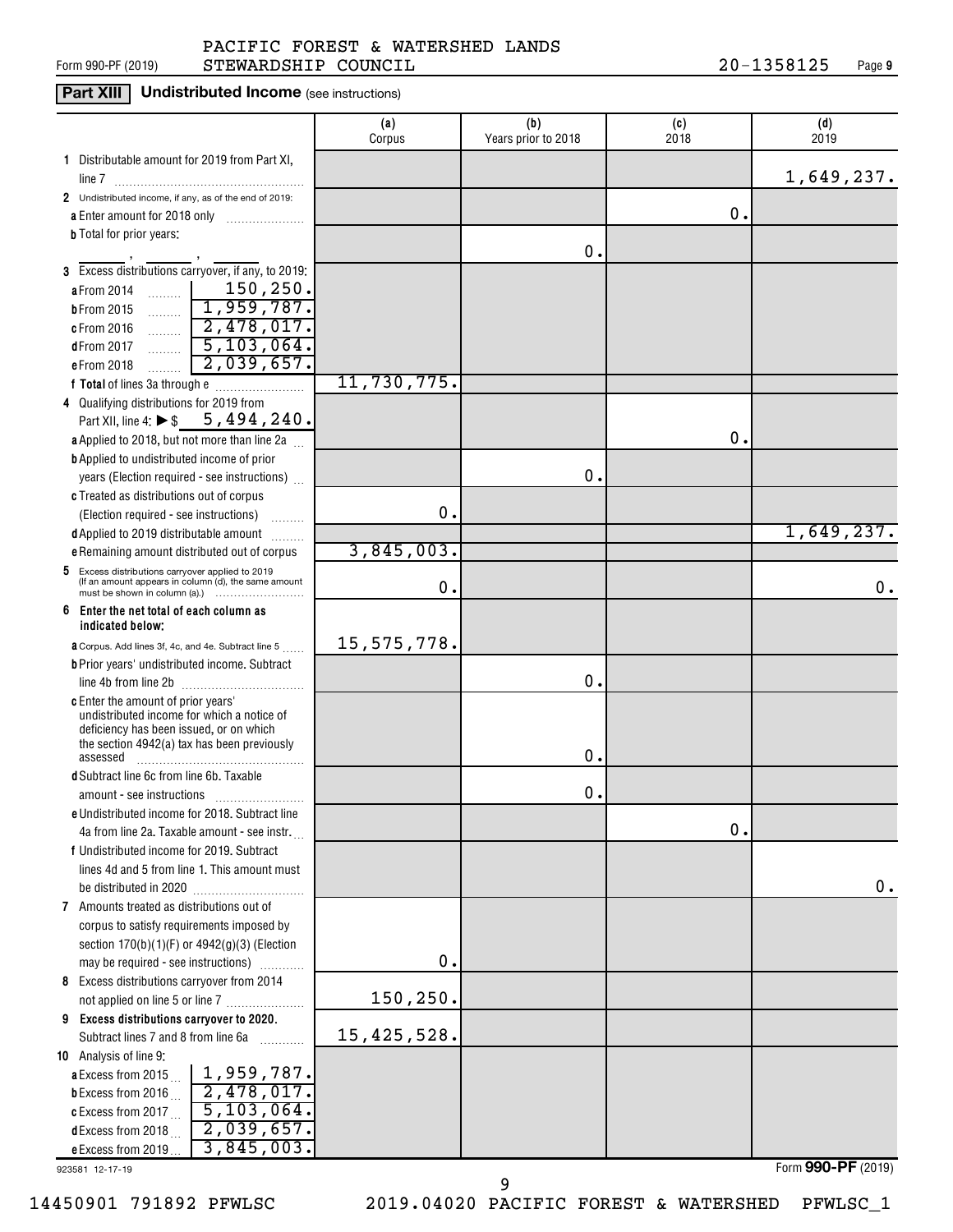| Form 990-PF (2019)                                                                                                   | STEWARDSHIP COUNCIL |          |               | 20-1358125    | Page 10    |
|----------------------------------------------------------------------------------------------------------------------|---------------------|----------|---------------|---------------|------------|
| <b>Part XIV Private Operating Foundations</b> (see instructions and Part VII-A, question 9)                          |                     |          |               | N/A           |            |
| 1 a If the foundation has received a ruling or determination letter that it is a private operating                   |                     |          |               |               |            |
| foundation, and the ruling is effective for 2019, enter the date of the ruling                                       |                     |          | ▶             |               |            |
| <b>b</b> Check box to indicate whether the foundation is a private operating foundation described in section         |                     |          | .             | 4942(j)(3) or | 4942(j)(5) |
| 2 a Enter the lesser of the adjusted net                                                                             | Tax year            |          | Prior 3 years |               |            |
| income from Part I or the minimum                                                                                    | (a) 2019            | (b) 2018 | (c) 2017      | $(d)$ 2016    | (e) Total  |
| investment return from Part X for                                                                                    |                     |          |               |               |            |
|                                                                                                                      |                     |          |               |               |            |
|                                                                                                                      |                     |          |               |               |            |
| c Qualifying distributions from Part XII,                                                                            |                     |          |               |               |            |
| line 4, for each year listed                                                                                         |                     |          |               |               |            |
| <b>d</b> Amounts included in line 2c not                                                                             |                     |          |               |               |            |
| used directly for active conduct of                                                                                  |                     |          |               |               |            |
| exempt activities                                                                                                    |                     |          |               |               |            |
| e Qualifying distributions made directly                                                                             |                     |          |               |               |            |
| for active conduct of exempt activities.                                                                             |                     |          |               |               |            |
| Subtract line 2d from line 2c                                                                                        |                     |          |               |               |            |
| Complete 3a, b, or c for the<br>3<br>alternative test relied upon:                                                   |                     |          |               |               |            |
| a "Assets" alternative test - enter:                                                                                 |                     |          |               |               |            |
| (1) Value of all assets                                                                                              |                     |          |               |               |            |
| (2) Value of assets qualifying<br>under section $4942(j)(3)(B)(i)$                                                   |                     |          |               |               |            |
| <b>b</b> "Endowment" alternative test - enter                                                                        |                     |          |               |               |            |
| 2/3 of minimum investment return                                                                                     |                     |          |               |               |            |
| shown in Part X, line 6, for each year                                                                               |                     |          |               |               |            |
| c "Support" alternative test - enter:                                                                                |                     |          |               |               |            |
| (1) Total support other than gross                                                                                   |                     |          |               |               |            |
| investment income (interest,                                                                                         |                     |          |               |               |            |
| dividends, rents, payments on                                                                                        |                     |          |               |               |            |
| securities loans (section<br>$512(a)(5)$ , or royalties)                                                             |                     |          |               |               |            |
| (2) Support from general public                                                                                      |                     |          |               |               |            |
| and 5 or more exempt                                                                                                 |                     |          |               |               |            |
| organizations as provided in<br>section $4942(j)(3)(B)(iii)$                                                         |                     |          |               |               |            |
| (3) Largest amount of support from                                                                                   |                     |          |               |               |            |
| an exempt organization                                                                                               |                     |          |               |               |            |
| (4) Gross investment income                                                                                          |                     |          |               |               |            |
| Supplementary Information (Complete this part only if the foundation had \$5,000 or more in assets<br><b>Part XV</b> |                     |          |               |               |            |

**1 Information Regarding Foundation Managers:**

**a** List any managers of the foundation who have contributed more than 2% of the total contributions received by the foundation before the close of any tax year (but only if they have contributed more than \$5,000). (See section 507(d)(2).)

#### NONE

**b** List any managers of the foundation who own 10% or more of the stock of a corporation (or an equally large portion of the ownership of a partnership or other entity) of which the foundation has a 10% or greater interest.

#### NONE

**2 Information Regarding Contribution, Grant, Gift, Loan, Scholarship, etc., Programs:** Final check here  $\sum_{n=1}^{\infty}$  if the foundation only makes contributions to preselected charitable organizations and does not accept unsolicited requests for funds. If the foundation makes gifts, grants, etc., to individuals or organizations under other conditions, complete items 2a, b, c, and d.

**a** The name, address, and telephone number or email address of the person to whom applications should be addressed:

#### SEE STATEMENT 9

**b** The form in which applications should be submitted and information and materials they should include:

**c** Any submission deadlines:

**d** Any restrictions or limitations on awards, such as by geographical areas, charitable fields, kinds of institutions, or other factors:

923601 12-17-19

Form (2019) **990-PF**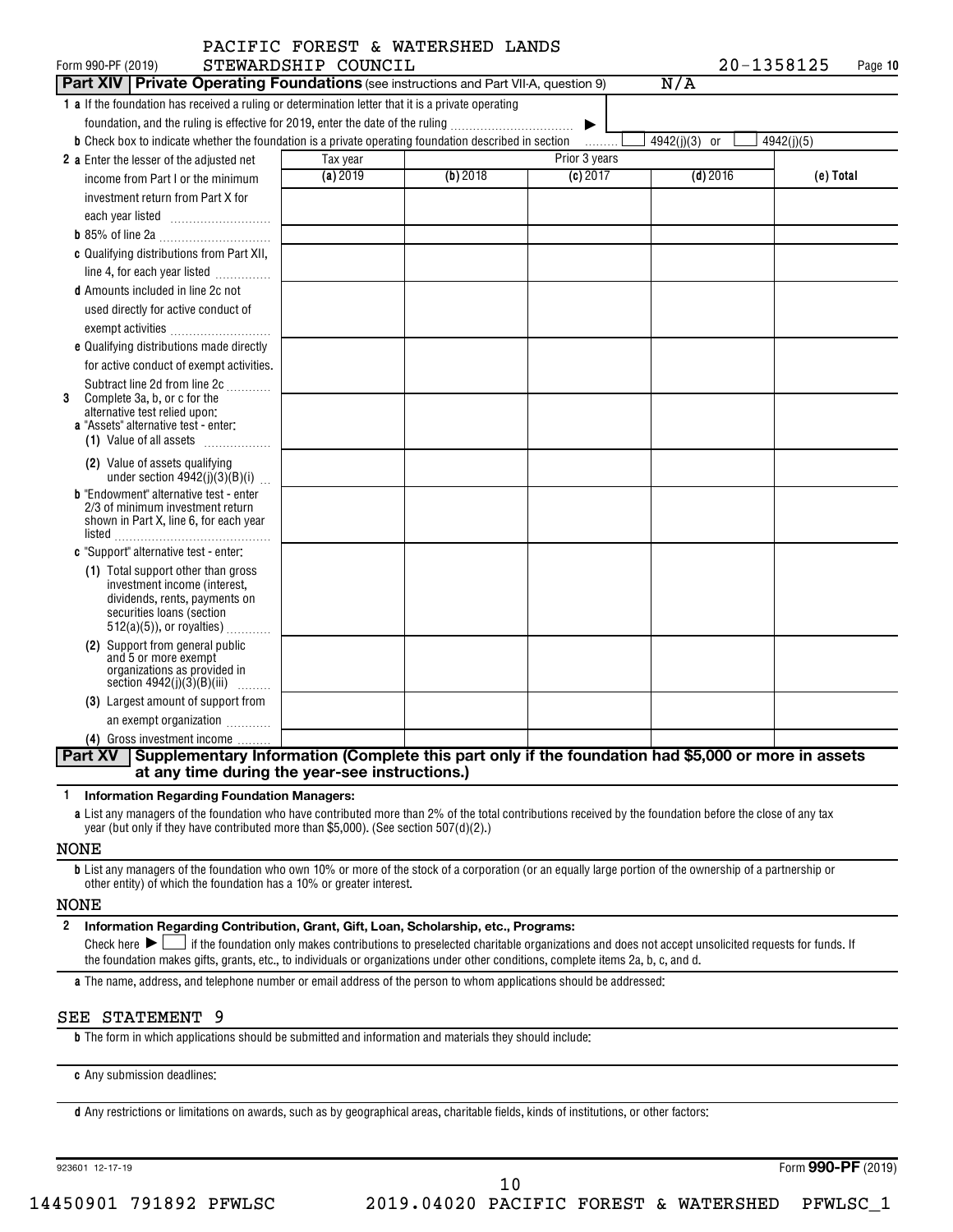923611 12-17-19

**3**

**a** *Paid during the year*

11

| BEAR YUBA LAND TRUST                        | PUBLIC CHARITY ENDOWMENT   |                                       |              |
|---------------------------------------------|----------------------------|---------------------------------------|--------------|
| 12183 AUBURN ROAD<br>GRASS VALLEY, CA 95949 |                            |                                       | 63,208.      |
|                                             |                            |                                       |              |
| BEAR YUBA LAND TRUST                        |                            | PUBLIC CHARITY NEGOTIATION COSTS - CE |              |
| 12183 AUBURN ROAD                           |                            |                                       |              |
| GRASS VALLEY, CA 95949                      |                            |                                       | 14,136.      |
|                                             |                            |                                       |              |
| BEAR YUBA LAND TRUST                        |                            | PUBLIC CHARITY ENHANCEMENT FUNDING    |              |
| 12183 AUBURN ROAD<br>GRASS VALLEY, CA 95949 |                            |                                       | 12,208.      |
|                                             |                            |                                       |              |
|                                             |                            |                                       |              |
| CALIFORNIA COUNCIL OF LAND TRUSTS           | PUBLIC CHARITY YOUTH GRANT |                                       |              |
| 1029 J ST STE 120,<br>SACRAMENTO, CA 95814  |                            |                                       | 20,000.      |
|                                             |                            | $\blacktriangleright$ 3a              | 3, 435, 201. |
| <b>b</b> Approved for future payment        |                            |                                       |              |
|                                             |                            |                                       |              |
| AUBURN AREA RECREATION AND PARK             |                            | PUBLIC AGENCY BOUNDARY SURVEYS        |              |
| DISTRICT                                    |                            |                                       |              |
| 123 RECREATION DRIVE                        |                            |                                       |              |
| AUBURN, CA 95603                            |                            |                                       | 2,500.       |
|                                             |                            |                                       |              |
| BEAR YUBA LAND TRUST                        |                            | PUBLIC CHARITY DISTRICT LANDOWNER     |              |
| 12183 AUBURN ROAD                           |                            | FUNDING                               |              |
| GRASS VALLEY, CA 95949                      |                            |                                       | 24,905.      |
|                                             |                            |                                       |              |
| BEAR YUBA LAND TRUST                        | PUBLIC CHARITY ENDOWMENT   |                                       |              |
|                                             |                            |                                       |              |
| 12183 AUBURN ROAD                           |                            |                                       |              |
| GRASS VALLEY, CA 95949                      | SEE CONTINUATION SHEET(S)  |                                       | 224,800.     |

show any relationship to Recipient Foundation

If recipient is an individual,

any foundation manager or substantial contributor

BEAR YUBA LAND TRUST PUBLIC CHARITY DISTRICT LANDOWNER

12183 AUBURN ROAD FUNDING

Example the completion of the contribution and address (home or business) and address (home or business) and address (home or business) and address (home or business) and the contribution manager and address (home or busin

GRASS VALLEY, CA 95949 13,689.

status of recipient

**Grants and Contributions Paid During the Year or Approved for Future Payment**

**Part XV** | Supplementary Information (continued)

Purpose of grant or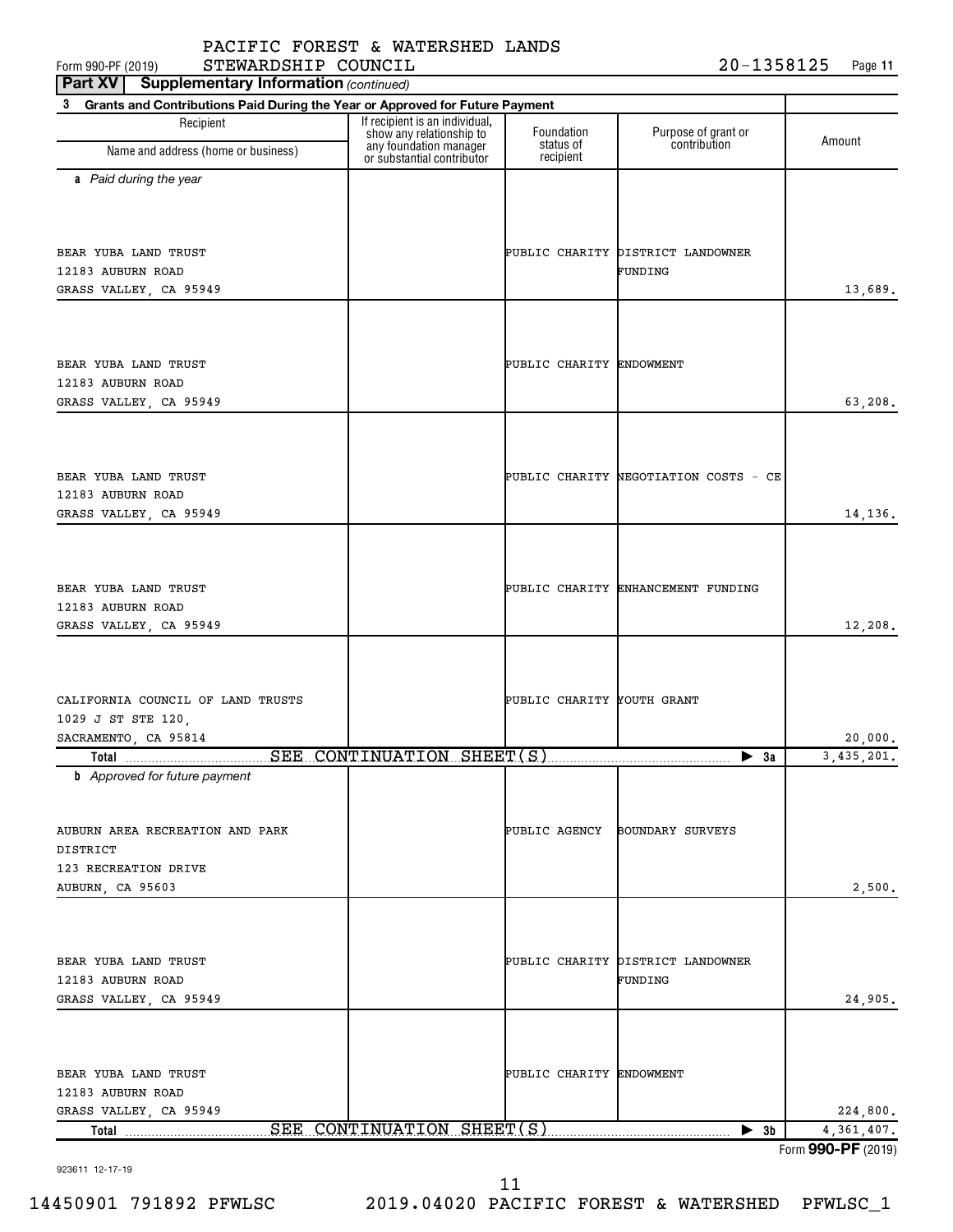#### Form 990-PF (2019)  $\begin{array}{l} \text{STEWARDSHIP} \end{array}$   $\begin{array}{l} \text{COUNCIL} \end{array}$   $\begin{array}{l} \text{20--1358125} \end{array}$  Page PACIFIC FOREST & WATERSHED LANDS

#### **Part XVI-A Analysis of Income-Producing Activities**

|                                                                                                                                                       |                        | Unrelated business income |                              |                                                       |                                             |
|-------------------------------------------------------------------------------------------------------------------------------------------------------|------------------------|---------------------------|------------------------------|-------------------------------------------------------|---------------------------------------------|
| Enter gross amounts unless otherwise indicated.                                                                                                       | (a)<br><b>Business</b> | (b)<br>Amount             | <b>(C)</b><br>Exclu-<br>sion | Excluded by section 512, 513, or 514<br>(d)<br>Amount | (e)<br>Related or exempt<br>function income |
| 1 Program service revenue:                                                                                                                            | code                   |                           | code                         |                                                       |                                             |
| a                                                                                                                                                     |                        |                           |                              |                                                       |                                             |
| b                                                                                                                                                     |                        |                           |                              |                                                       |                                             |
|                                                                                                                                                       |                        |                           |                              |                                                       |                                             |
|                                                                                                                                                       |                        |                           |                              |                                                       |                                             |
|                                                                                                                                                       |                        |                           |                              |                                                       |                                             |
|                                                                                                                                                       |                        |                           |                              |                                                       |                                             |
| Fees and contracts from government agencies<br>g                                                                                                      |                        |                           |                              |                                                       |                                             |
|                                                                                                                                                       |                        |                           |                              |                                                       |                                             |
| 3 Interest on savings and temporary cash                                                                                                              |                        |                           | 14                           |                                                       |                                             |
|                                                                                                                                                       |                        |                           |                              | 775,948.                                              |                                             |
| 4 Dividends and interest from securities                                                                                                              |                        |                           |                              |                                                       |                                             |
| 5 Net rental income or (loss) from real estate:                                                                                                       |                        |                           |                              |                                                       |                                             |
|                                                                                                                                                       |                        |                           |                              |                                                       |                                             |
|                                                                                                                                                       |                        |                           |                              |                                                       |                                             |
| 6 Net rental income or (loss) from personal                                                                                                           |                        |                           |                              |                                                       |                                             |
|                                                                                                                                                       |                        |                           |                              |                                                       |                                             |
|                                                                                                                                                       |                        |                           |                              |                                                       |                                             |
| 8 Gain or (loss) from sales of assets other                                                                                                           |                        |                           | 18                           | $-5,666$ .                                            |                                             |
|                                                                                                                                                       |                        |                           |                              |                                                       |                                             |
|                                                                                                                                                       |                        |                           |                              |                                                       |                                             |
| 10 Gross profit or (loss) from sales of inventory                                                                                                     |                        |                           |                              |                                                       |                                             |
| 11 Other revenue:                                                                                                                                     |                        |                           |                              |                                                       |                                             |
| a<br>b                                                                                                                                                |                        |                           |                              |                                                       |                                             |
|                                                                                                                                                       |                        |                           |                              |                                                       |                                             |
| d                                                                                                                                                     |                        |                           |                              |                                                       |                                             |
|                                                                                                                                                       |                        |                           |                              |                                                       |                                             |
|                                                                                                                                                       |                        | $\overline{0}$ .          |                              | 770, 282.                                             | $0$ .                                       |
|                                                                                                                                                       |                        |                           |                              |                                                       | 770, 282.                                   |
| (See worksheet in line 13 instructions to verify calculations.)                                                                                       |                        |                           |                              |                                                       |                                             |
|                                                                                                                                                       |                        |                           |                              |                                                       |                                             |
| Relationship of Activities to the Accomplishment of Exempt Purposes<br><b>Part XVI-B</b>                                                              |                        |                           |                              |                                                       |                                             |
| Explain below how each activity for which income is reported in column (e) of Part XVI-A contributed importantly to the accomplishment of<br>Line No. |                        |                           |                              |                                                       |                                             |
| the foundation's exempt purposes (other than by providing funds for such purposes).<br>▼                                                              |                        |                           |                              |                                                       |                                             |
|                                                                                                                                                       |                        |                           |                              |                                                       |                                             |
|                                                                                                                                                       |                        |                           |                              |                                                       |                                             |
|                                                                                                                                                       |                        |                           |                              |                                                       |                                             |
|                                                                                                                                                       |                        |                           |                              |                                                       |                                             |
|                                                                                                                                                       |                        |                           |                              |                                                       |                                             |
|                                                                                                                                                       |                        |                           |                              |                                                       |                                             |
|                                                                                                                                                       |                        |                           |                              |                                                       |                                             |
|                                                                                                                                                       |                        |                           |                              |                                                       |                                             |
|                                                                                                                                                       |                        |                           |                              |                                                       |                                             |
|                                                                                                                                                       |                        |                           |                              |                                                       |                                             |
|                                                                                                                                                       |                        |                           |                              |                                                       |                                             |
|                                                                                                                                                       |                        |                           |                              |                                                       |                                             |
|                                                                                                                                                       |                        |                           |                              |                                                       |                                             |
|                                                                                                                                                       |                        |                           |                              |                                                       |                                             |
|                                                                                                                                                       |                        |                           |                              |                                                       |                                             |
|                                                                                                                                                       |                        |                           |                              |                                                       |                                             |
|                                                                                                                                                       |                        |                           |                              |                                                       |                                             |

923621 12-17-19

Form (2019) **990-PF**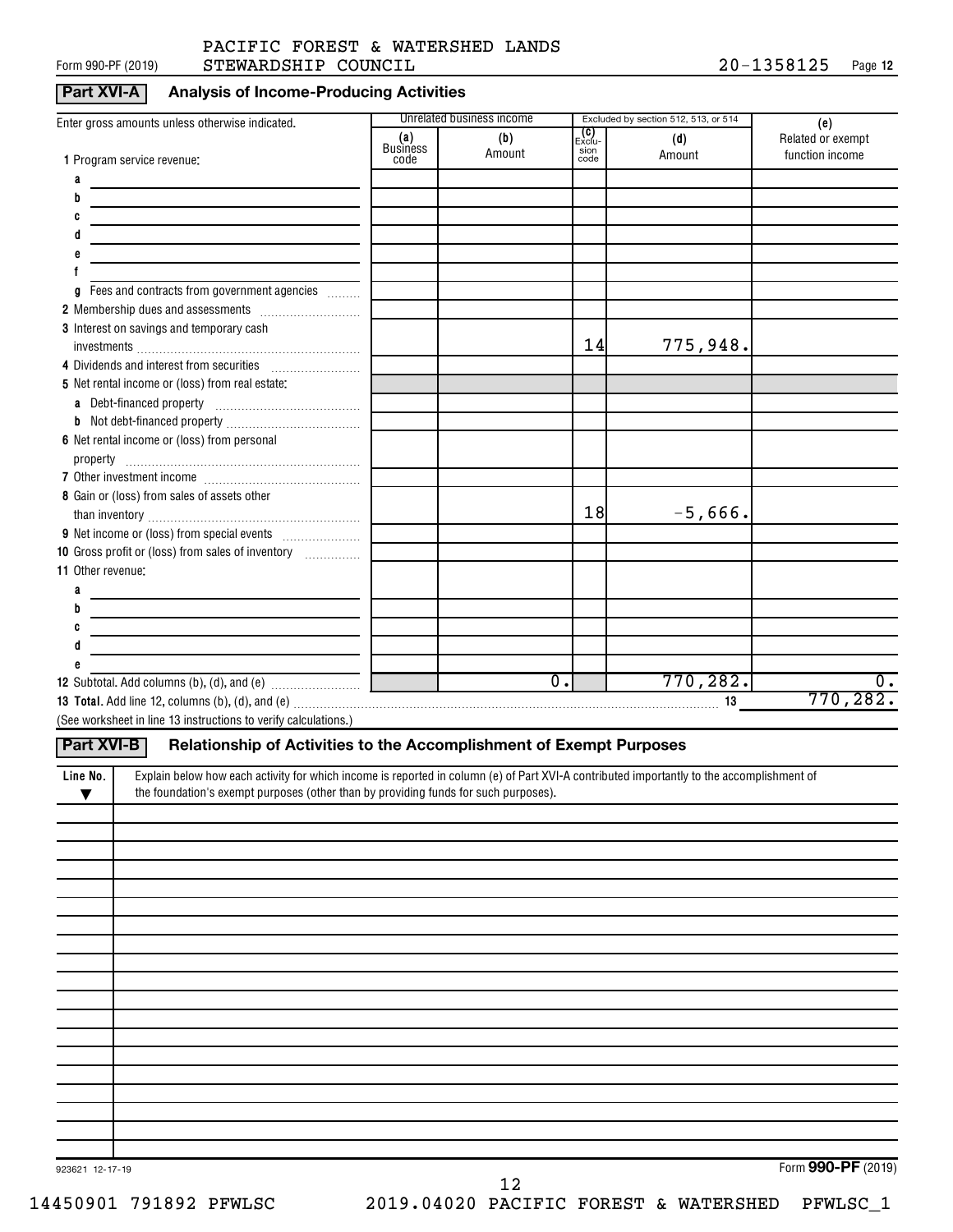|                |                             | PACIFIC FOREST & WATERSHED LANDS                                                                                                                                                                                                                                                                                                      |                                                                      |         |                                                    |
|----------------|-----------------------------|---------------------------------------------------------------------------------------------------------------------------------------------------------------------------------------------------------------------------------------------------------------------------------------------------------------------------------------|----------------------------------------------------------------------|---------|----------------------------------------------------|
|                | Form 990-PF (2019)          | STEWARDSHIP COUNCIL                                                                                                                                                                                                                                                                                                                   | 20-1358125                                                           | Page 13 |                                                    |
|                | <b>Part XVII</b>            | Information Regarding Transfers to and Transactions and Relationships With Noncharitable                                                                                                                                                                                                                                              |                                                                      |         |                                                    |
|                | <b>Exempt Organizations</b> |                                                                                                                                                                                                                                                                                                                                       |                                                                      |         |                                                    |
| -1             |                             | Did the organization directly or indirectly engage in any of the following with any other organization described in section 501(c)                                                                                                                                                                                                    |                                                                      | Yes No  |                                                    |
|                |                             | (other than section 501(c)(3) organizations) or in section 527, relating to political organizations?                                                                                                                                                                                                                                  |                                                                      |         |                                                    |
| a              |                             | Transfers from the reporting foundation to a noncharitable exempt organization of:                                                                                                                                                                                                                                                    |                                                                      |         |                                                    |
|                |                             | $(1)$ Cash $\ldots$ $\ldots$ $\ldots$ $\ldots$ $\ldots$ $\ldots$ $\ldots$ $\ldots$ $\ldots$ $\ldots$ $\ldots$ $\ldots$ $\ldots$ $\ldots$ $\ldots$ $\ldots$ $\ldots$ $\ldots$ $\ldots$ $\ldots$ $\ldots$ $\ldots$ $\ldots$ $\ldots$ $\ldots$ $\ldots$ $\ldots$ $\ldots$ $\ldots$ $\ldots$ $\ldots$ $\ldots$ $\ldots$ $\ldots$ $\ldots$ | 1a(1)                                                                |         | х<br>$\overline{\text{x}}$                         |
|                |                             | (2) Other assets <b>construction and construction of the construction</b> of the construction of the construction of the construction of the construction of the construction of the construction of the construction of the constr                                                                                                   | 1a(2)                                                                |         |                                                    |
| b              | Other transactions:         |                                                                                                                                                                                                                                                                                                                                       |                                                                      |         |                                                    |
|                |                             | (1) Sales of assets to a noncharitable exempt organization manufactured contained and a series of assets to a noncharitable exempt organization manufactured contained and series of the series of the series of the series of                                                                                                        | 1b(1)                                                                |         | х                                                  |
|                |                             |                                                                                                                                                                                                                                                                                                                                       | 1b(2)                                                                |         | $\overline{\text{x}}$                              |
|                |                             | (3) Rental of facilities, equipment, or other assets [111] All and the content of the set of the assets [11] All and the set of the set of the set of the set of the set of the set of the set of the set of the set of the se                                                                                                        | 1b(3)                                                                |         | $\overline{\text{x}}$                              |
|                |                             |                                                                                                                                                                                                                                                                                                                                       | 1b(4)                                                                |         | $\overline{\text{x}}$                              |
|                |                             |                                                                                                                                                                                                                                                                                                                                       | 1b(5)                                                                |         | $\overline{\texttt{x}}$                            |
|                |                             | (6) Performance of services or membership or fundraising solicitations                                                                                                                                                                                                                                                                | 1b(6)                                                                |         | $\overline{\textbf{x}}$<br>$\overline{\mathtt{x}}$ |
| C              |                             |                                                                                                                                                                                                                                                                                                                                       | 1c                                                                   |         |                                                    |
| d              |                             | If the answer to any of the above is "Yes," complete the following schedule. Column (b) should always show the fair market value of the goods, other assets,                                                                                                                                                                          |                                                                      |         |                                                    |
|                |                             | or services given by the reporting foundation. If the foundation received less than fair market value in any transaction or sharing arrangement, show in<br>column (d) the value of the goods, other assets, or services received.                                                                                                    |                                                                      |         |                                                    |
| $(a)$ Line no. | (b) Amount involved         | (c) Name of noncharitable exempt organization                                                                                                                                                                                                                                                                                         | (d) Description of transfers, transactions, and sharing arrangements |         |                                                    |
|                |                             | $\overline{N/A}$                                                                                                                                                                                                                                                                                                                      |                                                                      |         |                                                    |
|                |                             |                                                                                                                                                                                                                                                                                                                                       |                                                                      |         |                                                    |
|                |                             |                                                                                                                                                                                                                                                                                                                                       |                                                                      |         |                                                    |
|                |                             |                                                                                                                                                                                                                                                                                                                                       |                                                                      |         |                                                    |
|                |                             |                                                                                                                                                                                                                                                                                                                                       |                                                                      |         |                                                    |
|                |                             |                                                                                                                                                                                                                                                                                                                                       |                                                                      |         |                                                    |
|                |                             |                                                                                                                                                                                                                                                                                                                                       |                                                                      |         |                                                    |
|                |                             |                                                                                                                                                                                                                                                                                                                                       |                                                                      |         |                                                    |
|                |                             |                                                                                                                                                                                                                                                                                                                                       |                                                                      |         |                                                    |
|                |                             |                                                                                                                                                                                                                                                                                                                                       |                                                                      |         |                                                    |
|                |                             |                                                                                                                                                                                                                                                                                                                                       |                                                                      |         |                                                    |
|                |                             |                                                                                                                                                                                                                                                                                                                                       |                                                                      |         |                                                    |
|                |                             |                                                                                                                                                                                                                                                                                                                                       |                                                                      |         |                                                    |

| 2a |  |                                                                    | Is the foundation directly or indirectly affiliated with, or related to, one or more tax-exempt organizations described |  |  |
|----|--|--------------------------------------------------------------------|-------------------------------------------------------------------------------------------------------------------------|--|--|
|    |  | $n 501(c)$ (other than section $501(c)(3)$ ) or in section $527$ ? |                                                                                                                         |  |  |

| b.                                          |  | If "Yes," complete the following schedule.                                                                                                                                                                                                                                                                                                                   |                      |                          |                          |                                          |                                                                                                                      |
|---------------------------------------------|--|--------------------------------------------------------------------------------------------------------------------------------------------------------------------------------------------------------------------------------------------------------------------------------------------------------------------------------------------------------------|----------------------|--------------------------|--------------------------|------------------------------------------|----------------------------------------------------------------------------------------------------------------------|
| (a) Name of organization                    |  |                                                                                                                                                                                                                                                                                                                                                              |                      | (b) Type of organization |                          | (c) Description of relationship          |                                                                                                                      |
|                                             |  | N/A                                                                                                                                                                                                                                                                                                                                                          |                      |                          |                          |                                          |                                                                                                                      |
|                                             |  |                                                                                                                                                                                                                                                                                                                                                              |                      |                          |                          |                                          |                                                                                                                      |
|                                             |  |                                                                                                                                                                                                                                                                                                                                                              |                      |                          |                          |                                          |                                                                                                                      |
|                                             |  |                                                                                                                                                                                                                                                                                                                                                              |                      |                          |                          |                                          |                                                                                                                      |
|                                             |  |                                                                                                                                                                                                                                                                                                                                                              |                      |                          |                          |                                          |                                                                                                                      |
| <b>Sign</b><br><b>Here</b>                  |  | Under penalties of perjury, I declare that I have examined this return, including accompanying schedules and statements, and to the best of my knowledge<br>and belief, it is true, correct, and complete. Declaration of preparer (other than taxpayer) is based on all information of which preparer has any knowledge.<br>Signature of officer or trustee |                      | Date                     | <b>DIRECTOR</b><br>Title |                                          | May the IRS discuss this<br>return with the preparer<br>shown below? See instr.<br>$\overline{\mathrm{X}}$ Yes<br>No |
|                                             |  | Print/Type preparer's name                                                                                                                                                                                                                                                                                                                                   | Preparer's signature |                          | Date                     | Check<br>self-employed                   | <b>PTIN</b>                                                                                                          |
| Paid                                        |  | PAMELA WHITE, CPA                                                                                                                                                                                                                                                                                                                                            |                      |                          |                          |                                          | P00599056                                                                                                            |
| <b>Preparer</b><br>Firm's name RICHARDSON & |  | COMPANY LLP                                                                                                                                                                                                                                                                                                                                                  |                      |                          |                          | Firm's EIN $\triangleright$ 46 - 5577902 |                                                                                                                      |
| <b>Use Only</b>                             |  |                                                                                                                                                                                                                                                                                                                                                              |                      |                          |                          |                                          |                                                                                                                      |
|                                             |  | Firm's address > 550 HOWE AVENUE, SUITE 210                                                                                                                                                                                                                                                                                                                  |                      |                          |                          |                                          |                                                                                                                      |
|                                             |  | SACRAMENTO, CA 95825                                                                                                                                                                                                                                                                                                                                         |                      |                          |                          | Phone no.                                | $(916) 564 - 8727$                                                                                                   |

Form (2019) **990-PF**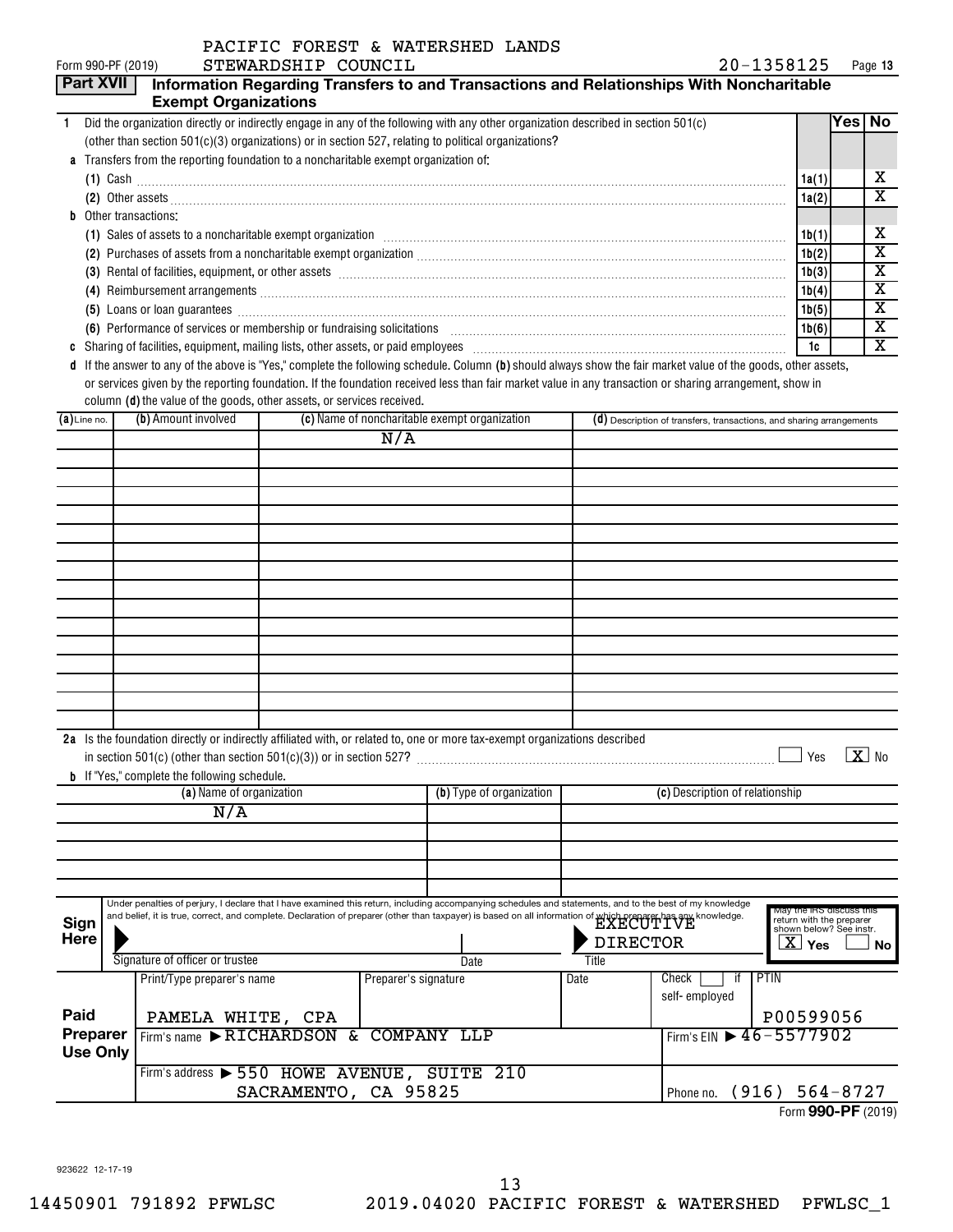| <b>Supplementary Information</b><br>Part XV                              |                                                                                      |                              |                                       |                         |
|--------------------------------------------------------------------------|--------------------------------------------------------------------------------------|------------------------------|---------------------------------------|-------------------------|
| <b>Grants and Contributions Paid During the Year (Continuation)</b><br>3 |                                                                                      |                              |                                       |                         |
| Recipient                                                                | If recipient is an individual,<br>show any relationship to<br>any foundation manager | Foundation<br>status of      | Purpose of grant or<br>contribution   | Amount                  |
| Name and address (home or business)                                      | or substantial contributor                                                           | recipient                    |                                       |                         |
|                                                                          |                                                                                      |                              |                                       |                         |
| DUCKS UNLIMITED                                                          |                                                                                      | PUBLIC CHARITY ENDOWMENT     |                                       |                         |
| ONE WATERFOWL WAY                                                        |                                                                                      |                              |                                       |                         |
| MEMPHIS, TN 38120                                                        |                                                                                      |                              |                                       | 2,833.                  |
|                                                                          |                                                                                      |                              |                                       |                         |
| FALL RIVER RESOURCE CONSERVATION<br>DISTRICT                             |                                                                                      | PUBLIC AGENCY                | <b>ENHANCEMENTS</b>                   |                         |
| PO BOX 83                                                                |                                                                                      |                              |                                       |                         |
| MCARTHUR, CA 96056                                                       |                                                                                      |                              |                                       | 175,000.                |
|                                                                          |                                                                                      |                              |                                       |                         |
| FALL RIVER RESOURCE CONSERVATION                                         |                                                                                      | PUBLIC AGENCY                | NEGOTIATION COSTS -                   |                         |
| DISTRICT<br>PO BOX 83                                                    |                                                                                      |                              | FEE                                   |                         |
| MCARTHUR, CA 96056                                                       |                                                                                      |                              |                                       | 11,010.                 |
|                                                                          |                                                                                      |                              |                                       |                         |
| FALL RIVER VALLEY COMMUNITY SERVICE                                      |                                                                                      | PUBLIC AGENCY                | <b>ENHANCEMENTS</b>                   |                         |
| DISTRICT                                                                 |                                                                                      |                              |                                       |                         |
| 24850 3RD STREET,                                                        |                                                                                      |                              |                                       |                         |
| FALL RIVER MILLS, CA 96028                                               |                                                                                      |                              |                                       | 147,274.                |
| FAR WESTERN ANTHROPOLIGICAL RESEARCH                                     |                                                                                      |                              | PUBLIC CHARITY ENHANCEMENT FUNDING    |                         |
| GROUP                                                                    |                                                                                      |                              |                                       |                         |
| 2727 DEL RIO PLACE, SUITE A                                              |                                                                                      |                              |                                       |                         |
| DAVIS, CA 95618                                                          |                                                                                      |                              |                                       | 49,946.                 |
|                                                                          |                                                                                      |                              |                                       |                         |
| FEATHER RIVER LAND TRUST                                                 |                                                                                      |                              | PUBLIC CHARITY LOI - CONSERVATION     |                         |
| 75 COURT ST                                                              |                                                                                      |                              | <b>EASEMENTS</b>                      |                         |
| QUINCY, CA 95971                                                         |                                                                                      |                              |                                       | 49,249.                 |
|                                                                          |                                                                                      |                              |                                       |                         |
| FEATHER RIVER LAND TRUST                                                 |                                                                                      |                              | PUBLIC CHARITY BASELINE DOCUMENTATION |                         |
| 75 COURT ST                                                              |                                                                                      |                              | REPORT                                |                         |
| QUINCY, CA 95971                                                         |                                                                                      |                              |                                       | 5,616.                  |
|                                                                          |                                                                                      |                              |                                       |                         |
|                                                                          |                                                                                      |                              |                                       |                         |
| FEATHER RIVER LAND TRUST<br>75 COURT ST                                  |                                                                                      |                              | PUBLIC CHARITY NEGOTIATION COSTS - CE |                         |
| QUINCY, CA 95971                                                         |                                                                                      |                              |                                       | 8,158.                  |
|                                                                          |                                                                                      |                              |                                       |                         |
|                                                                          |                                                                                      |                              |                                       |                         |
| FEATHER RIVER LAND TRUST                                                 |                                                                                      | PUBLIC CHARITY ENDOWMENT     |                                       |                         |
| 75 COURT ST                                                              |                                                                                      |                              |                                       |                         |
| QUINCY, CA 95971                                                         |                                                                                      |                              |                                       | 340,100.                |
|                                                                          |                                                                                      |                              |                                       |                         |
| LAKE COUNTY                                                              |                                                                                      | PUBLIC AGENCY TAX NEUTRALITY |                                       |                         |
| 255 N FORBES ST                                                          |                                                                                      |                              |                                       |                         |
| LAKEPORT, CA 95453                                                       |                                                                                      |                              |                                       | 59,428.<br>3, 311, 960. |
| Total from continuation sheets                                           |                                                                                      |                              |                                       |                         |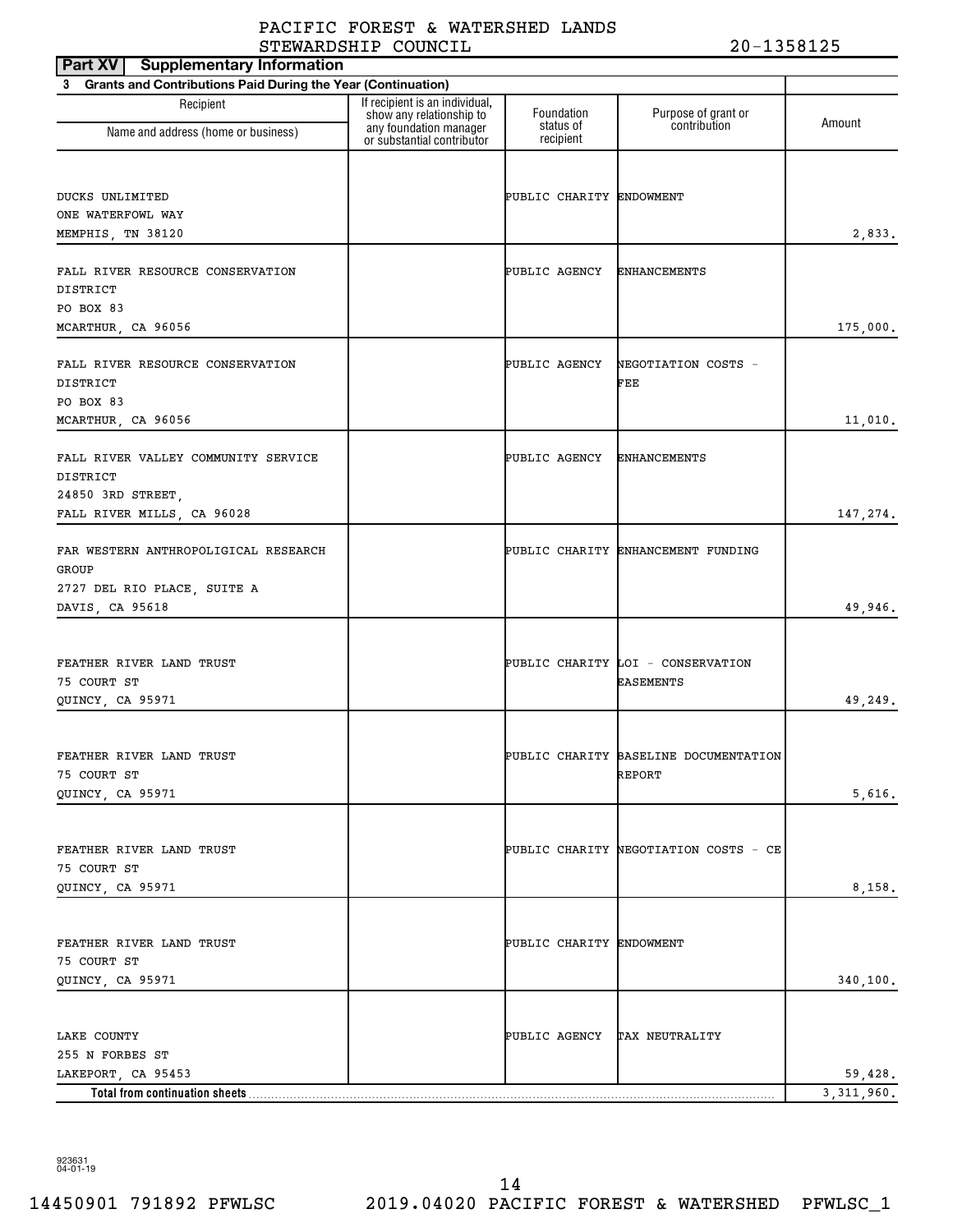| <b>Supplementary Information</b><br>Part XV                    |                                                                                      |                             |                                       |          |
|----------------------------------------------------------------|--------------------------------------------------------------------------------------|-----------------------------|---------------------------------------|----------|
| 3 Grants and Contributions Paid During the Year (Continuation) |                                                                                      |                             |                                       |          |
| Recipient<br>Name and address (home or business)               | If recipient is an individual,<br>show any relationship to<br>any foundation manager | Foundation<br>status of     | Purpose of grant or<br>contribution   | Amount   |
|                                                                | or substantial contributor                                                           | recipient                   |                                       |          |
|                                                                |                                                                                      |                             |                                       |          |
| MAIDU SUMMIT CONSORTIUM                                        |                                                                                      |                             | PUBLIC CHARITY NEGOTIATION COSTS - CE |          |
| 289 HWY 36 EAST<br>GRASS VALLEY, CA 95945                      |                                                                                      |                             |                                       | 29,593.  |
|                                                                |                                                                                      |                             |                                       |          |
|                                                                |                                                                                      |                             |                                       |          |
| MAIDU SUMMIT CONSORTIUM                                        |                                                                                      | PUBLIC CHARITY ENHANCEMENTS |                                       |          |
| 289 HWY 36 EAST                                                |                                                                                      |                             |                                       |          |
| GRASS VALLEY, CA 95945                                         |                                                                                      |                             |                                       | 35,294.  |
|                                                                |                                                                                      |                             |                                       |          |
| MENDOCINO LAND TRUST                                           |                                                                                      |                             | PUBLIC CHARITY BASELINE DOCUMENTATION |          |
| 330 N FRANKLIN ST                                              |                                                                                      |                             | REPORT                                |          |
| MENDOCINO, CA 95460                                            |                                                                                      |                             |                                       | 14,549.  |
|                                                                |                                                                                      |                             |                                       |          |
|                                                                |                                                                                      |                             |                                       |          |
| MENDOCINO LAND TRUST                                           |                                                                                      | PUBLIC CHARITY ENDOWMENT    |                                       |          |
| 330 N FRANKLIN ST                                              |                                                                                      |                             |                                       |          |
| MENDOCINO, CA 95460                                            |                                                                                      |                             |                                       | 231,500. |
|                                                                |                                                                                      |                             |                                       |          |
| MENDOCINO LAND TRUST                                           |                                                                                      |                             | PUBLIC CHARITY NEGOTIATION COSTS - CE |          |
| 330 N FRANKLIN ST                                              |                                                                                      |                             |                                       |          |
| MENDOCINO, CA 95460                                            |                                                                                      |                             |                                       | 6,886.   |
|                                                                |                                                                                      |                             |                                       |          |
|                                                                |                                                                                      |                             |                                       |          |
| MOTHER LODE LAND TRUST                                         |                                                                                      | PUBLIC CHARITY ENHANCEMENTS |                                       |          |
| 1324 JACKSON GATE RD                                           |                                                                                      |                             |                                       |          |
| JACKSON, CA 95642                                              |                                                                                      |                             |                                       | 52,366.  |
|                                                                |                                                                                      |                             |                                       |          |
| MOTHER LODE LAND TRUST                                         |                                                                                      |                             | PUBLIC CHARITY NEGOTIATION COSTS - CE |          |
| 1324 JACKSON GATE RD                                           |                                                                                      |                             |                                       |          |
| JACKSON, CA 95642                                              |                                                                                      |                             |                                       | 5,000.   |
|                                                                |                                                                                      |                             |                                       |          |
|                                                                |                                                                                      |                             |                                       |          |
| MOTHER LODE LAND TRUST<br>1324 JACKSON GATE RD                 |                                                                                      | PUBLIC CHARITY ENDOWMENT    |                                       |          |
| JACKSON, CA 95642                                              |                                                                                      |                             |                                       | 323,497. |
|                                                                |                                                                                      |                             |                                       |          |
| NORTHERN CALIFORNIA REGIONAL LAND                              |                                                                                      |                             | PUBLIC CHARITY NEGOTIATION COSTS - CE |          |
| TRUST                                                          |                                                                                      |                             |                                       |          |
| 580 VALLOMBROSA AVE                                            |                                                                                      |                             |                                       |          |
| CHICO, CA 95926                                                |                                                                                      |                             |                                       | 542,891. |
|                                                                |                                                                                      |                             |                                       |          |
| PIT RIVER TRIBE                                                |                                                                                      | PUBLIC AGENCY               | NEGOTIATION COSTS -                   |          |
| 36970 PARK AVENUE                                              |                                                                                      |                             | FEE                                   |          |
| BURNEY, CA 96013                                               |                                                                                      |                             |                                       | 22,196.  |
| Total from continuation sheets                                 |                                                                                      |                             |                                       |          |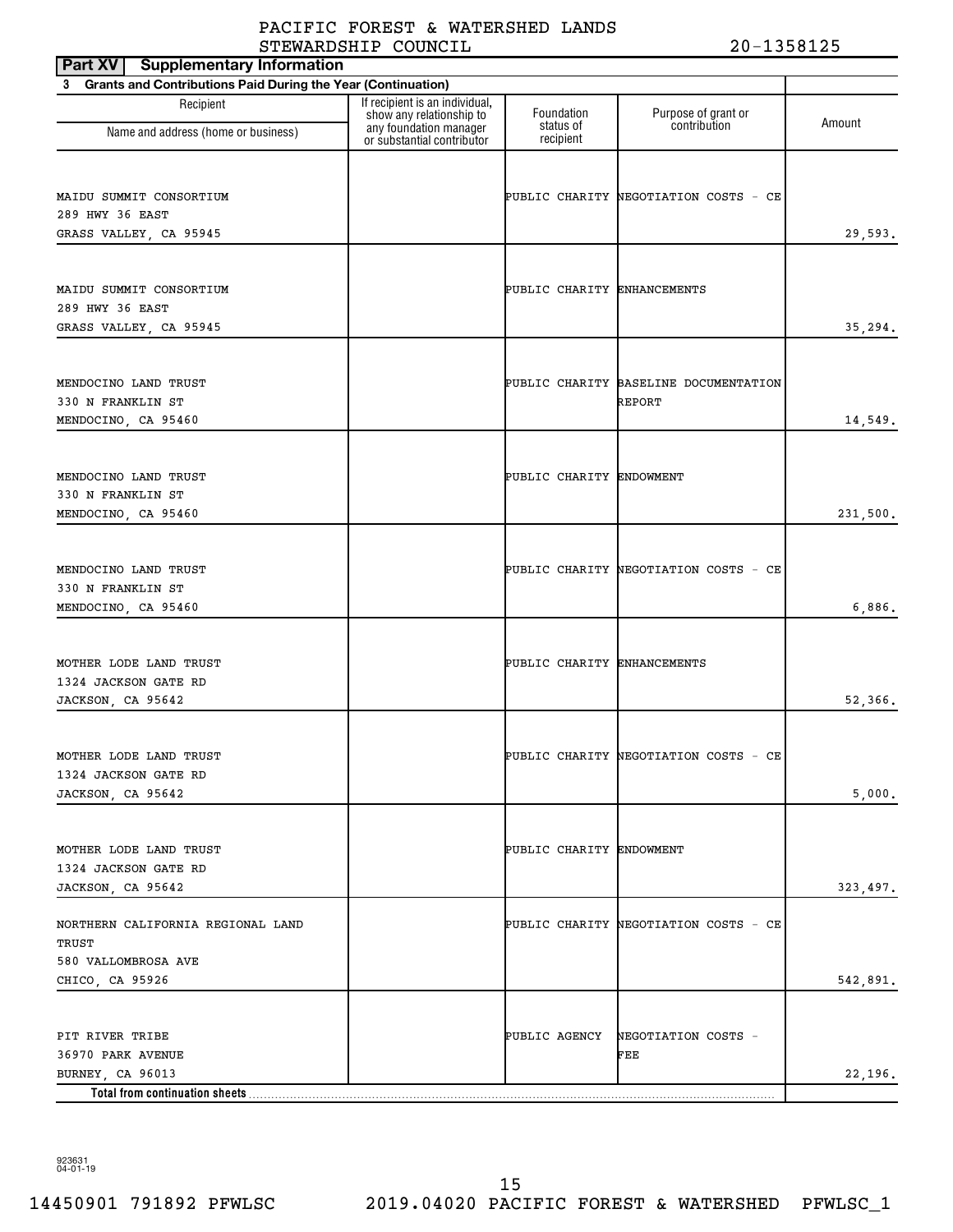| <b>Supplementary Information</b><br>Part XV                    |                                                                                      |                             |                                                |          |
|----------------------------------------------------------------|--------------------------------------------------------------------------------------|-----------------------------|------------------------------------------------|----------|
| 3 Grants and Contributions Paid During the Year (Continuation) |                                                                                      |                             |                                                |          |
| Recipient<br>Name and address (home or business)               | If recipient is an individual,<br>show any relationship to<br>any foundation manager | Foundation<br>status of     | Purpose of grant or<br>contribution            | Amount   |
|                                                                | or substantial contributor                                                           | recipient                   |                                                |          |
|                                                                |                                                                                      |                             |                                                |          |
| PLACER LAND TRUST<br>11641 BLOCKER DR STE 220                  |                                                                                      |                             | PUBLIC CHARITY DISTRICT LANDOWNER<br>FUNDING   |          |
| AUBURN, CA 95603                                               |                                                                                      |                             |                                                | 181,100. |
|                                                                |                                                                                      |                             |                                                |          |
|                                                                |                                                                                      |                             |                                                |          |
| PLACER LAND TRUST                                              |                                                                                      |                             | PUBLIC CHARITY LOI - CONSERVATION              |          |
| 11641 BLOCKER DR STE 220                                       |                                                                                      |                             | <b>EASEMENTS</b>                               |          |
| AUBURN, CA 95603                                               |                                                                                      |                             |                                                | 33, 135. |
|                                                                |                                                                                      |                             |                                                |          |
| POTTER VALLEY TRIBE                                            |                                                                                      | PUBLIC AGENCY               | TAX NEUTRALITY                                 |          |
| 2251 S STATE ST                                                |                                                                                      |                             |                                                |          |
| UKIAH, CA 95482                                                |                                                                                      |                             |                                                | 500,188. |
|                                                                |                                                                                      |                             |                                                |          |
|                                                                |                                                                                      |                             |                                                |          |
| SEQUOIA RIVERLANDS TRUST<br>427 S GARDEN ST                    |                                                                                      |                             | PUBLIC CHARITY NEGOTIATION FEES - CE           |          |
| VISALIA, CA 93277                                              |                                                                                      |                             |                                                | 23, 447. |
|                                                                |                                                                                      |                             |                                                |          |
|                                                                |                                                                                      |                             |                                                |          |
| SEQUOIA RIVERLANDS TRUST                                       |                                                                                      | PUBLIC CHARITY ENDOWMENT    |                                                |          |
| 427 S GARDEN ST                                                |                                                                                      |                             |                                                |          |
| VISALIA, CA 93277                                              |                                                                                      |                             |                                                | 79,826.  |
|                                                                |                                                                                      |                             |                                                |          |
| SHASTA LAND TRUST                                              |                                                                                      | PUBLIC AGENCY               | LOI - CONSERVATION                             |          |
| 1768 WEST ST                                                   |                                                                                      |                             | <b>EASEMENTS</b>                               |          |
| REDDING, CA 96001                                              |                                                                                      |                             |                                                | 62,676.  |
|                                                                |                                                                                      |                             |                                                |          |
|                                                                |                                                                                      |                             |                                                |          |
| SHASTA LAND TRUST<br>1768 WEST ST                              |                                                                                      |                             | PUBLIC AGENCY BASELINE DOCUMENTATION<br>REPORT |          |
| REDDING, CA 96001                                              |                                                                                      |                             |                                                | 13,068.  |
|                                                                |                                                                                      |                             |                                                |          |
|                                                                |                                                                                      |                             |                                                |          |
| SHASTA LAND TRUST                                              |                                                                                      | PUBLIC AGENCY               | ENDOWMENT                                      |          |
| 1768 WEST ST                                                   |                                                                                      |                             |                                                |          |
| REDDING, CA 96001                                              |                                                                                      |                             |                                                | 97,200.  |
|                                                                |                                                                                      |                             |                                                |          |
| SIERRA FOOTHILL CONSERVANCY                                    |                                                                                      | PUBLIC CHARITY ENHANCEMENTS |                                                |          |
| 5067 HIGHWAY 140 STE D                                         |                                                                                      |                             |                                                |          |
| PRATHER, CA 93651                                              |                                                                                      |                             |                                                | 56,755.  |
|                                                                |                                                                                      |                             |                                                |          |
| SIERRA FOOTHILL CONSERVANCY                                    |                                                                                      |                             | PUBLIC CHARITY NEGOTIATION COSTS - CE          |          |
| 5067 HIGHWAY 140 STE D                                         |                                                                                      |                             |                                                |          |
| PRATHER, CA 93651                                              |                                                                                      |                             |                                                | 14,670.  |
| Total from continuation sheets                                 |                                                                                      |                             |                                                |          |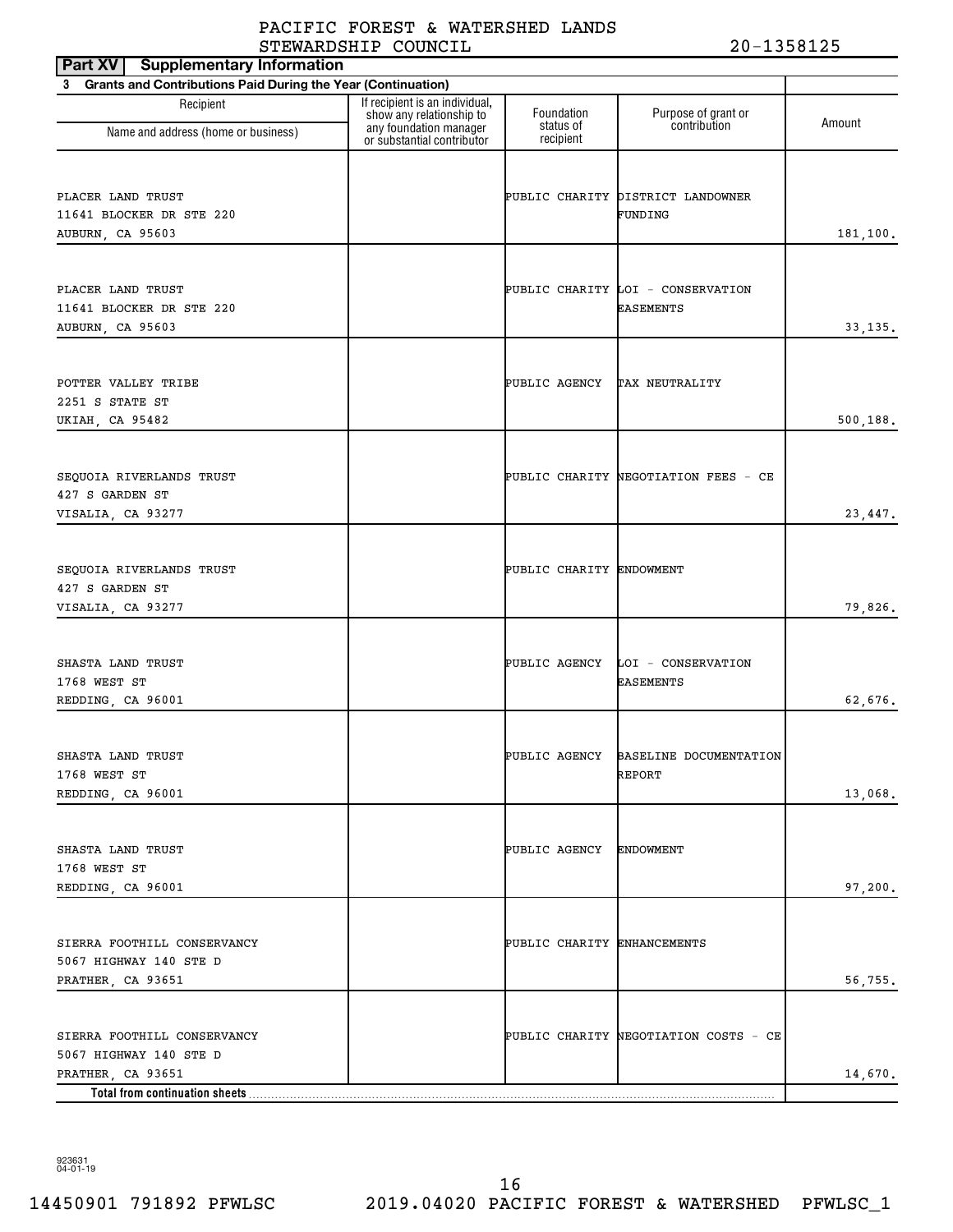| <b>Supplementary Information</b><br>Part XV                               |                                                            |                             |                                                       |         |
|---------------------------------------------------------------------------|------------------------------------------------------------|-----------------------------|-------------------------------------------------------|---------|
| 3 Grants and Contributions Paid During the Year (Continuation)            |                                                            |                             |                                                       |         |
| Recipient                                                                 | If recipient is an individual,<br>show any relationship to | Foundation<br>status of     | Purpose of grant or<br>contribution                   | Amount  |
| Name and address (home or business)                                       | any foundation manager<br>or substantial contributor       | recipient                   |                                                       |         |
| SIERRA NEVADA CONSERVANCY                                                 |                                                            |                             | PUBLIC CHARITY CASH GRANTS - SNC                      |         |
| 11521 BLOCKER DR STE 205<br>AUBURN, CA 95603                              |                                                            |                             |                                                       | 2,907.  |
|                                                                           |                                                            |                             |                                                       |         |
| SIERRA NEVADA CONSERVANCY<br>11521 BLOCKER DR STE 205<br>AUBURN, CA 95603 |                                                            | PUBLIC CHARITY ENHANCEMENTS |                                                       | 168.    |
| SPRING RIVERS FOUNDATION<br>PO BOX 143                                    |                                                            | PUBLIC CHARITY ENHANCEMENTS |                                                       |         |
| CASSEL, CA 96016                                                          |                                                            |                             |                                                       | 84,620. |
| TUOLUMNE COUNTY<br>2 S GREEN ST                                           |                                                            | PUBLIC AGENCY               | TAX NEUTRALITY                                        |         |
| SONORA, CA 95370                                                          |                                                            |                             |                                                       | 12,522. |
| WESTERN SHASTA RESOURCE CONSERVATION<br>DISTRICT<br>6270 PARALLEL RD      |                                                            | PUBLIC AGENCY               | NEGOTIATION COSTS - CE                                |         |
| ANDERSON, CA 96007                                                        |                                                            |                             |                                                       | 9,091.  |
| WILDLIFE HERITAGE FOUNDATION<br>563 2ND ST STE 120<br>LINCOLN, CA 95648   |                                                            |                             | PUBLIC CHARITY LOI - CONSERVATION<br><b>EASEMENTS</b> | 28,201. |
|                                                                           |                                                            |                             |                                                       |         |
|                                                                           |                                                            |                             |                                                       |         |
|                                                                           |                                                            |                             |                                                       |         |
|                                                                           |                                                            |                             |                                                       |         |
| Total from continuation sheets                                            |                                                            |                             |                                                       |         |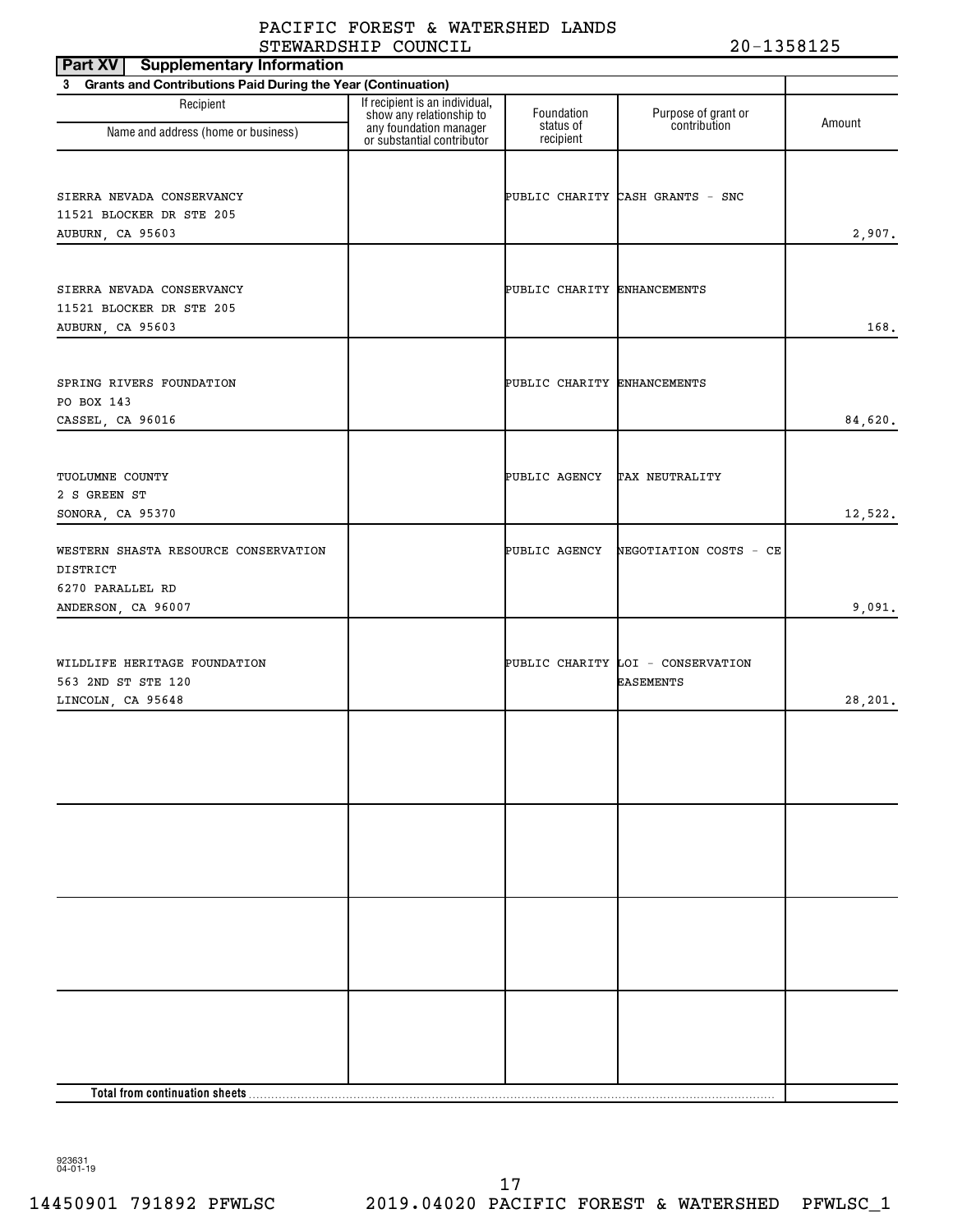| <b>Supplementary Information</b><br>Part XV                           |                                                            |                          |                                       |            |
|-----------------------------------------------------------------------|------------------------------------------------------------|--------------------------|---------------------------------------|------------|
| 3 Grants and Contributions Approved for Future Payment (Continuation) |                                                            |                          |                                       |            |
| Recipient                                                             | If recipient is an individual,<br>show any relationship to | Foundation<br>status of  | Purpose of grant or<br>contribution   | Amount     |
| Name and address (home or business)                                   | any foundation manager<br>or substantial contributor       | recipient                |                                       |            |
|                                                                       |                                                            |                          |                                       |            |
| BEAR YUBA LAND TRUST                                                  |                                                            |                          | PUBLIC CHARITY NEGOTIATION COSTS - CE |            |
| 12183 AUBURN ROAD                                                     |                                                            |                          |                                       |            |
| GRASS VALLEY, CA 95949                                                |                                                            |                          |                                       | 3,864.     |
|                                                                       |                                                            |                          |                                       |            |
|                                                                       |                                                            |                          |                                       |            |
| BEAR YUBA LAND TRUST                                                  |                                                            |                          | PUBLIC CHARITY ENHANCEMENT FUNDING    |            |
| 12183 AUBURN ROAD<br>GRASS VALLEY, CA 95949                           |                                                            |                          |                                       | 4,792.     |
|                                                                       |                                                            |                          |                                       |            |
|                                                                       |                                                            |                          |                                       |            |
| BEAR YUBA LAND TRUST                                                  |                                                            |                          | PUBLIC CHARITY BASELINE DOCUMENTATION |            |
| 12183 AUBURN ROAD                                                     |                                                            |                          | REPORT                                |            |
| GRASS VALLEY, CA 95949                                                |                                                            |                          |                                       | 956.       |
|                                                                       |                                                            |                          |                                       |            |
| COUNTY OF MADERA                                                      |                                                            | PUBLIC AGENCY            | BOUNDARY SURVEYS                      |            |
| 200W. 4TH STREET                                                      |                                                            |                          |                                       |            |
| MARYSVILLE, CA 95901                                                  |                                                            |                          |                                       | 400.       |
|                                                                       |                                                            |                          |                                       |            |
|                                                                       |                                                            |                          |                                       |            |
| COUNTY OF MADERA                                                      |                                                            | PUBLIC AGENCY            | TAX NEUTRALITY                        |            |
| 200W. 4TH STREET                                                      |                                                            |                          |                                       |            |
| MARYSVILLE, CA 95901                                                  |                                                            |                          |                                       | 75,851.    |
|                                                                       |                                                            |                          |                                       |            |
| COUNTY OF MADERA                                                      |                                                            | PUBLIC AGENCY            | ENHANCEMENT FUNDING                   |            |
| 200W. 4TH STREET                                                      |                                                            |                          |                                       |            |
| MARYSVILLE, CA 95901                                                  |                                                            |                          |                                       | 502,882.   |
|                                                                       |                                                            |                          |                                       |            |
| DUCKS UNLIMITED                                                       |                                                            | PUBLIC CHARITY ENDOWMENT |                                       |            |
| ONE WATERFOWL WAY                                                     |                                                            |                          |                                       |            |
| MEMPHIS, TN 38120                                                     |                                                            |                          |                                       | 137,601.   |
|                                                                       |                                                            |                          |                                       |            |
| FALL RIVER RESOURCE CONSERVATION                                      |                                                            | PUBLIC AGENCY            | <b>ENHANCEMENTS</b>                   |            |
| DISTRICT                                                              |                                                            |                          |                                       |            |
| PO BOX 83                                                             |                                                            |                          |                                       |            |
| MCARTHUR, CA 96056                                                    |                                                            |                          |                                       | 20,000.    |
| FALL RIVER RESOURCE CONSERVATION                                      |                                                            | PUBLIC AGENCY            | NEGOTIATION COSTS -                   |            |
| DISTRICT                                                              |                                                            |                          | FEE                                   |            |
| PO BOX 83                                                             |                                                            |                          |                                       |            |
| MCARTHUR, CA 96056                                                    |                                                            |                          |                                       | 17,839.    |
|                                                                       |                                                            |                          |                                       |            |
| FALL RIVER VALLEY COMMUNITY SERVICE<br>DISTRICT                       |                                                            | PUBLIC AGENCY            | <b>ENHANCEMENTS</b>                   |            |
| 24850 3RD STREET,                                                     |                                                            |                          |                                       |            |
| FALL RIVER MILLS, CA 96028                                            |                                                            |                          |                                       | 167,370.   |
| Total from continuation sheets                                        |                                                            |                          |                                       | 4,109,202. |

14450901 791892 PFWLSC 2019.04020 PACIFIC FOREST & WATERSHED PFWLSC\_1 18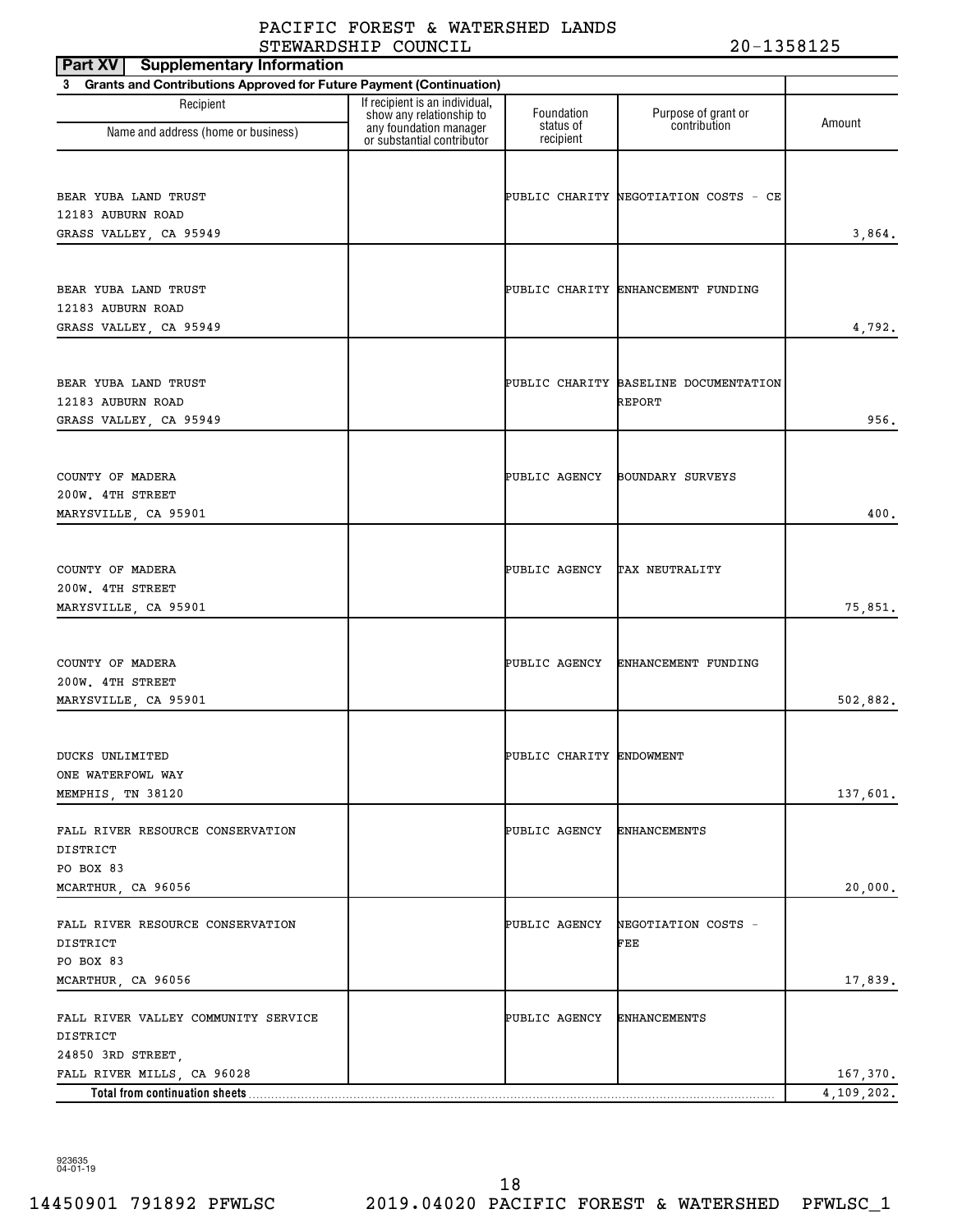| <b>Supplementary Information</b><br>Part XV                                                     |                                                                                      |                             |                                                       |          |
|-------------------------------------------------------------------------------------------------|--------------------------------------------------------------------------------------|-----------------------------|-------------------------------------------------------|----------|
| Grants and Contributions Approved for Future Payment (Continuation)<br>3                        |                                                                                      |                             |                                                       |          |
| Recipient<br>Name and address (home or business)                                                | If recipient is an individual,<br>show any relationship to<br>any foundation manager | Foundation<br>status of     | Purpose of grant or<br>contribution                   | Amount   |
| FALL RIVER VALLEY COMMUNITY SERVICE<br>DISTRICT<br>24850 3RD STREET                             | or substantial contributor                                                           | recipient<br>PUBLIC AGENCY  | NEGOTIATION COSTS -<br>FEE                            |          |
| FALL RIVER MILLS, CA 96028                                                                      |                                                                                      |                             |                                                       | 1,848.   |
| FAR WESTERN ANTHROPOLIGICAL RESEARCH<br>GROUP<br>2727 DEL RIO PLACE, SUITE A<br>DAVIS, CA 95618 |                                                                                      |                             | PUBLIC CHARITY ENHANCEMENT FUNDING                    | 54.      |
| FEATHER RIVER LAND TRUST<br>75 COURT ST<br>QUINCY, CA 95971                                     |                                                                                      |                             | PUBLIC CHARITY LOI - CONSERVATION<br><b>EASEMENTS</b> | 238,555. |
| FEATHER RIVER LAND TRUST<br>75 COURT ST<br>QUINCY, CA 95971                                     |                                                                                      |                             | PUBLIC CHARITY BASELINE DOCUMENTATION<br>REPORT       | 32, 241. |
| FEATHER RIVER LAND TRUST<br>75 COURT ST<br>QUINCY, CA 95971                                     |                                                                                      | PUBLIC CHARITY ENDOWMENT    |                                                       | 126,700. |
| FEATHER RIVER LAND TRUST<br>75 COURT ST<br>QUINCY, CA 95971                                     |                                                                                      |                             | PUBLIC CHARITY NEGOTIATION COSTS - CE                 | 20,000.  |
| MAIDU SUMMIT CONSORTIUM<br>289 HWY 36 EAST<br>GRASS VALLEY, CA 95945                            |                                                                                      |                             | PUBLIC CHARITY NEGOTIATION COSTS - CE                 | 15,098.  |
| MAIDU SUMMIT CONSORTIUM<br>289 HWY 36 EAST<br>GRASS VALLEY, CA 95945                            |                                                                                      | PUBLIC CHARITY ENHANCEMENTS |                                                       | 153,700. |
| MENDOCINO LAND TRUST<br>330 N FRANKLIN ST<br>MENDOCINO, CA 95460                                |                                                                                      |                             | PUBLIC CHARITY NEGOTIATION COSTS - CE                 | 26,620.  |
| MENDOCINO LAND TRUST<br>330 N FRANKLIN ST                                                       |                                                                                      | PUBLIC CHARITY ENDOWMENT    |                                                       |          |
| MENDOCINO, CA 95460<br>Total from continuation sheets                                           |                                                                                      |                             |                                                       | 527,616. |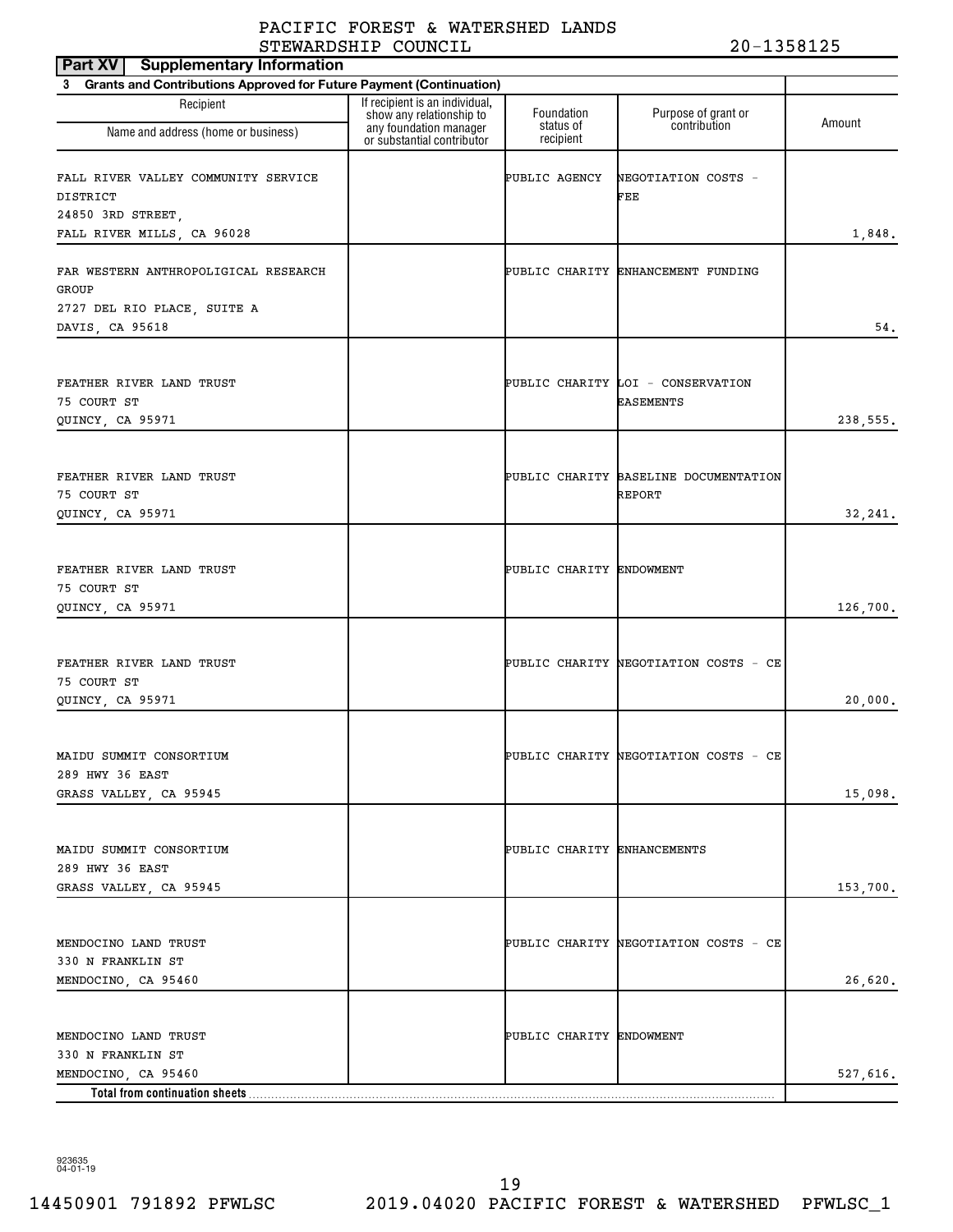| <b>Supplementary Information</b><br>Part XV                                                         |                                                                                      |                               |                                                |           |
|-----------------------------------------------------------------------------------------------------|--------------------------------------------------------------------------------------|-------------------------------|------------------------------------------------|-----------|
| 3 Grants and Contributions Approved for Future Payment (Continuation)                               |                                                                                      |                               |                                                |           |
| Recipient<br>Name and address (home or business)                                                    | If recipient is an individual,<br>show any relationship to<br>any foundation manager | Foundation<br>status of       | Purpose of grant or<br>contribution            | Amount    |
|                                                                                                     | or substantial contributor                                                           | recipient                     |                                                |           |
| MOTHER LODE LAND TRUST<br>1324 JACKSON GATE RD<br>JACKSON, CA 95642                                 |                                                                                      | PUBLIC CHARITY ENHANCEMENTS   |                                                | 7,634.    |
| MOTHER LODE LAND TRUST<br>1324 JACKSON GATE RD<br>JACKSON, CA 95642                                 |                                                                                      |                               | PUBLIC CHARITY NEGOTIATION COSTS - CE          | 21,500.   |
| MOTHER LODE LAND TRUST<br>1324 JACKSON GATE RD<br>JACKSON, CA 95642                                 |                                                                                      | PUBLIC CHARITY ENDOWMENT      |                                                | 280, 214. |
| MOUNTAIN MEADOWS CONSERVANCY<br>PO BOX 40<br>WESTWOOD, CA 96137                                     |                                                                                      |                               | PUBLIC CHARITY ENHANCEMENT FUNDING             | 110,000.  |
| NORTHERN CALIFORNIA REGIONAL LAND<br>TRUST<br>580 VALLOMBROSA AVE<br>CHICO, CA 95926                |                                                                                      |                               | PUBLIC CHARITY NEGOTIATION COSTS - CE          | 3,568.    |
| NORTHERN CALIFORNIA REGIONAL LAND<br>TRUST<br>580 VALLOMBROSA AVE<br>CHICO, CA 95926                |                                                                                      | PUBLIC CHARITY ENDOWMENT      |                                                | 437,374.  |
| PLACER LAND TRUST<br>11641 BLOCKER DR STE 220<br>AUBURN, CA 95603                                   |                                                                                      |                               | PUBLIC CHARITY LOI - CONSERVATION<br>EASEMENTS | 76,874.   |
| PLACER LAND TRUST<br>11641 BLOCKER DR STE 220<br>AUBURN, CA 95603                                   |                                                                                      | PUBLIC CHARITY PER CE FUNDING |                                                | 94,851.   |
| PLACER LAND TRUST<br>11641 BLOCKER DR STE 220<br>AUBURN, CA 95603                                   |                                                                                      |                               | PUBLIC CHARITY DISTRICT LANDOWNER<br>FUNDING   | 7,507.    |
| PLACER LAND TRUST<br>11641 BLOCKER DR STE 220<br>AUBURN, CA 95603<br>Total from continuation sheets |                                                                                      |                               | PUBLIC CHARITY NEGOTIATION COSTS - CE          | 12.       |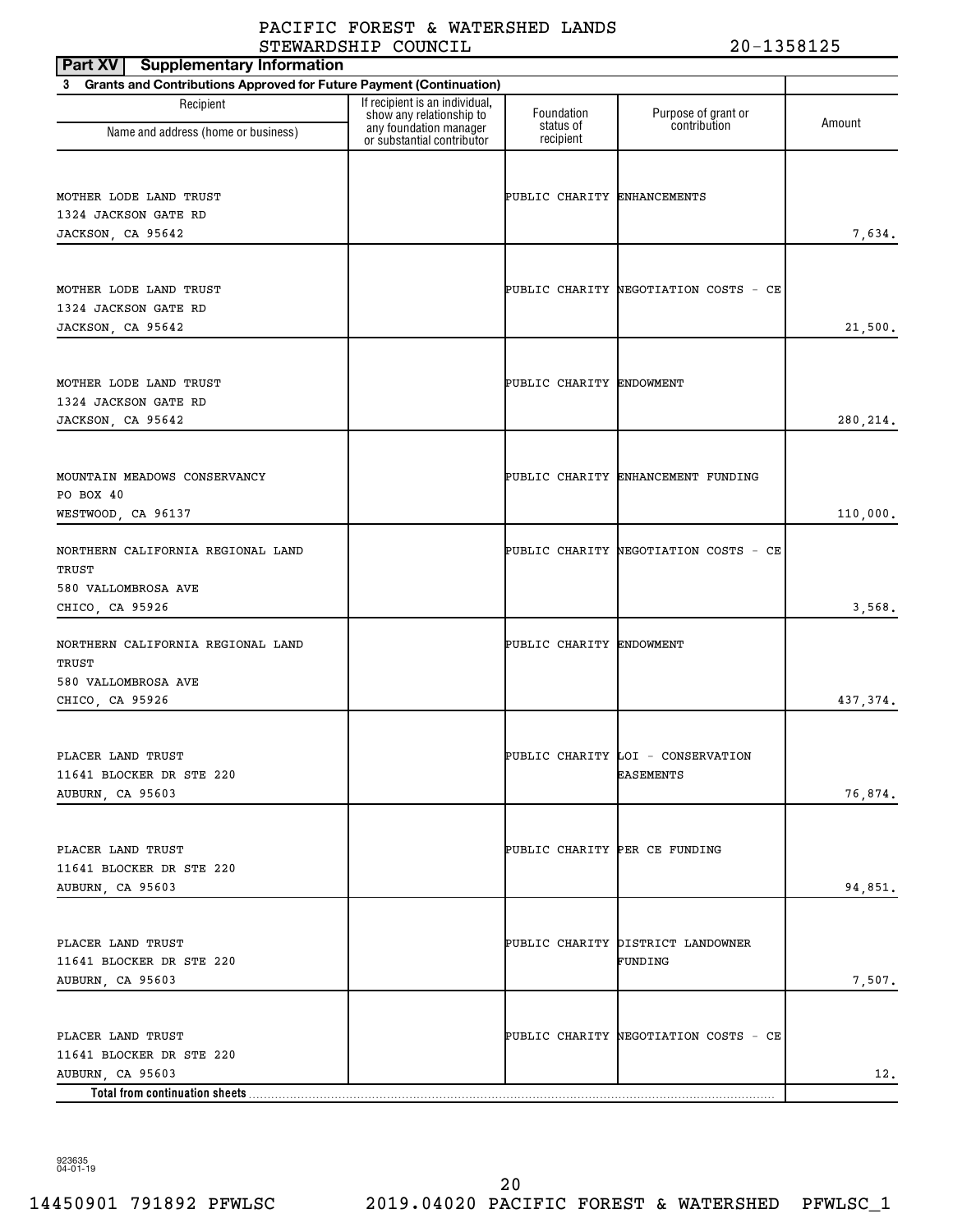| <b>Supplementary Information</b><br>Part XV                                                |                                                                                      |                               |                                                      |          |
|--------------------------------------------------------------------------------------------|--------------------------------------------------------------------------------------|-------------------------------|------------------------------------------------------|----------|
| 3 Grants and Contributions Approved for Future Payment (Continuation)                      |                                                                                      |                               |                                                      |          |
| Recipient                                                                                  | If recipient is an individual,<br>show any relationship to<br>any foundation manager | Foundation<br>status of       | Purpose of grant or<br>contribution                  | Amount   |
| Name and address (home or business)                                                        | or substantial contributor                                                           | recipient                     |                                                      |          |
| SEQUOIA RIVERLANDS TRUST<br>427 S GARDEN ST<br>VISALIA, CA 93277                           |                                                                                      |                               | PUBLIC CHARITY NEGOTIATION FEES - CE                 | 9,670.   |
| SEQUOIA RIVERLANDS TRUST<br>427 S GARDEN ST<br>VISALIA, CA 93277                           |                                                                                      | PUBLIC CHARITY PER CE FUNDING |                                                      | 6, 195.  |
| SHASTA LAND TRUST<br>1768 WEST ST<br>REDDING, CA 96001                                     |                                                                                      |                               | PUBLIC AGENCY LOI - CONSERVATION<br><b>EASEMENTS</b> | 148,743. |
| SHASTA LAND TRUST<br>1768 WEST ST<br>REDDING, CA 96001                                     |                                                                                      | PUBLIC AGENCY                 | BASELINE DOCUMENTATION<br>REPORT                     | 55,932.  |
| SHASTA LAND TRUST<br>1768 WEST ST<br>REDDING, CA 96001                                     |                                                                                      | PUBLIC AGENCY                 | ENDOWMENT                                            | 115,000. |
| SIERRA FOOTHILL CONSERVANCY<br>5067 HIGHWAY 140 STE D<br>PRATHER, CA 93651                 |                                                                                      |                               | PUBLIC CHARITY NEGOTIATION COSTS - CE                | 31,955.  |
| SIERRA NEVADA CONSERVANCY<br>11521 BLOCKER DR STE 205<br>AUBURN, CA 95603                  |                                                                                      |                               | PUBLIC CHARITY CASH GRANTS - SNC                     | 536,094. |
| SIERRA NEVADA CONSERVANCY<br>11521 BLOCKER DR STE 205<br>AUBURN, CA 95603                  |                                                                                      | PUBLIC CHARITY ENHANCEMENTS   |                                                      | 4,694.   |
| WESTERN SHASTA RESOURCE CONSERVATION<br>DISTRICT<br>6270 PARALLEL RD<br>ANDERSON, CA 96007 |                                                                                      | PUBLIC AGENCY                 | NEGOTIATION COSTS - CE                               | 27,500.  |
| WESTERN SHASTA RESOURCE CONSERVATION<br>DISTRICT<br>6270 PARALLEL RD                       |                                                                                      | PUBLIC AGENCY PER CE FUNDING  |                                                      |          |
| ANDERSON, CA 96007<br>Total from continuation sheets                                       |                                                                                      |                               |                                                      | 26,519.  |

923635 04-01-19

14450901 791892 PFWLSC 2019.04020 PACIFIC FOREST & WATERSHED PFWLSC\_1 21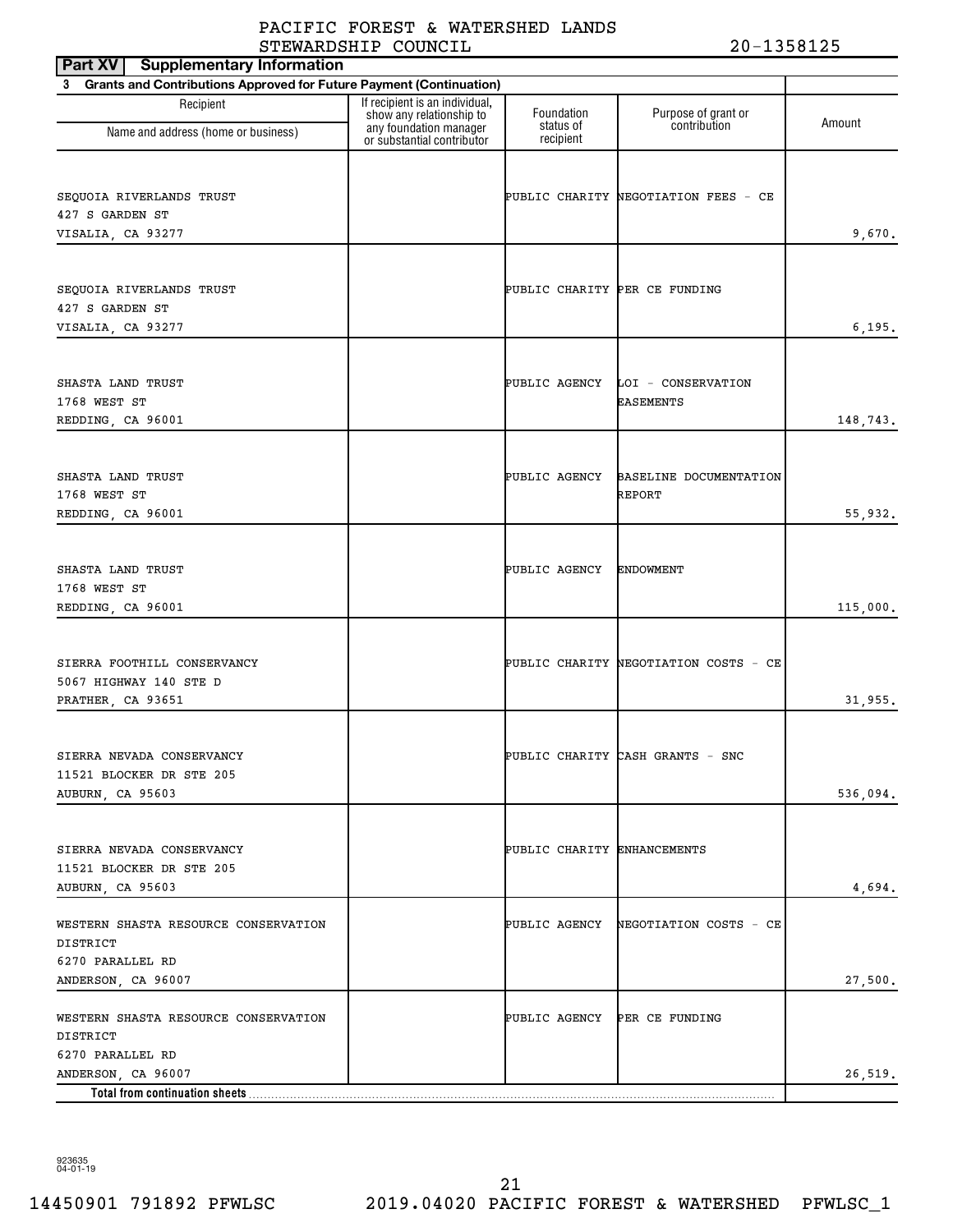| Part XV<br><b>Supplementary Information</b>                                        |                                                                                                                    |                         |                                         |         |  |  |  |  |
|------------------------------------------------------------------------------------|--------------------------------------------------------------------------------------------------------------------|-------------------------|-----------------------------------------|---------|--|--|--|--|
| Grants and Contributions Approved for Future Payment (Continuation)<br>$3^{\circ}$ |                                                                                                                    |                         |                                         |         |  |  |  |  |
| Recipient<br>Name and address (home or business)                                   | If recipient is an individual,<br>show any relationship to<br>any foundation manager<br>or substantial contributor | Foundation<br>status of | Purpose of grant or<br>contribution     | Amount  |  |  |  |  |
|                                                                                    |                                                                                                                    | recipient               |                                         |         |  |  |  |  |
| WESTERN SHASTA RESOURCE CONSERVATION<br>DISTRICT                                   |                                                                                                                    | PUBLIC AGENCY           | BASELINE DOCUMENTATION<br><b>REPORT</b> |         |  |  |  |  |
| 6270 PARALLEL RD                                                                   |                                                                                                                    |                         |                                         |         |  |  |  |  |
| ANDERSON, CA 96007                                                                 |                                                                                                                    |                         |                                         | 12,000. |  |  |  |  |
|                                                                                    |                                                                                                                    |                         |                                         |         |  |  |  |  |
| WILDLIFE HERITAGE FOUNDATION                                                       |                                                                                                                    |                         | PUBLIC CHARITY LOI - CONSERVATION       |         |  |  |  |  |
| 563 2ND ST STE 120                                                                 |                                                                                                                    |                         | <b>EASEMENTS</b>                        |         |  |  |  |  |
| LINCOLN, CA 95648                                                                  |                                                                                                                    |                         |                                         | 21,379. |  |  |  |  |
|                                                                                    |                                                                                                                    |                         |                                         |         |  |  |  |  |
|                                                                                    |                                                                                                                    |                         |                                         |         |  |  |  |  |
|                                                                                    |                                                                                                                    |                         |                                         |         |  |  |  |  |
|                                                                                    |                                                                                                                    |                         |                                         |         |  |  |  |  |
|                                                                                    |                                                                                                                    |                         |                                         |         |  |  |  |  |
|                                                                                    |                                                                                                                    |                         |                                         |         |  |  |  |  |
|                                                                                    |                                                                                                                    |                         |                                         |         |  |  |  |  |
|                                                                                    |                                                                                                                    |                         |                                         |         |  |  |  |  |
|                                                                                    |                                                                                                                    |                         |                                         |         |  |  |  |  |
|                                                                                    |                                                                                                                    |                         |                                         |         |  |  |  |  |
|                                                                                    |                                                                                                                    |                         |                                         |         |  |  |  |  |
|                                                                                    |                                                                                                                    |                         |                                         |         |  |  |  |  |
|                                                                                    |                                                                                                                    |                         |                                         |         |  |  |  |  |
|                                                                                    |                                                                                                                    |                         |                                         |         |  |  |  |  |
|                                                                                    |                                                                                                                    |                         |                                         |         |  |  |  |  |
|                                                                                    |                                                                                                                    |                         |                                         |         |  |  |  |  |
|                                                                                    |                                                                                                                    |                         |                                         |         |  |  |  |  |
|                                                                                    |                                                                                                                    |                         |                                         |         |  |  |  |  |
|                                                                                    |                                                                                                                    |                         |                                         |         |  |  |  |  |
|                                                                                    |                                                                                                                    |                         |                                         |         |  |  |  |  |
|                                                                                    |                                                                                                                    |                         |                                         |         |  |  |  |  |
|                                                                                    |                                                                                                                    |                         |                                         |         |  |  |  |  |
|                                                                                    |                                                                                                                    |                         |                                         |         |  |  |  |  |
|                                                                                    |                                                                                                                    |                         |                                         |         |  |  |  |  |
|                                                                                    |                                                                                                                    |                         |                                         |         |  |  |  |  |
|                                                                                    |                                                                                                                    |                         |                                         |         |  |  |  |  |
|                                                                                    |                                                                                                                    |                         |                                         |         |  |  |  |  |
|                                                                                    |                                                                                                                    |                         |                                         |         |  |  |  |  |
|                                                                                    |                                                                                                                    |                         |                                         |         |  |  |  |  |
|                                                                                    |                                                                                                                    |                         |                                         |         |  |  |  |  |
|                                                                                    |                                                                                                                    |                         |                                         |         |  |  |  |  |
|                                                                                    |                                                                                                                    |                         |                                         |         |  |  |  |  |
|                                                                                    |                                                                                                                    |                         |                                         |         |  |  |  |  |
|                                                                                    |                                                                                                                    |                         |                                         |         |  |  |  |  |
|                                                                                    |                                                                                                                    |                         |                                         |         |  |  |  |  |
|                                                                                    |                                                                                                                    |                         |                                         |         |  |  |  |  |
|                                                                                    |                                                                                                                    |                         |                                         |         |  |  |  |  |
|                                                                                    |                                                                                                                    |                         |                                         |         |  |  |  |  |
|                                                                                    |                                                                                                                    |                         |                                         |         |  |  |  |  |
|                                                                                    |                                                                                                                    |                         |                                         |         |  |  |  |  |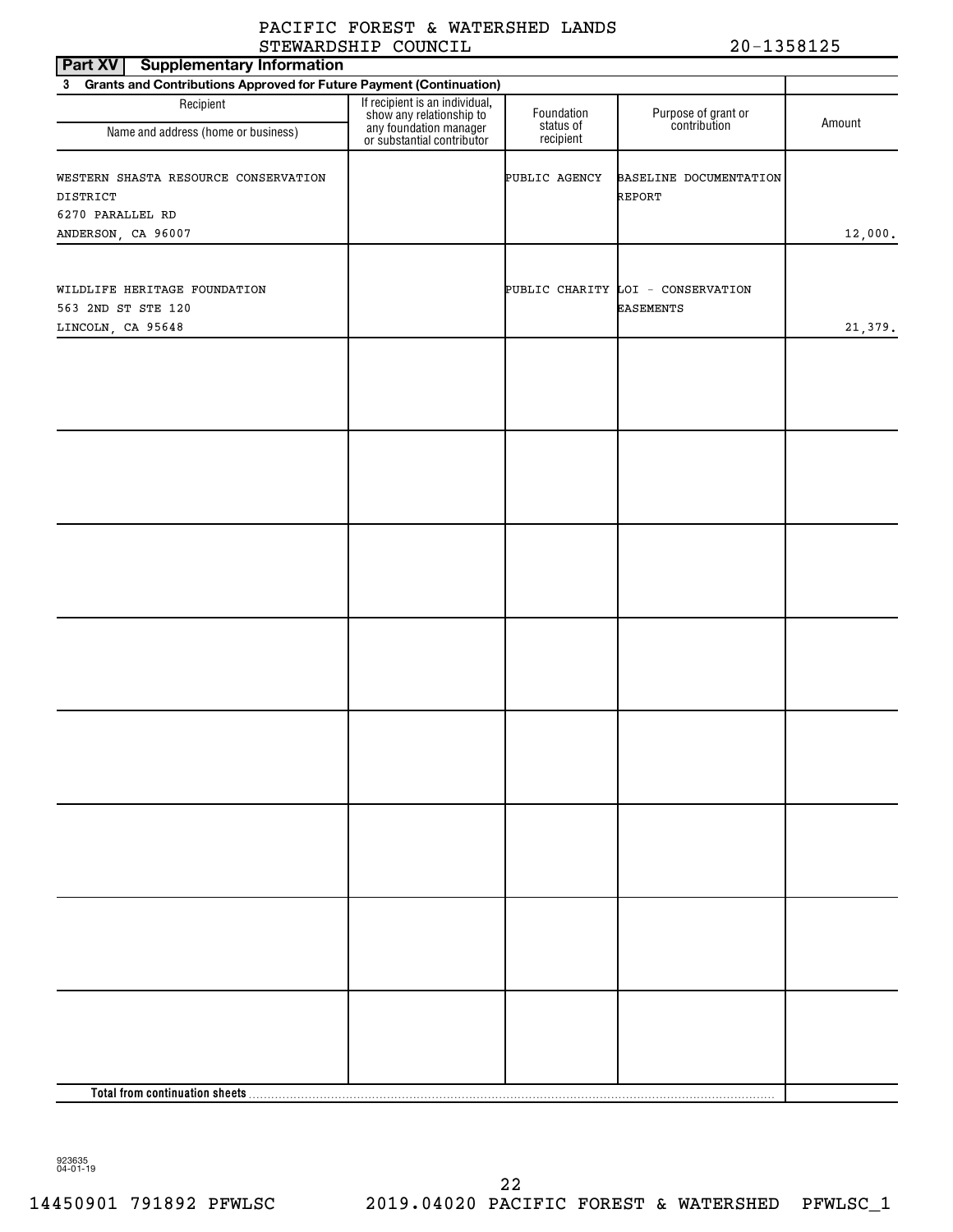| 2220 | <b>Underpayment of Estimated Tax by Corporations</b> |
|------|------------------------------------------------------|
|      |                                                      |

**| Attach to the corporation's tax return.** FORM 990-PF OMB No. 1545-0123

Department of the Treasury Internal Revenue Service

Form **2220** 

Name

| nt of the Treasury<br>evenue Service |  |                                  | $\blacktriangleright$ Attach to the corporation's tax return.<br>$\blacktriangleright$ Go to www.irs.gov/Form2220 for instructions and the latest information. | PURM YYU-PP | 2019                           |
|--------------------------------------|--|----------------------------------|----------------------------------------------------------------------------------------------------------------------------------------------------------------|-------------|--------------------------------|
|                                      |  | PACIFIC FOREST & WATERSHED LANDS |                                                                                                                                                                |             | Employer identification number |
| STEWARDSHIP COUNCIL                  |  |                                  |                                                                                                                                                                |             | 20-1358125                     |
|                                      |  |                                  |                                                                                                                                                                |             |                                |

**Note:** Generally, the corporation is not required to file Form 2220 (see Part II below for exceptions) because the IRS will figure any penalty owed and **but do not** attach E bill the corporation. However, the corporation may still use Form 2220 to figure the penalty. If so, enter the amount from page 2, line 38, on the estimated to y penalty line of the corporation's income to y rature, but do estimated tax penalty line of the corporation's income tax return, but do not attach Form 2220.

|   | estimated tax penalty line of the corporation's income tax return, but <b>do not</b> attach Form 2220.<br><b>Required Annual Payment</b><br>Part I                                                                             |                 |                  |          |              |          |
|---|--------------------------------------------------------------------------------------------------------------------------------------------------------------------------------------------------------------------------------|-----------------|------------------|----------|--------------|----------|
|   |                                                                                                                                                                                                                                |                 |                  |          |              |          |
|   |                                                                                                                                                                                                                                |                 |                  |          | $\mathbf{1}$ | 7,538.   |
|   |                                                                                                                                                                                                                                |                 |                  | 2a       |              |          |
|   | <b>b</b> Look-back interest included on line 1 under section 460(b)(2) for completed long-term                                                                                                                                 |                 |                  |          |              |          |
|   | contracts or section 167(g) for depreciation under the income forecast method [                                                                                                                                                |                 |                  | 2b       |              |          |
|   |                                                                                                                                                                                                                                |                 |                  |          |              |          |
|   |                                                                                                                                                                                                                                |                 |                  | 2c       |              |          |
|   | d Total. Add lines 2a through 2c [11] March 20 [11] March 26 [12] March 20 [12] March 20 [12] March 20 [12] March 20 [12] March 20 [12] March 20 [12] March 20 [12] March 20 [12] March 20 [12] March 20 [12] March 20 [12] Ma |                 |                  |          | 2d           |          |
|   | 3 Subtract line 2d from line 1. If the result is less than \$500, do not complete or file this form. The corporation                                                                                                           |                 |                  |          |              |          |
|   | does not owe the penalty                                                                                                                                                                                                       |                 |                  |          | 3            | 7,538.   |
|   | 4 Enter the tax shown on the corporation's 2018 income tax return. See instructions. Caution: If the tax is zero                                                                                                               |                 |                  |          |              |          |
|   |                                                                                                                                                                                                                                |                 |                  |          | 4            | 14,086.  |
|   |                                                                                                                                                                                                                                |                 |                  |          |              |          |
|   | 5 Required annual payment. Enter the smaller of line 3 or line 4. If the corporation is required to skip line 4,                                                                                                               |                 |                  |          |              |          |
|   |                                                                                                                                                                                                                                |                 |                  |          | 5            | 7,538.   |
|   | <b>Reasons for Filing -</b> Check the boxes below that apply. If any boxes are checked, the corporation must file Form 2220<br>Part II                                                                                         |                 |                  |          |              |          |
|   | even if it does not owe a penalty. See instructions.                                                                                                                                                                           |                 |                  |          |              |          |
| 6 | The corporation is using the adjusted seasonal installment method.                                                                                                                                                             |                 |                  |          |              |          |
| 7 | The corporation is using the annualized income installment method.                                                                                                                                                             |                 |                  |          |              |          |
|   | The corporation is a "large corporation" figuring its first required installment based on the prior year's tax.                                                                                                                |                 |                  |          |              |          |
|   | Part III   Figuring the Underpayment                                                                                                                                                                                           |                 |                  |          |              |          |
|   |                                                                                                                                                                                                                                |                 | (a)              | (b)      | (c)          | (d)      |
| 9 | Installment due dates. Enter in columns (a) through<br>(d) the 15th day of the 4th (Form 990-PF filers:<br>Use 5th month), 6th, 9th, and 12th months of the                                                                    |                 |                  |          |              |          |
|   | corporation's tax year [11] corporation's tax year [11] metal material corporation of the corporation of the c                                                                                                                 | 9               | 05/15/19         | 06/15/19 | 09/15/19     | 12/15/19 |
|   | 10 Required installments. If the box on line 6 and/or line 7                                                                                                                                                                   |                 |                  |          |              |          |
|   | above is checked, enter the amounts from Sch A, line 38. If                                                                                                                                                                    |                 |                  |          |              |          |
|   | the box on line 8 (but not 6 or 7) is checked, see instructions                                                                                                                                                                |                 |                  |          |              |          |
|   | for the amounts to enter. If none of these boxes are checked.                                                                                                                                                                  |                 |                  |          |              |          |
|   | enter 25% (0.25) of line 5 above in each column                                                                                                                                                                                | 10 <sup>1</sup> | 1,885.           | 1,884.   | 1,885.       | 1,884.   |
|   | 11 Estimated tax paid or credited for each period. For                                                                                                                                                                         |                 |                  |          |              |          |
|   | column (a) only, enter the amount from line 11 on line 15.                                                                                                                                                                     |                 |                  |          |              |          |
|   | See instructions                                                                                                                                                                                                               | 11              |                  | 1,775.   | 8,815.       | 3,530.   |
|   | Complete lines 12 through 18 of one column                                                                                                                                                                                     |                 |                  |          |              |          |
|   | before going to the next column.                                                                                                                                                                                               |                 |                  |          |              |          |
|   | 12 Enter amount, if any, from line 18 of the preceding column                                                                                                                                                                  | 12              |                  |          |              | 4,936.   |
|   |                                                                                                                                                                                                                                | 13              |                  | 1,775.   | 8,815.       | 8,466.   |
|   | 14 Add amounts on lines 16 and 17 of the preceding column                                                                                                                                                                      | 14              |                  | 1,885.   | 1,994.       |          |
|   | 15 Subtract line 14 from line 13. If zero or less, enter -0-                                                                                                                                                                   | 15              | $\overline{0}$ . | σ.       | 6,821.       | 8,466.   |

**16** If the amount on line 15 is zero, subtract line 13 from line 14. Otherwise, enter -0- ~~~~~~~~~~~~~~~

| 17 Underpayment. If line 15 is less than or equal to line 10,                                                                |    |        |        |        |  |  |  |
|------------------------------------------------------------------------------------------------------------------------------|----|--------|--------|--------|--|--|--|
| subtract line 15 from line 10. Then go to line 12 of the next                                                                |    |        |        |        |  |  |  |
| column. Otherwise, go to line 18                                                                                             | 17 | 1,885. | 1,884. |        |  |  |  |
| 18 Overpayment. If line 10 is less than line 15, subtract line 10                                                            |    |        |        |        |  |  |  |
| from line 15. Then go to line 12 of the next column                                                                          | 18 |        |        | 4,936. |  |  |  |
| Go to Part IV on page 2 to figure the penalty. Do not go to Part IV if there are no entries on line 17 - no penalty is owed. |    |        |        |        |  |  |  |

**16**

**For Paperwork Reduction Act Notice, see separate instructions.** LHA

Form 2220 (2019)

912801 01-14-20

 $110.$  0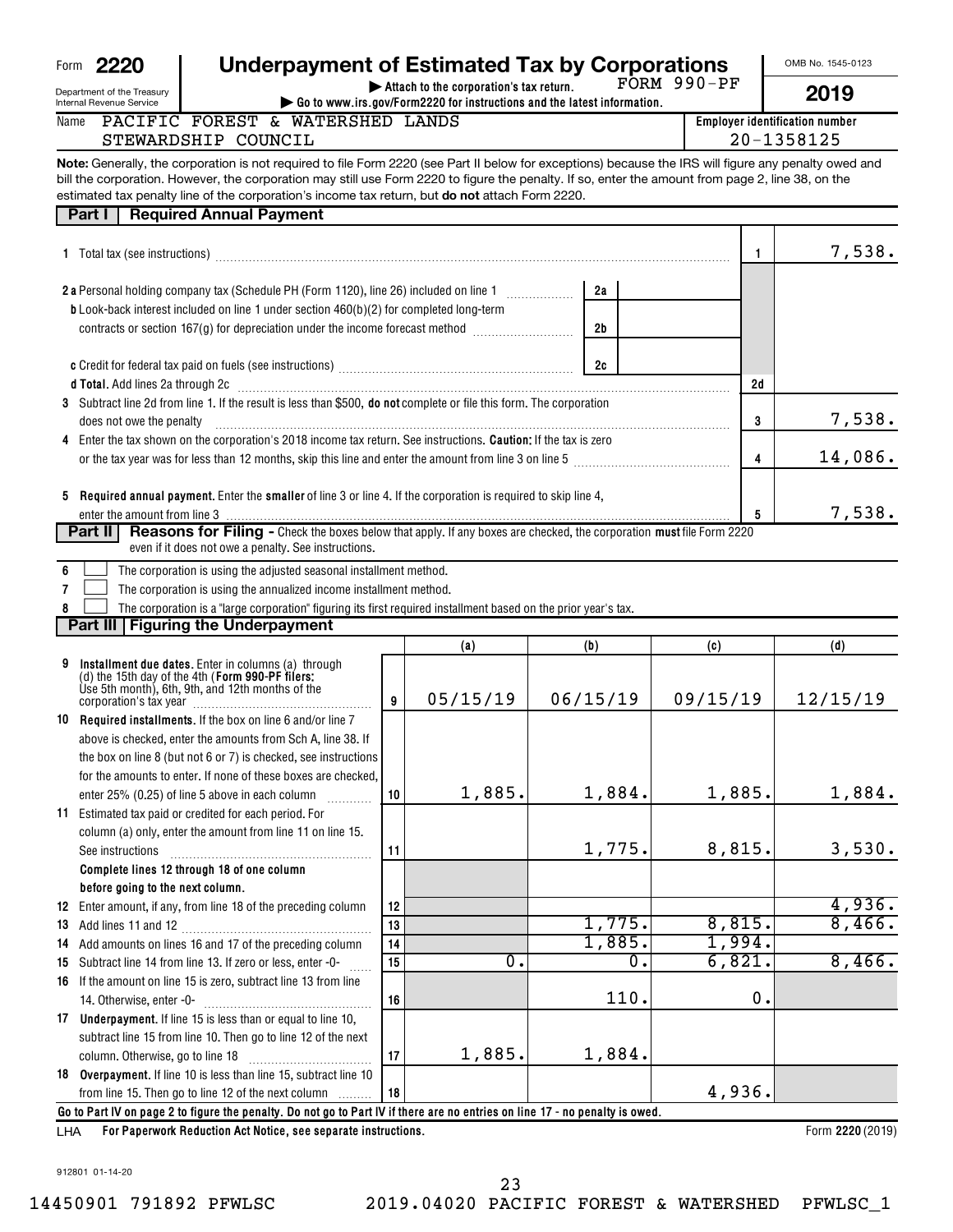#### Form 2220 (2019) S ${\tt TEWARDSHIP}$   ${\tt COUNTIL}$  20-1358125 Page FORM 990-PF PACIFIC FOREST & WATERSHED LANDS

#### **Part IV Figuring the Penalty**

|                                                                                                                                                                                                                                                                                                                                    |              | (a) | (b)             | (c)                | (d) |
|------------------------------------------------------------------------------------------------------------------------------------------------------------------------------------------------------------------------------------------------------------------------------------------------------------------------------------|--------------|-----|-----------------|--------------------|-----|
| 19 Enter the date of payment or the 15th day of the 4th month<br>after the close of the tax year, whichever is earlier.<br>(C corporations with tax years ending June 30<br>and S corporations: Use 3rd month instead of 4th month.<br>Form 990-PF and Form 990-T filers: Use 5th month<br>instead of 4th month.) See instructions | 19           |     |                 |                    |     |
| 20 Number of days from due date of installment on line 9 to the                                                                                                                                                                                                                                                                    |              |     |                 |                    |     |
| date shown on line 19                                                                                                                                                                                                                                                                                                              | 20           |     |                 |                    |     |
| 21 Number of days on line 20 after 4/15/2019 and before 7/1/2019                                                                                                                                                                                                                                                                   | 21           |     |                 |                    |     |
| 22 Underpayment on line 17 x Number of days on line 21 x 6% (0.06)<br>365                                                                                                                                                                                                                                                          | $22$   \$    |     | \$              | \$                 | \$  |
| 23 Number of days on line 20 after 06/30/2019 and before 10/1/2019                                                                                                                                                                                                                                                                 | 23           |     |                 |                    |     |
| 24 Underpayment on line 17 x Number of days on line 23 x 5% (0.05)<br>365                                                                                                                                                                                                                                                          | $24$   \$    |     | \$              | \$                 | \$  |
| $25$ Number of days on line 20 after 9/30/2019 and before 1/1/2020                                                                                                                                                                                                                                                                 | 25           |     |                 |                    |     |
| 26 Underpayment on line 17 x Number of days on line 25 x 5% (0.05)<br>365                                                                                                                                                                                                                                                          | 26 S         |     | \$              | \$                 | \$  |
| 27 Number of days on line 20 after 12/31/2019 and before 4/1/2020                                                                                                                                                                                                                                                                  | 27           | SEE | <b>ATTACHED</b> | WORKSHEET          |     |
| 28 Underpayment on line 17 x Number of days on line 27 x 5% (0.05)                                                                                                                                                                                                                                                                 | $28  $ \$    |     | \$              | \$                 | \$  |
| 29 Number of days on line 20 after 3/31/2020 and before 7/1/2020                                                                                                                                                                                                                                                                   | 29           |     |                 |                    |     |
| 30 Underpayment on line 17 x Number of days on line 29 x $*$ %<br>366                                                                                                                                                                                                                                                              | 30   \$      |     | \$              | \$                 | \$  |
| $31$ Number of days on line 20 after 6/30/2020 and before 10/1/2020                                                                                                                                                                                                                                                                | 31           |     |                 |                    |     |
| 32 Underpayment on line 17 x Number of days on line 31 x $*$ %<br>366                                                                                                                                                                                                                                                              | $32  $ \$    |     | \$              | \$                 | \$  |
| 33 Number of days on line 20 after $9/30/2020$ and before $1/1/2021$                                                                                                                                                                                                                                                               | 33           |     |                 |                    |     |
| 34 Underpayment on line 17 x Number of days on line 33 x $*$ %<br>366                                                                                                                                                                                                                                                              | $34$   \$    |     | \$              | \$                 | \$  |
| 35 Number of days on line 20 after $12/31/2020$ and before $3/16/2021$                                                                                                                                                                                                                                                             | 35           |     |                 |                    |     |
| <b>36</b> Underpayment on line 17 x Number of days on line 35 x $*$ %<br>.<br>365                                                                                                                                                                                                                                                  | $36  $ \$    |     | \$              | \$                 | \$  |
| 37 Add lines 22, 24, 26, 28, 30, 32, 34, and 36                                                                                                                                                                                                                                                                                    | $37 \mid$ \$ |     | \$              | \$                 | \$  |
|                                                                                                                                                                                                                                                                                                                                    |              |     |                 |                    |     |
| 38 Penalty. Add columns (a) through (d) of line 37. Enter the total here and on Form 1120, line 34; or the comparable<br>line for other income tax returns                                                                                                                                                                         |              |     |                 | $38$ $\frac{8}{3}$ | 36. |
| * Use the penalty interest rate for each calendar quarter, which the IRS will determine during the first month in the preceding quarter.                                                                                                                                                                                           |              |     |                 |                    |     |
| These rates are published quarterly in an IDS News Polease and in a revenue ruling in the Internal Peyenue Pulletin. To obtain this                                                                                                                                                                                                |              |     |                 |                    |     |

information on the Internet, access the IRS website at **www.irs.gov**. You can also call 1-800-829-4933 to get interest rate information. These rates are published quarterly in an IRS News Release and in a revenue ruling in the Internal Revenue Bulletin. To obtain this

**2220**  Form (2019)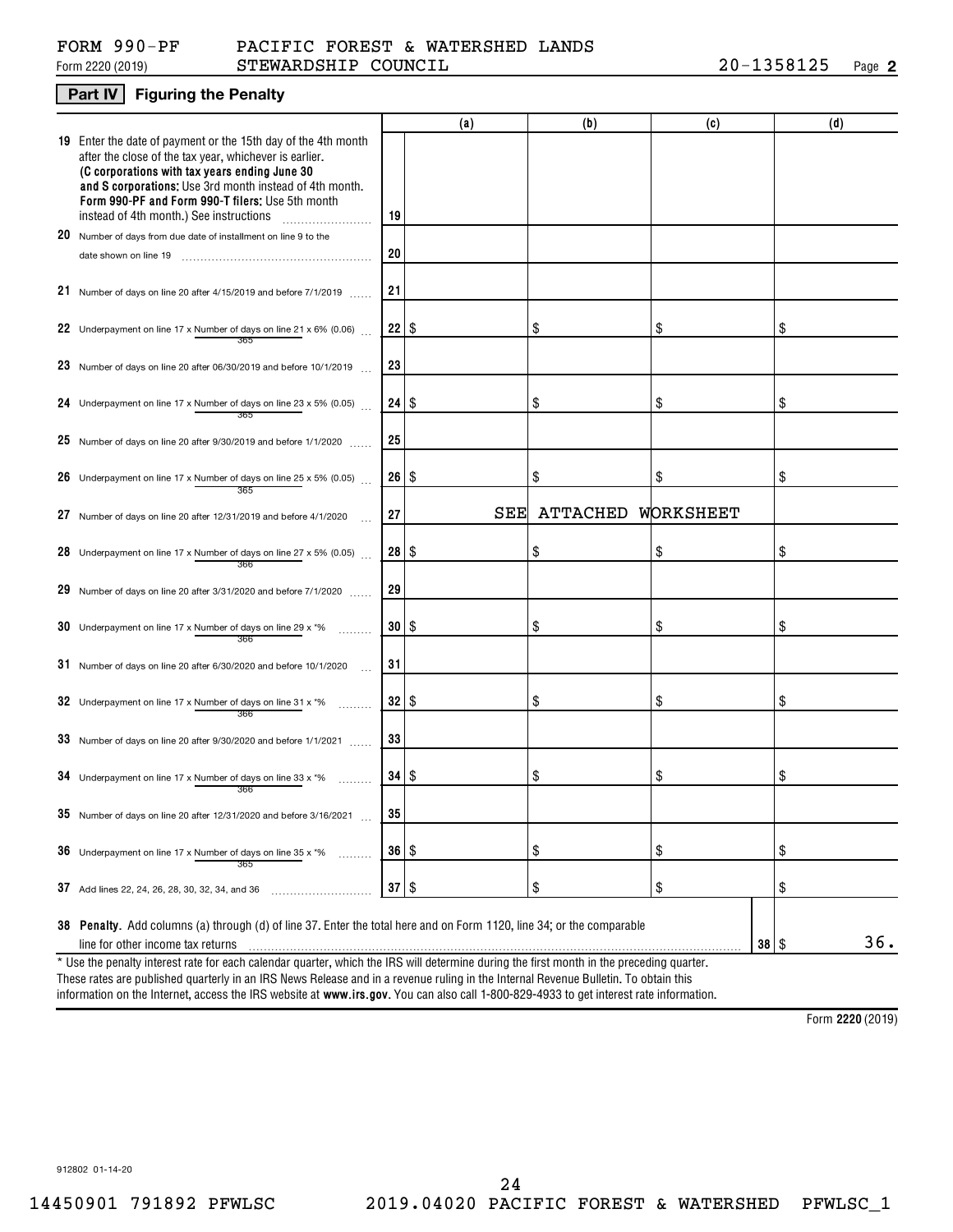#### **UNDERPAYMENT OF ESTIMATED TAX WORKSHEET** FORM 990-PF

| Name(s)                        | PACIFIC FOREST & WATERSHED LANDS |                    |                    | <b>Identifying Number</b> |         |
|--------------------------------|----------------------------------|--------------------|--------------------|---------------------------|---------|
| STEWARDSHIP COUNCIL            | $20 - 1358125$                   |                    |                    |                           |         |
| (A)                            | (B)                              | (C)<br>Adjusted    | (D)<br>Number Days | (E)<br>Daily              | (F)     |
| *Date                          | Amount                           | <b>Balance Due</b> | <b>Balance Due</b> | <b>Penalty Rate</b>       | Penalty |
|                                |                                  | -0-                |                    |                           |         |
| 05/15/19                       | 1,885.                           | 1,885.             | 31                 | .000164384                | $10.$   |
| 06/15/19                       | 1,884.                           | 3,769.             |                    |                           |         |
| 06/15/19                       | $-1,775.$                        | 1,994.             | 15                 | .000164384                | 5.      |
| 06/30/19                       | $0$ .                            | 1,994.             | 77                 | .000136986                | 21.     |
| 09/15/19                       | 1,885.                           | 3,879.             |                    |                           |         |
| 09/15/19                       | $-8,815.$                        | $-4,936.$          |                    |                           |         |
| 12/15/19                       | 1,884.                           | $-3,052.$          |                    |                           |         |
| 12/15/19                       | $-3,530.$                        | $-6,582.$          |                    |                           |         |
| 12/31/19                       | $0$ .                            | $-6,582.$          | 136                | .000136612                |         |
|                                |                                  |                    |                    |                           |         |
|                                |                                  |                    |                    |                           |         |
|                                |                                  |                    |                    |                           |         |
|                                |                                  |                    |                    |                           |         |
|                                |                                  |                    |                    |                           |         |
|                                |                                  |                    |                    |                           |         |
|                                |                                  |                    |                    |                           |         |
|                                |                                  |                    |                    |                           |         |
|                                |                                  |                    |                    |                           |         |
|                                |                                  |                    |                    |                           |         |
|                                |                                  |                    |                    |                           |         |
|                                |                                  |                    |                    |                           |         |
| Penalty Due (Sum of Column F). |                                  |                    |                    |                           | 36.     |

\* Date of estimated tax payment, withholding credit date or installment due date.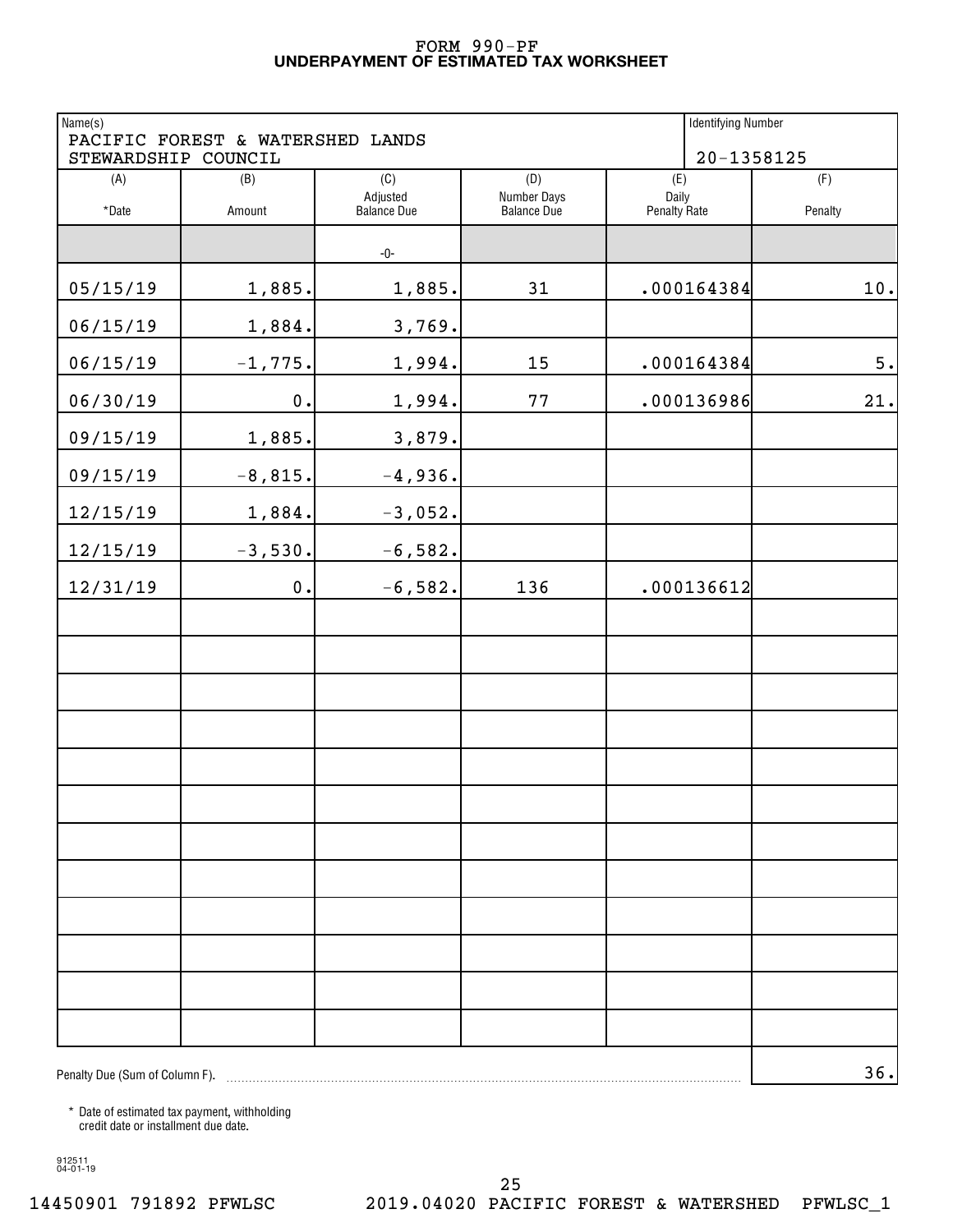### PACIFIC FOREST & WATERSHED LANDS STEWARD 20-1358125

| FORM 990-PF                                                                                                                                                                                                                                                        | LEGAL FEES                                                                                    |                                                               |                               | $\mathbf 1$<br><b>STATEMENT</b>                                                           |
|--------------------------------------------------------------------------------------------------------------------------------------------------------------------------------------------------------------------------------------------------------------------|-----------------------------------------------------------------------------------------------|---------------------------------------------------------------|-------------------------------|-------------------------------------------------------------------------------------------|
| DESCRIPTION                                                                                                                                                                                                                                                        | (A)<br><b>EXPENSES</b><br>PER BOOKS                                                           | (B)<br>NET INVEST-<br>MENT INCOME                             | (C)<br>ADJUSTED<br>NET INCOME | (D)<br>CHARITABLE<br><b>PURPOSES</b>                                                      |
| LEGAL                                                                                                                                                                                                                                                              | 137,694.                                                                                      | 0.                                                            |                               | 139,124.                                                                                  |
| TO FM 990-PF, PG 1, LN 16A                                                                                                                                                                                                                                         | 137,694.                                                                                      | 0.                                                            |                               | 139,124.                                                                                  |
| FORM $990-PF$                                                                                                                                                                                                                                                      | <b>ACCOUNTING FEES</b>                                                                        |                                                               |                               | $\overline{a}$<br><b>STATEMENT</b>                                                        |
| DESCRIPTION                                                                                                                                                                                                                                                        | (A)<br><b>EXPENSES</b><br>PER BOOKS                                                           | (B)<br>NET INVEST-<br>MENT INCOME                             | (C)<br>ADJUSTED<br>NET INCOME | (D)<br>CHARITABLE<br><b>PURPOSES</b>                                                      |
| ACCOUNTING                                                                                                                                                                                                                                                         | 22,082.                                                                                       | 0.                                                            |                               | 16, 158.                                                                                  |
| TO FORM 990-PF, PG 1, LN 16B                                                                                                                                                                                                                                       | 22,082.                                                                                       | 0.                                                            |                               | 16, 158.                                                                                  |
|                                                                                                                                                                                                                                                                    |                                                                                               |                                                               |                               |                                                                                           |
| FORM 990-PF                                                                                                                                                                                                                                                        | OTHER PROFESSIONAL FEES                                                                       |                                                               |                               | 3<br><b>STATEMENT</b>                                                                     |
| DESCRIPTION                                                                                                                                                                                                                                                        | (A)<br><b>EXPENSES</b><br>PER BOOKS                                                           | (B)<br>NET INVEST-<br>MENT INCOME                             | (C)<br>ADJUSTED<br>NET INCOME | (D)<br>CHARITABLE<br><b>PURPOSES</b>                                                      |
| INVESTMENT MANAGEMENT FEES<br>PROFESSIONAL SERVICES<br>TECHNOLOGY SUPPORT<br>GRAPHICS/MEDIA/PR SUPPORT<br><b>LAND PLANNING</b><br>BOUNDARY SURVEY CONTRACTOR<br>BASELINE DOCUMENTATION<br>CONTRACTOR<br>TITLE AND RECORDATION<br><b>SERVICES</b><br>PUBLIC NOTICES | 21,000.<br>7,293.<br>29,727.<br>35,423.<br>37,004.<br>639,777.<br>3,304.<br>72,233.<br>5,230. | 21,000.<br>0.<br>0.<br>0.<br>$0$ .<br>0.<br>0.<br>$0$ .<br>0. |                               | 0.<br>7,153.<br>31,267.<br>35,423.<br>52, 257.<br>642,495.<br>7,141.<br>76,768.<br>4,840. |
| TO FORM 990-PF, PG 1, LN 16C                                                                                                                                                                                                                                       | 850,991.                                                                                      | 21,000.                                                       |                               | 857,344.                                                                                  |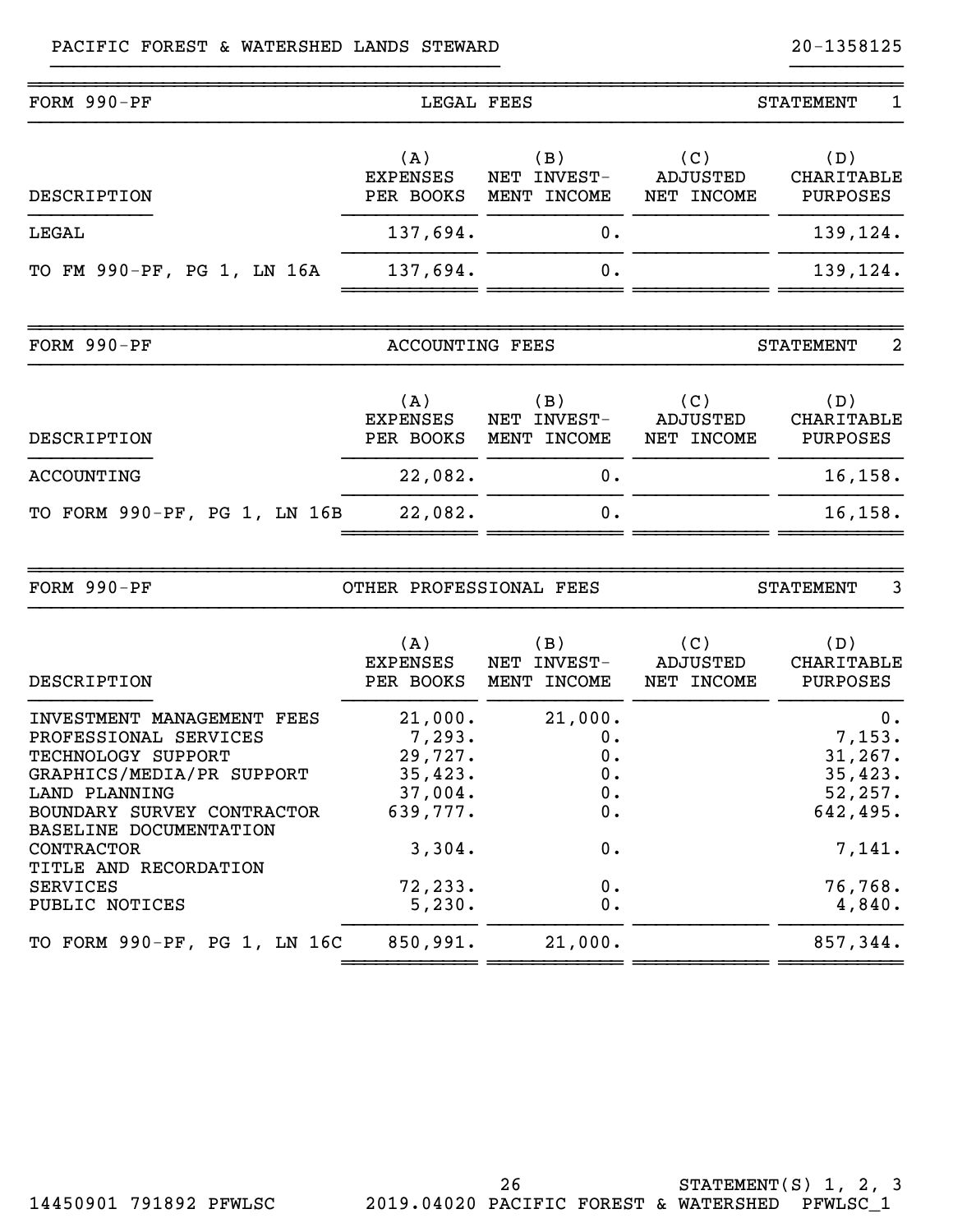| FORM 990-PF                                                           | <b>TAXES</b>                        |                                      |                |                                      | <b>STATEMENT</b><br>4                       |
|-----------------------------------------------------------------------|-------------------------------------|--------------------------------------|----------------|--------------------------------------|---------------------------------------------|
| DESCRIPTION                                                           | (A)<br><b>EXPENSES</b><br>PER BOOKS | (B)<br>NET INVEST-<br>MENT INCOME    |                | (C)<br><b>ADJUSTED</b><br>NET INCOME | (D)<br><b>CHARITABLE</b><br><b>PURPOSES</b> |
| PAYROLL TAXES<br><b>EXCISE TAXES</b>                                  | 54,508.<br>22,020.                  |                                      | 0.<br>0.       |                                      | 54,508.<br>18,490.                          |
| TO FORM 990-PF, PG 1, LN 18                                           | 76,528.                             |                                      | 0.             |                                      | 72,998.                                     |
| FORM 990-PF                                                           |                                     | OTHER EXPENSES                       |                |                                      | 5<br><b>STATEMENT</b>                       |
| DESCRIPTION                                                           | (A)<br><b>EXPENSES</b><br>PER BOOKS | (B)<br>NET INVEST-<br>MENT INCOME    |                | (C)<br><b>ADJUSTED</b><br>NET INCOME | (D)<br><b>CHARITABLE</b><br><b>PURPOSES</b> |
| <b>INSURANCE</b><br>OFFICE SUPPLIES & EXPENSES<br><b>BANK CHARGES</b> | 49,211.<br>17,874.<br>224.          |                                      | 0.<br>0.<br>0. |                                      | 64,408.<br>17,712.<br>314.                  |
| TO FORM 990-PF, PG 1, LN 23                                           | 67,309.                             |                                      | 0.             |                                      | 82,434.                                     |
| FORM 990-PF                                                           | OTHER INVESTMENTS                   |                                      |                |                                      | <b>STATEMENT</b><br>6                       |
| DESCRIPTION                                                           |                                     | <b>VALUATION</b><br><b>METHOD</b>    |                | <b>BOOK VALUE</b>                    | <b>FAIR MARKET</b><br><b>VALUE</b>          |
| OTHER INVESTMENTS                                                     |                                     | FMV                                  |                | 26,898,668.                          | 26,898,668.                                 |
| TOTAL TO FORM 990-PF, PART II, LINE 13                                |                                     |                                      |                | 26,898,668.                          | 26,898,668.                                 |
| FORM 990-PF                                                           |                                     | OTHER ASSETS                         |                |                                      | 7<br><b>STATEMENT</b>                       |
| DESCRIPTION                                                           |                                     | <b>BEGINNING OF</b><br>YR BOOK VALUE |                | END OF YEAR<br><b>BOOK VALUE</b>     | <b>FAIR MARKET</b><br><b>VALUE</b>          |
| OFFICE LEASE SECURITY DEPOSIT                                         |                                     | 3,538.                               |                | 3,538.                               | 3,538.                                      |
| TO FORM 990-PF, PART II, LINE 15                                      |                                     | 3,538.                               |                | 3,538.                               | 3,538.                                      |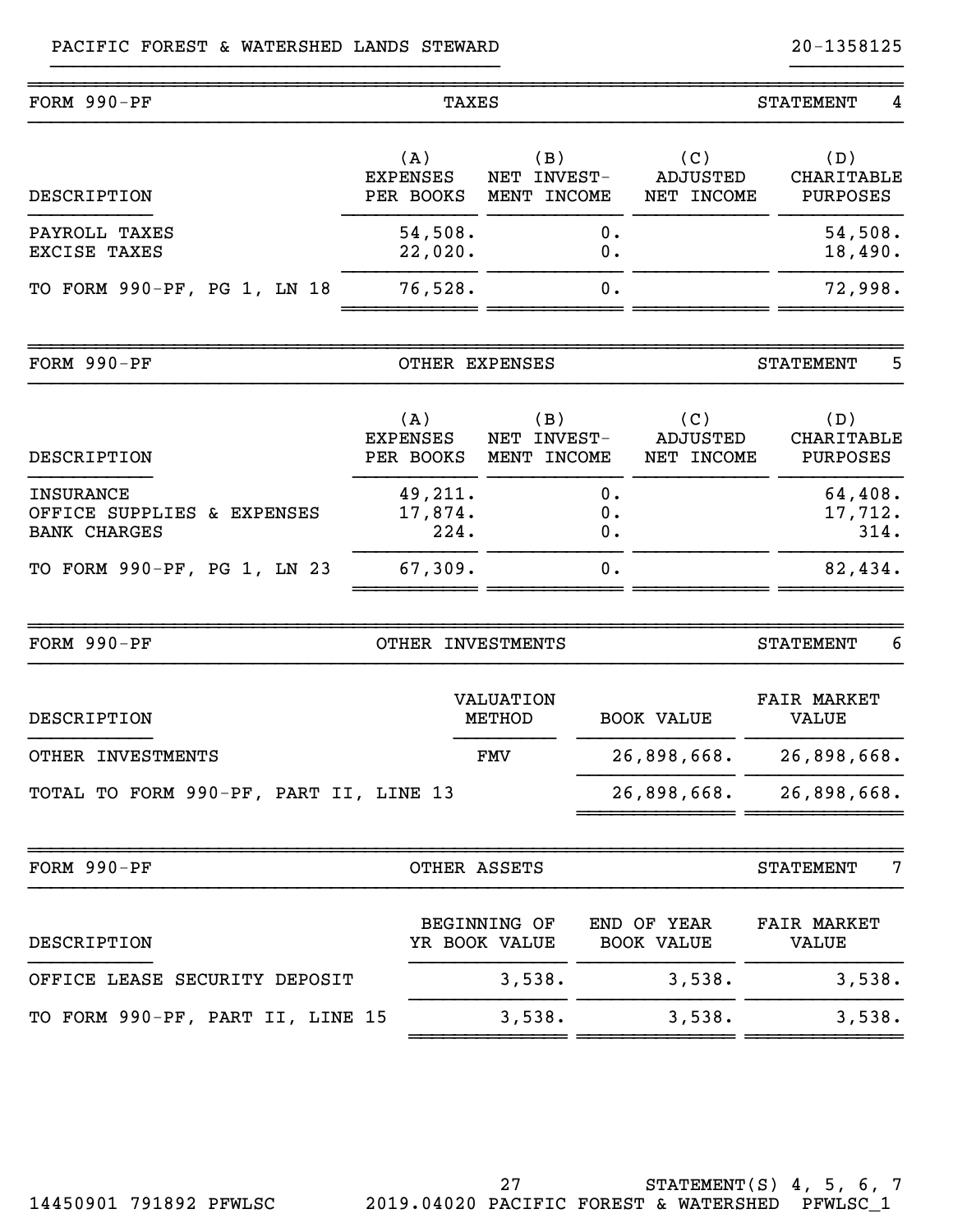### PACIFIC FOREST & WATERSHED LANDS STEWARD 20-1358125

| FORM 990-PF PART VIII - LIST OF OFFICERS, DIRECTORS STATEMENT                                     |  | TRUSTEES AND FOUNDATION MANAGERS   |    |                      | 8        |
|---------------------------------------------------------------------------------------------------|--|------------------------------------|----|----------------------|----------|
| TITLE AND COMPEN- BEN PLAN EXPENSE<br>NAME AND ADDRESS NAME AND ANG HRS/WK SATION CONTRIB ACCOUNT |  | TITLE AND COMPEN- BEN PLAN EXPENSE |    | EMPLOYEE             |          |
| ART BAGGETT, JR.<br>3300 DOUGLAS BOULEVARD, SUITE 250 7.00<br>ROSEVILLE, CA 95661                 |  | PRESIDENT                          |    | 0. 0. 0.             |          |
| TRUMAN BURNS<br>3300 DOUGLAS BOULEVARD, SUITE 250 7.00<br>ROSEVILLE, CA 95661                     |  | VICE PRESIDENT                     |    | 0.<br>0.             | 0.       |
| SOAPY MULHOLLAND<br>3300 DOUGLAS BOULEVARD, SUITE 250 7.00<br>ROSEVILLE, CA 95661                 |  | VICE PRESIDENT                     | 0. | 0.                   | 0.       |
| DAVID MURAKI<br>3300 DOUGLAS BOULEVARD, SUITE 250 7.00<br>ROSEVILLE, CA 95661                     |  | VICE PRESIDENT                     | 0. | 0.                   | 0.       |
| <b>MIKE SCHONHERR</b><br>3300 DOUGLAS BOULEVARD, SUITE 250 7.00<br>ROSEVILLE, CA 95661            |  | TREASURER                          | 0. | 0.                   | 0.       |
| NANCEE MURRAY<br>3300 DOUGLAS BOULEVARD, SUITE 250 7.00<br>ROSEVILLE, CA 95661                    |  | SECRETARY                          | 0. | 0.                   | 0.       |
| DAVE EGGERTON<br>3300 DOUGLAS BOULEVARD, SUITE 250 5.00<br>ROSEVILLE, CA 95661                    |  | BOARD DIRECTOR                     |    | 0.<br>$0$ .          | 0.       |
| <b>GEORGE GENTRY</b><br>3300 DOUGLAS BOULEVARD, SUITE 250<br>ROSEVILLE, CA 95661                  |  | BOARD DIRECTOR<br>5.00             |    | 0. 0.                | 0.       |
| PETE BELL<br>3300 DOUGLAS BOULEVARD, SUITE 250<br>ROSEVILLE, CA 95661                             |  | BOARD DIRECTOR<br>5.00             | 0. | $\mathbf{0}$ .       | 0.       |
| RICHARD ROOS-COLLINS<br>3300 DOUGLAS BOULEVARD, SUITE 250<br>ROSEVILLE, CA 95661                  |  | <b>BOARD DIRECTOR</b><br>5.00      |    | 0.<br>$\mathbf{0}$ . | 0.       |
| <b>ALLISON BROWN</b><br>3300 DOUGLAS BOULEVARD, SUITE 250                                         |  | <b>BOARD DIRECTOR</b><br>5.00      |    | 0.                   | 0.<br>0. |

}}}}}}}}}}}}}}}}}}}}}}}}}}}}}}}}}}}}}}}} }}}}}}}}}}

ROSEVILLE, CA 95661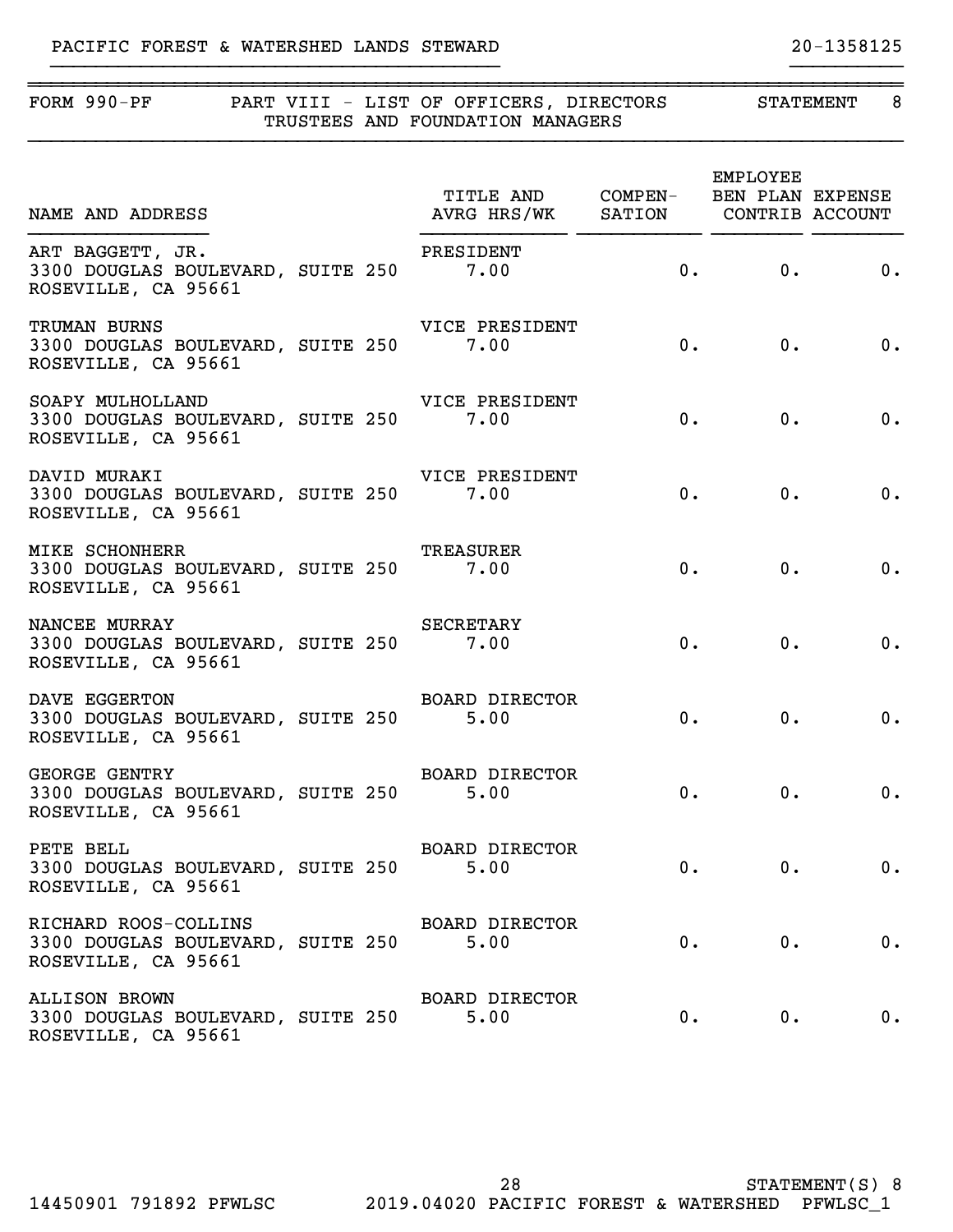| PACIFIC FOREST & WATERSHED LANDS STEWARD                                              |                               |    |            | 20-1358125                  |
|---------------------------------------------------------------------------------------|-------------------------------|----|------------|-----------------------------|
| CHRIS NOTA<br>3300 DOUGLAS BOULEVARD, SUITE 250 5.00<br>ROSEVILLE, CA 95661           | BOARD DIRECTOR                |    | $0.$ 0. 0. |                             |
| WADE CROWFOOT<br>3300 DOUGLAS BOULEVARD, SUITE 250 5.00<br>ROSEVILLE, CA 95661        | BOARD DIRECTOR                |    | $0.$ 0. 0. |                             |
| LARRY MYERS<br>3300 DOUGLAS BOULEVARD, SUITE 250 5.00<br>ROSEVILLE, CA 95661          | BOARD DIRECTOR                |    | 0. 0. 0.   |                             |
| KEN TIPON<br>3300 DOUGLAS BOULEVARD, SUITE 250 5.00<br>ROSEVILLE, CA 95661            | BOARD DIRECTOR                |    | 0. 0. 0.   |                             |
| <b>BOB SCHNEIDER</b><br>3300 DOUGLAS BOULEVARD, SUITE 250 5.00<br>ROSEVILLE, CA 95661 | BOARD DIRECTOR                |    | 0. 0.      | $\overline{\phantom{a}}$ 0. |
| REBECCA DOIDGE<br>3300 DOUGLAS BOULEVARD, SUITE 250 5.00<br>ROSEVILLE, CA 95661       | BOARD DIRECTOR                |    | 0. 0.      | 0.                          |
| LEE ADAMS<br>3300 DOUGLAS BOULEVARD, SUITE 250 5.00<br>ROSEVILLE, CA 95661            | BOARD DIRECTOR                | 0. | 0.         | 0.                          |
| JOHN VIEGAS<br>3300 DOUGLAS BOULEVARD, SUITE 250 5.00<br>ROSEVILLE, CA 95661          | BOARD DIRECTOR                | 0. | 0.         | $\overline{\phantom{a}}$ 0. |
| DEE DEE D'ADAMO<br>3300 DOUGLAS BOULEVARD, SUITE 250 5.00<br>ROSEVILLE, CA 95661      | BOARD DIRECTOR                | 0. | 0.         | $\overline{\phantom{a}}$ 0. |
| <b>JEFF PARKS</b><br>3300 DOUGLAS BOULEVARD, SUITE 250<br>ROSEVILLE, CA 95661         | <b>BOARD DIRECTOR</b><br>5.00 | 0. | 0.         | 0.                          |
| DAVID SUTTON<br>3300 DOUGLAS BOULEVARD, SUITE 250<br>ROSEVILLE, CA 95661              | <b>BOARD DIRECTOR</b><br>5.00 | 0. | 0.         | 0.                          |
| JOHN MCCAMMAN<br>3300 DOUGLAS BOULEVARD, SUITE 250<br>ROSEVILLE, CA 95661             | <b>BOARD DIRECTOR</b><br>5.00 | 0. | 0.         | $0$ .                       |
| <b>JERRY BIRD</b><br>3300 DOUGLAS BOULEVARD, SUITE 250<br>ROSEVILLE, CA 95661         | <b>BOARD DIRECTOR</b><br>5.00 | 0. | $0$ .      | 0.                          |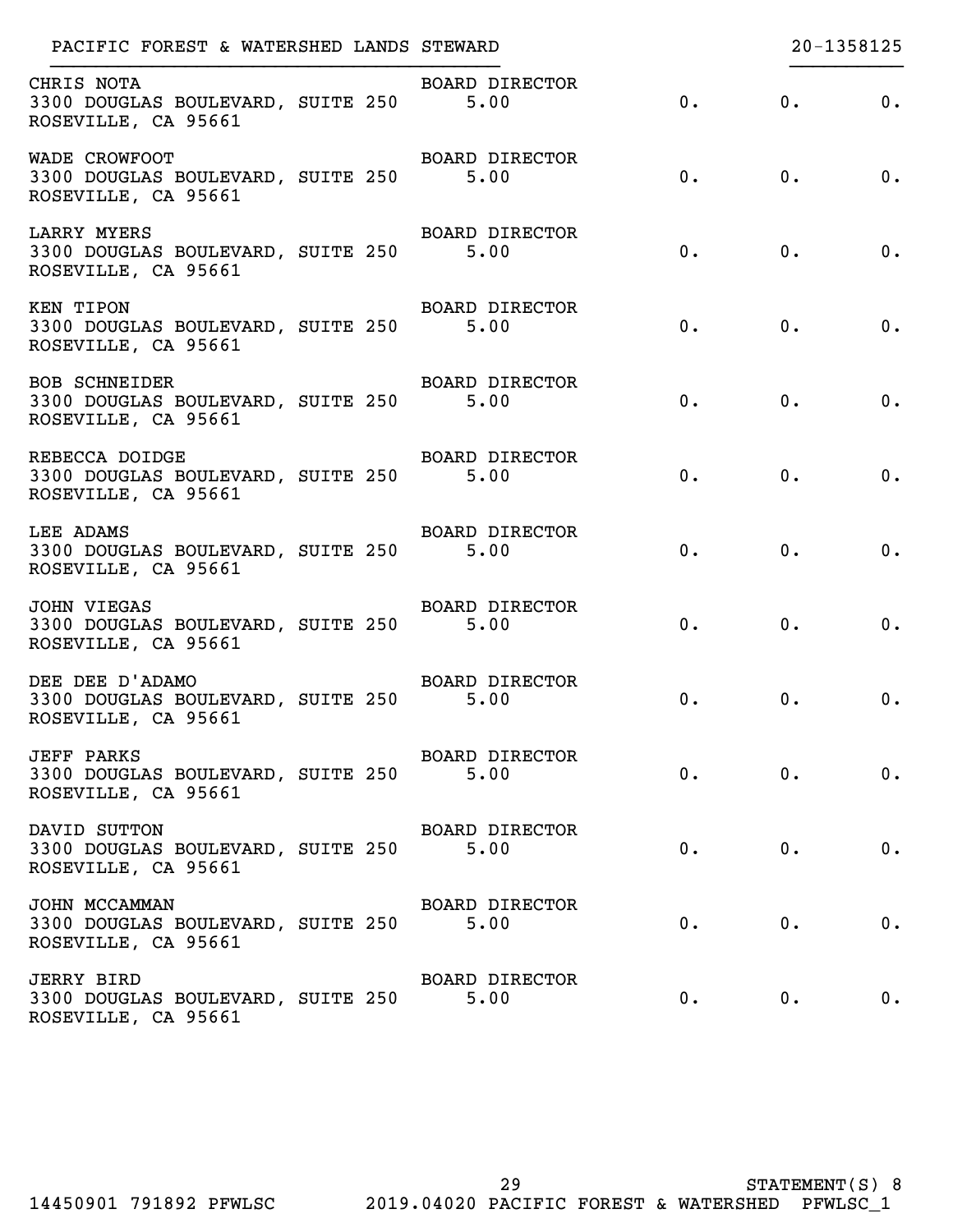| RICH GORDON<br>BOARD DIRECTOR<br>0.<br>0. 0.<br>3300 DOUGLAS BOULEVARD, SUITE 250 5.00<br>ROSEVILLE, CA 95661<br>BOARD DIRECTOR<br>DEIDRE CYPRIAN<br>0. 0. 0.<br>3300 DOUGLAS BOULEVARD, SUITE 250 5.00<br>ROSEVILLE, CA 95661<br>DARCIE HOUCK<br>BOARD DIRECTOR<br>0. 0.<br>3300 DOUGLAS BOULEVARD, SUITE 250 5.00<br>0. |                             |
|---------------------------------------------------------------------------------------------------------------------------------------------------------------------------------------------------------------------------------------------------------------------------------------------------------------------------|-----------------------------|
|                                                                                                                                                                                                                                                                                                                           |                             |
|                                                                                                                                                                                                                                                                                                                           |                             |
| ROSEVILLE, CA 95661                                                                                                                                                                                                                                                                                                       |                             |
| BOARD DIRECTOR<br><b>JULIE HALLIGAN</b><br>0. 0.<br>3300 DOUGLAS BOULEVARD, SUITE 250 5.00<br>0.<br>ROSEVILLE, CA 95661                                                                                                                                                                                                   |                             |
| MELISSA SPARKS-KRANZ BOARD DIRECTOR<br>3300 DOUGLAS BOULEVARD, SUITE 250 5.00<br>0. 0.<br>0.<br>ROSEVILLE, CA 95661                                                                                                                                                                                                       |                             |
| <b>NOELLE CREMERS</b><br>BOARD DIRECTOR<br>3300 DOUGLAS BOULEVARD, SUITE 250 5.00<br>0.<br>0.<br>ROSEVILLE, CA 95661                                                                                                                                                                                                      | $\overline{\phantom{a}}$    |
| BOARD DIRECTOR<br>KIRSTIN KOLPITCKE<br>0.<br>0.<br>3300 DOUGLAS BOULEVARD, SUITE 250 5.00<br>ROSEVILLE, CA 95661                                                                                                                                                                                                          | $\overline{\mathbf{0}}$ .   |
| BOARD DIRECTOR<br>BRADY MOSS<br>3300 DOUGLAS BOULEVARD, SUITE 250 5.00<br>0.<br>0.<br>ROSEVILLE, CA 95661                                                                                                                                                                                                                 | $\overline{\phantom{a}}$    |
| EXECUTIVE DIRECTOR<br>HEIDI KROLICK<br>3300 DOUGLAS BOULEVARD, SUITE 250 40.00 126,867. 5,044.<br>ROSEVILLE, CA 95661                                                                                                                                                                                                     | $\overline{\phantom{a}}$ 0. |
| KAREN MILLS<br><b>BOARD DIRECTOR</b><br>3300 DOUGLAS BOULEVARD, SUITE 250<br>$0$ .<br>0.<br>5.00<br>ROSEVILLE, CA 95661                                                                                                                                                                                                   | 0.                          |
| AARON ROBERTSON<br>DIRECTOR OF FINANCE & OPER<br>0.<br>3300 DOUGLAS BOULEVARD, SUITE 250 40.00<br>145, 186.<br>ROSEVILLE, CA 95661                                                                                                                                                                                        | 0.                          |
| TOTALS INCLUDED ON 990-PF, PAGE 6, PART VIII<br>272,053.5,044.                                                                                                                                                                                                                                                            | 0.                          |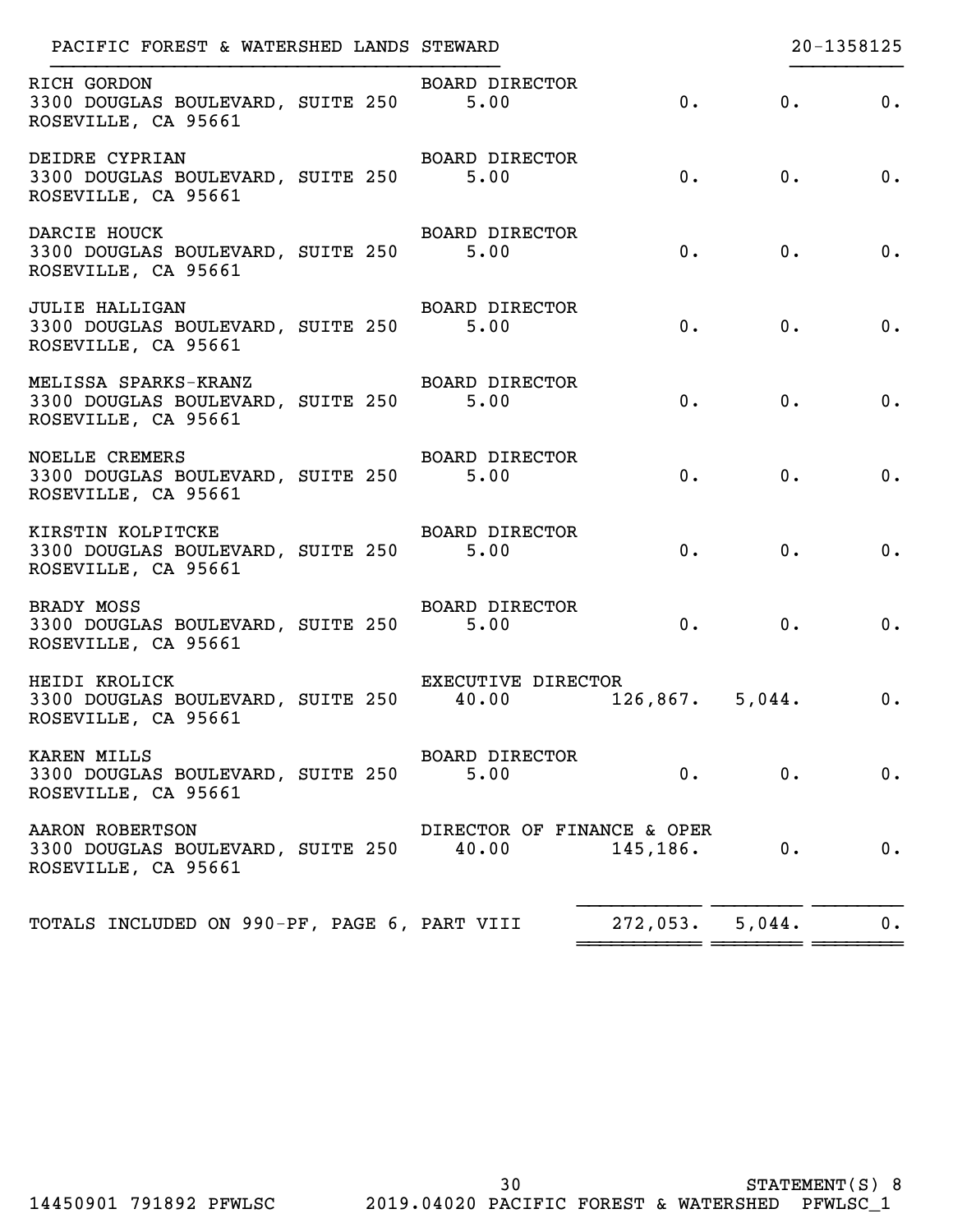FORM 990-PF GRANT APPLICATION SUBMISSION INFORMATION STATEMENT 9 PART XV, LINES 2A THROUGH 2D

NAME AND ADDRESS OF PERSON TO WHOM APPLICATIONS SHOULD BE SUBMITTED }}}}}}}}}}}}}}}}}}}}}}}}}}}}}}}}}}}}}}}}}}}}}}}}}}}}}}}}}}}}}}}}}}}

~~~~~~~~~~~~~~~~~~~~~~~~~~~~~~~~~~~~~~~~~~~~~~~~~~~~~~~~~~~~~~~~~~~~~~~~~~~~~~

}}}}}}}}}}}}}}}}}}}}}}}}}}}}}}}}}}}}}}}} }}}}}}}}}}

}}}}}}}}}}}}}}}}}}}}}}}}}}}}}}}}}}}}}}}}}}}}}}}}}}}}}}}}}}}}}}}}}}}}}}}}}}}}}}

LAND GRANTS: ERIN HEALY - DIRECTOR, LAND CONSERVATION PROGRAM 3300 DOUGLAS BOULEVARD, SUITE 250 ROSEVILLE, CA 95661

TELEPHONE NUMBER NAME OF GRANT PROGRAM }}}}}}}}}}}}}}}} }}}}}}}}}}}}}}}}}}}}}

(916) 297-6660 LAND PROGRAM

#### FORM AND CONTENT OF APPLICATIONS }}}}}}}}}}}}}}}}}}}}}}}}}}}}}}}}

GRANTS FOR A VARIETY OF LAND CONVEYANCE TRANSACTION COSTS ARE AWARDED TO NON-PROFITS AND PUBLIC ENTITIES THAT HAVE BEEN RECOMMENDED AS EITHER RECIPIENTS OF CONSERVATION EASEMENTS OR FEE TITLE DONATIONS. THESE GRANTS ARE AWARDED IN ACCORDANCE WITH THE LAND CONSERVATION FUNDING POLICY ADOPTED BY THE STEWARDSHIP COUNCIL BOARD OF DIRECTORS AND OTHER STEWARDSHIP COUNCIL GUIDELINES.

THE STEWARDSHIP COUNCIL ALSO PROVIDES FUNDING TO EACH ENTITY THAT HAS BEEN RECOMMENDED BY THE STEWARDSHIP COUNCIL BOARD OF DIRECTORS TO HOLD A CONSERVATION EASEMENT TO BE UTILIZED TO MONITOR LAND USES AND ENFORCE THE TERMS OF CONSERVATION EASEMENTS.

#### ANY SUBMISSION DEADLINES }}}}}}}}}}}}}}}}}}}}}}}}

THERE ARE NO SUBMISSION DEADLINES FOR THIS GRANT PROGRAM.

#### RESTRICTIONS AND LIMITATIONS ON AWARDS }}}}}}}}}}}}}}}}}}}}}}}}}}}}}}}}}}}}}}

THE STEWARDSHIP COUNCIL HAS LAUNCHED AN ENHANCEMENT GRANT PROGRAM FOR PROTECTION, RESTORATION, AND IMPROVEMENT PROJECTS ON PG&E WATERSHED LANDS. ELIGIBLE APPLICANTS ARE THE RECIPIENTS OF FEE TITLE DONATIONS TO PG&E WATERSHED LANDS, THE HOLDERS OF THE CONSERVATION EASEMENTS ON THE PG&E WATERSHED LANDS, AND THEIR CONSERVATION PARTNERS. CONSERVATION PARTNERS MUST BE NONPROFITS, PUBLIC ENTITIES, OR NATIVE AMERICAN TRIBES. IN 2014, THE STEWARDSHIP COUNCIL ISSUED ENHANCEMENT PROGRAM PROPOSAL GUIDELINES. PRIOR TO THAT TIME, GRANTS WERE MADE ON AN AD HOC BASIS.

}}}}}}}}}}}}}}}}}}}}}}}}}}}}}}}}}}}}}}}}}}}}}}}}}}}}}}}}}}}}}}}}}}}}}}}}}}}}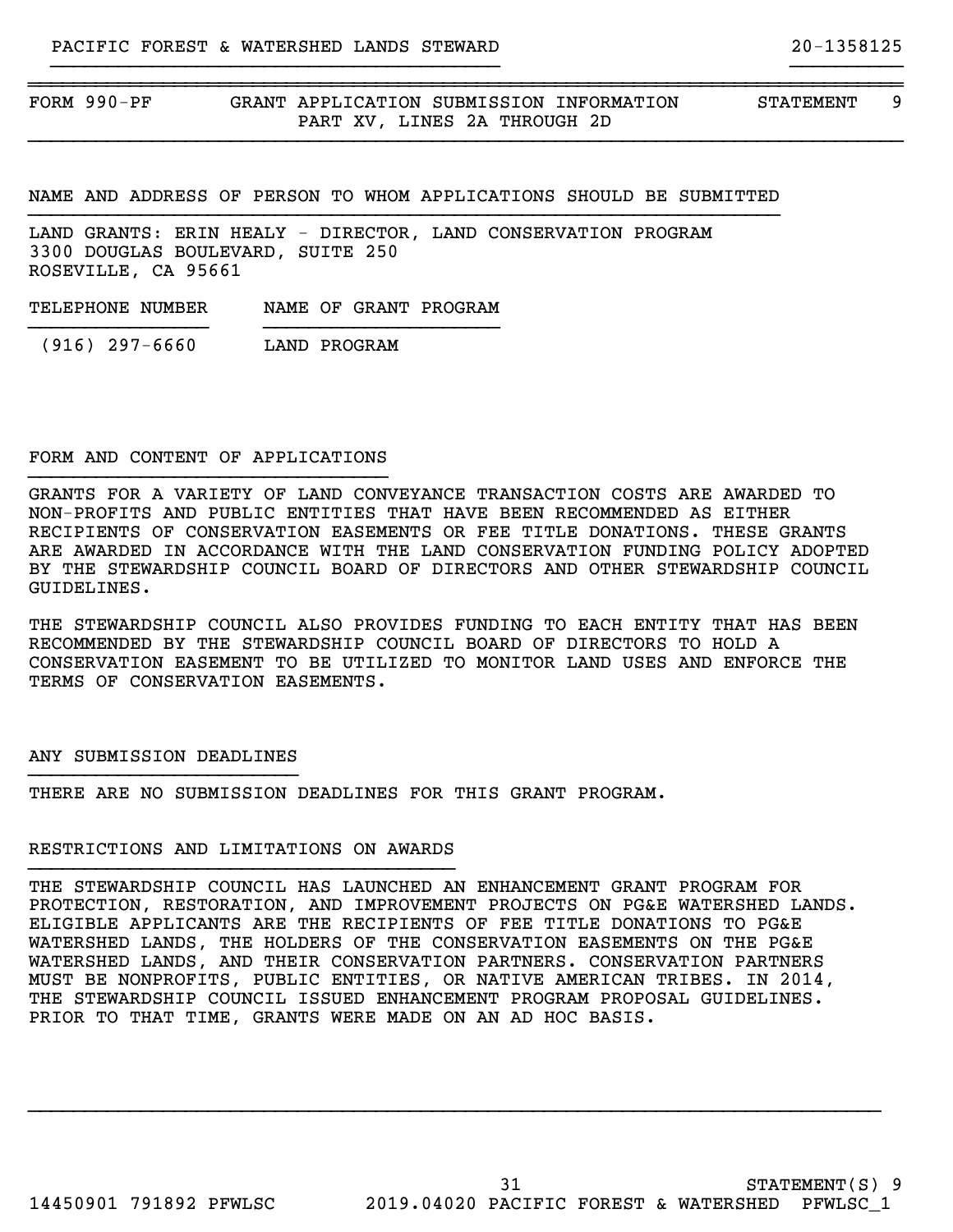|                                      | <b>TAXABLE YEAR</b>                                                                                        | <b>California Exempt Organization</b>                                                                                                                                                                                                                                                                                                                                                                                                                            |                                                                                                                                                                             |                                                                                                                                                                                                                                                                                                                                                                                                                                                                                                             |                           |             |                                          |                                  | 928941 12-04-19<br><b>FORM</b>                                                                    |                                                           |
|--------------------------------------|------------------------------------------------------------------------------------------------------------|------------------------------------------------------------------------------------------------------------------------------------------------------------------------------------------------------------------------------------------------------------------------------------------------------------------------------------------------------------------------------------------------------------------------------------------------------------------|-----------------------------------------------------------------------------------------------------------------------------------------------------------------------------|-------------------------------------------------------------------------------------------------------------------------------------------------------------------------------------------------------------------------------------------------------------------------------------------------------------------------------------------------------------------------------------------------------------------------------------------------------------------------------------------------------------|---------------------------|-------------|------------------------------------------|----------------------------------|---------------------------------------------------------------------------------------------------|-----------------------------------------------------------|
| 2019                                 |                                                                                                            | <b>Annual Information Return</b>                                                                                                                                                                                                                                                                                                                                                                                                                                 |                                                                                                                                                                             |                                                                                                                                                                                                                                                                                                                                                                                                                                                                                                             |                           |             |                                          |                                  | 199                                                                                               |                                                           |
|                                      |                                                                                                            | Calendar Year 2019 or fiscal year beginning (mm/dd/yyyy)                                                                                                                                                                                                                                                                                                                                                                                                         |                                                                                                                                                                             |                                                                                                                                                                                                                                                                                                                                                                                                                                                                                                             | , and ending (mm/dd/yyyy) |             |                                          |                                  |                                                                                                   |                                                           |
|                                      | Corporation/Organization name<br>Additional information. See instructions.                                 | PACIFIC FOREST & WATERSHED LANDS<br>STEWARDSHIP COUNCIL                                                                                                                                                                                                                                                                                                                                                                                                          |                                                                                                                                                                             |                                                                                                                                                                                                                                                                                                                                                                                                                                                                                                             |                           | <b>FEIN</b> | California corporation number<br>2644060 |                                  |                                                                                                   |                                                           |
|                                      | Street address (suite or room)                                                                             |                                                                                                                                                                                                                                                                                                                                                                                                                                                                  |                                                                                                                                                                             |                                                                                                                                                                                                                                                                                                                                                                                                                                                                                                             |                           |             | 20-1358125<br>PMB no.                    |                                  |                                                                                                   |                                                           |
|                                      |                                                                                                            | 3300 DOUGLAS BOULEVARD, NO. 250                                                                                                                                                                                                                                                                                                                                                                                                                                  |                                                                                                                                                                             |                                                                                                                                                                                                                                                                                                                                                                                                                                                                                                             |                           |             |                                          |                                  |                                                                                                   |                                                           |
| City                                 |                                                                                                            |                                                                                                                                                                                                                                                                                                                                                                                                                                                                  |                                                                                                                                                                             |                                                                                                                                                                                                                                                                                                                                                                                                                                                                                                             | <b>State</b>              |             | ZIP code                                 |                                  |                                                                                                   |                                                           |
| ROSEVILLE                            |                                                                                                            |                                                                                                                                                                                                                                                                                                                                                                                                                                                                  |                                                                                                                                                                             |                                                                                                                                                                                                                                                                                                                                                                                                                                                                                                             |                           | CA          | 195661                                   |                                  |                                                                                                   |                                                           |
| Foreign country name                 |                                                                                                            |                                                                                                                                                                                                                                                                                                                                                                                                                                                                  | Foreign province/state/county                                                                                                                                               |                                                                                                                                                                                                                                                                                                                                                                                                                                                                                                             |                           |             | Foreign postal code                      |                                  |                                                                                                   |                                                           |
| A<br>B<br>C<br>D<br>E<br>F<br>G<br>H | Final Information Return?<br>Dissolved<br>Enter date: ( $mm/dd/yyyy$ ) $\bullet$<br>$(4)$ Other 990 series | Surrendered (Withdrawn) L<br>Check accounting method: (1) $\Box$ Cash (2) $\Box$ Accrual (3) other<br>Federal return filed? (1) $\bullet$ $\Box$ 990T(2) $\bullet$ $\boxed{\mathbf{X}}$ 990PF (3) $\bullet$ $\boxed{\phantom{0}}$ Sch H(990)<br>If "Yes," what is the parent's name?<br>Did the organization have any changes to its guidelines                                                                                                                  | Yes $X_{0}$<br>Yes $\boxed{\mathbf{X}}$ No<br>Yes $X$ No<br>Merged/Reorganized<br>Yes $\boxed{\mathbf{X}}$ No<br>Yes $\boxed{\mathbf{X}}$ No<br>Yes $\boxed{\mathbf{X}}$ No | J If exempt under R&TC Section 23701d, has the organization<br>engaged in political activities? See instructions.  ● L<br>K Is the organization exempt under R&TC Section 23701g? $\bullet$<br>If "Yes," enter the gross receipts from nonmember sources \$<br>L If organization is a public charity exempt under R&TC<br>Section 23701d and meets the filing fee exception, check<br>N Did the organization file Form 100 or Form 109 to<br><b>0</b> Is the organization under audit by the IRS or has the |                           |             |                                          |                                  | Yes $X$ No<br>Yes $X$ No<br>Yes $X$ No<br>Yes $X$ No<br>Yes $\boxed{\mathbf{X}}$ No<br>Yes $X$ No |                                                           |
| Part I                               |                                                                                                            | Complete Part I unless not required to file this form. See General Information B and C.                                                                                                                                                                                                                                                                                                                                                                          |                                                                                                                                                                             |                                                                                                                                                                                                                                                                                                                                                                                                                                                                                                             |                           |             |                                          |                                  |                                                                                                   |                                                           |
| Receipts<br>and                      | 2<br>3                                                                                                     | Gross dues and assessments from members and affiliates [11] contains and according the substitution of the strategy of the strategy of the strategy of the strategy of the strategy of the strategy of the strategy of the str<br>Gross contributions, gifts, grants, and similar amounts received contained and the contributions, gifts, grants, and similar amounts received contained and the state of Total gross receipts for filing requirement test. Add |                                                                                                                                                                             |                                                                                                                                                                                                                                                                                                                                                                                                                                                                                                             |                           |             |                                          | 1.<br>$\overline{2}$<br>3<br>4   | $4,426,205$ <sub>00</sub><br>$4,429,405$ <sub>00</sub>                                            | 00<br>$3,200$ <sub>00</sub>                               |
| Revenues                             | 5<br>6                                                                                                     | Cost of goods sold with a cost of goods sold with a continuum control of the cost of goods sold<br>Cost or other basis, and sales expenses of assets sold<br>Total costs. Add line 5 and line 6                                                                                                                                                                                                                                                                  |                                                                                                                                                                             | 5.<br>6<br>$\bullet$                                                                                                                                                                                                                                                                                                                                                                                                                                                                                        |                           |             | 00<br>$3,655,923$ <sub>00</sub>          | 7                                | $3,655,923$ <sub>00</sub>                                                                         |                                                           |
| <b>Expenses</b>                      | 8<br>9<br>10                                                                                               | Total expenses and disbursements. From Side 2, Part II, line 18                                                                                                                                                                                                                                                                                                                                                                                                  |                                                                                                                                                                             |                                                                                                                                                                                                                                                                                                                                                                                                                                                                                                             |                           |             |                                          | 8<br>9<br>10                     | $773,482$ <sub>00</sub><br>$5,471,592$ <sub>00</sub><br>$-4,698,110$ <sub>00</sub>                |                                                           |
| <b>Filing Fee</b>                    | 11<br>12<br>13<br>14<br>15<br>16<br>17                                                                     | Total payments [111] Total payments [11] Total payments [11] Total payments [11] Total payments [11] Total payments [11] Total payments [11] Total payments [11] Total payments [11] Total payments [11] Total payments [11] T<br>Use tax. See General Information K <b>manufacture in the contract of the Contract A</b><br>Penalties and Interest. See General Information J                                                                                   |                                                                                                                                                                             |                                                                                                                                                                                                                                                                                                                                                                                                                                                                                                             |                           |             |                                          | 11<br>12<br>13<br>14<br>15<br>16 |                                                                                                   | 00<br>00<br>00<br>00<br>$10$ 00<br>00<br>10 <sub>00</sub> |
| Sign<br>Here                         | Signature<br>of officer                                                                                    | It is true, correct, and complete. Declaration of preparer (other than taxpayer) is based on all information of which preparer has any knowledge.                                                                                                                                                                                                                                                                                                                | Title                                                                                                                                                                       | <b>EXECUTIVE DIRE</b><br>Date                                                                                                                                                                                                                                                                                                                                                                                                                                                                               |                           | Date        |                                          |                                  | ● Telephone<br>$\bullet$ PTIN                                                                     |                                                           |
| Paid<br>Preparer's<br>Use Only       | Preparer's<br>signature<br>Firm's name<br>(or yours,<br>if self-<br>employed)<br>and address               | <b>RICHARDSON &amp; COMPANY LLP</b><br>550 HOWE AVENUE, SUITE 210<br>SACRAMENTO, CA 95825                                                                                                                                                                                                                                                                                                                                                                        |                                                                                                                                                                             |                                                                                                                                                                                                                                                                                                                                                                                                                                                                                                             |                           | Check if    | self-employed                            |                                  | P00599056<br>● Firm's FEIN<br>46-5577902<br><b>Telephone</b><br>(916)<br>$564 - 8727$             |                                                           |
|                                      |                                                                                                            |                                                                                                                                                                                                                                                                                                                                                                                                                                                                  |                                                                                                                                                                             |                                                                                                                                                                                                                                                                                                                                                                                                                                                                                                             |                           |             |                                          |                                  | No                                                                                                |                                                           |

Г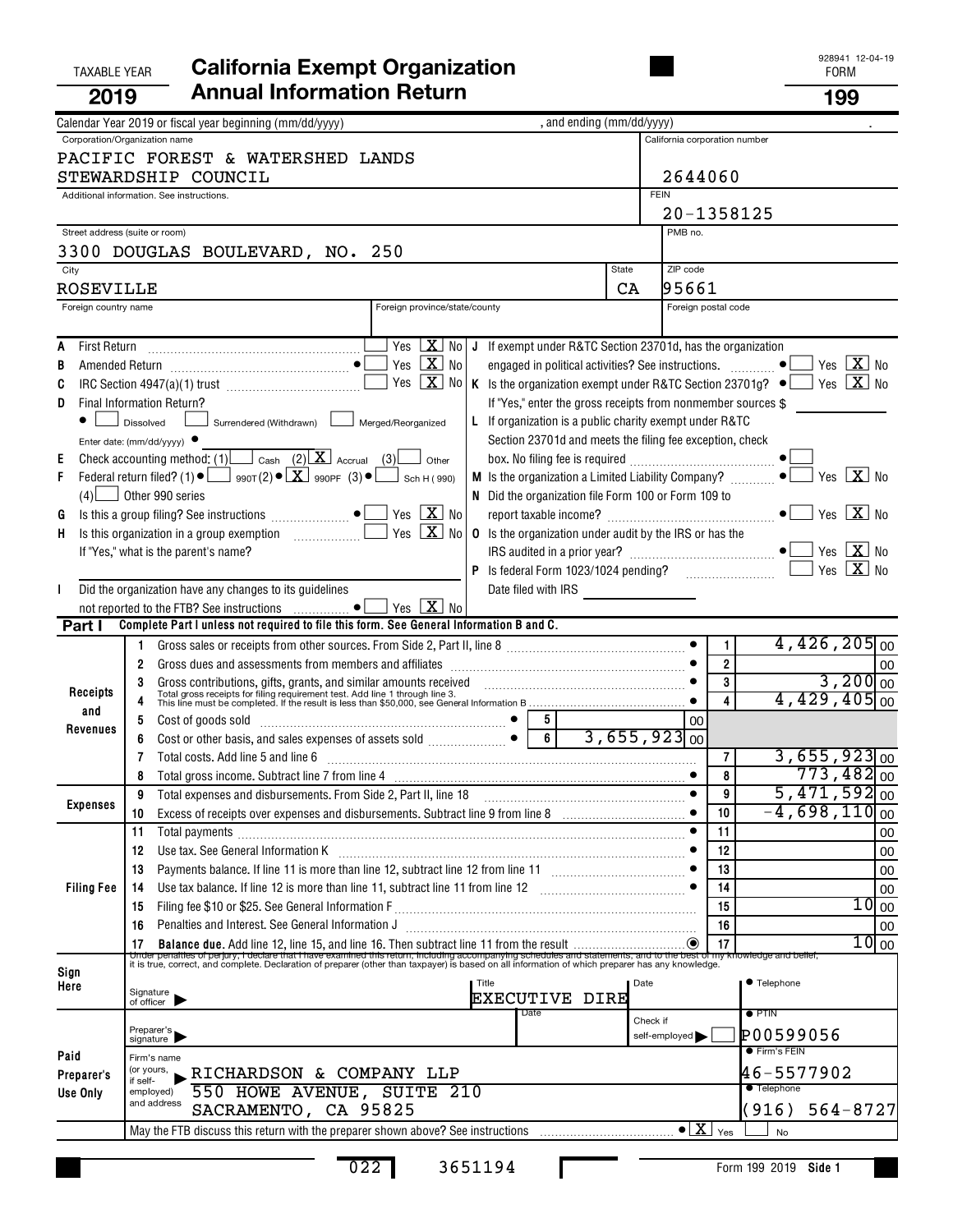**Organizations with gross receipts of more than \$50,000 and private foundations regardless of amount of gross receipts - complete Part II or furnish substitute information. Part II**

|                           |    |                                                                                                                                                                                                                                               |                                                                                                        |            |        |           | 1                         |           |                            |                         | 00 |
|---------------------------|----|-----------------------------------------------------------------------------------------------------------------------------------------------------------------------------------------------------------------------------------------------|--------------------------------------------------------------------------------------------------------|------------|--------|-----------|---------------------------|-----------|----------------------------|-------------------------|----|
|                           |    |                                                                                                                                                                                                                                               |                                                                                                        |            |        |           | $\overline{2}$            |           |                            | $775,948$ 00            |    |
|                           | 3  |                                                                                                                                                                                                                                               |                                                                                                        |            |        |           | 3<br>4                    |           |                            |                         | 00 |
| Receipts                  |    |                                                                                                                                                                                                                                               |                                                                                                        |            |        |           |                           |           |                            |                         | 00 |
| from                      | 5  |                                                                                                                                                                                                                                               |                                                                                                        |            |        |           | 5                         |           | 3,650,257                  |                         | 00 |
| Other                     | 6  |                                                                                                                                                                                                                                               |                                                                                                        |            |        |           | 6                         |           |                            |                         | 00 |
| <b>Sources</b>            | 7  | Other income                                                                                                                                                                                                                                  |                                                                                                        |            |        |           | $\overline{7}$            |           | $4,426,205$ <sub>00</sub>  |                         | 00 |
|                           | 8  | Total gross sales or receipts from other sources. Add line 1 through line 7. Enter here and on Side 1, Part I, line 1                                                                                                                         |                                                                                                        |            |        |           | 8                         |           | $3,435,201$ <sub>00</sub>  |                         |    |
|                           | 9  | Contributions, gifts, grants, and similar amounts paid material material material strategy of the STATEMENT 8                                                                                                                                 |                                                                                                        |            |        |           | 9                         |           |                            |                         |    |
|                           | 10 |                                                                                                                                                                                                                                               |                                                                                                        |            |        |           | 10                        |           |                            | $272,053$ <sub>00</sub> | 00 |
|                           | 11 |                                                                                                                                                                                                                                               |                                                                                                        |            |        | $\bullet$ | 11                        |           |                            | $416,366$ 00            |    |
|                           |    | 12 Other salaries and wages <b>construction and the construction</b> of the salaries and wages <b>of the construction of the construction</b> of the salaries and wages <b>of the construction</b> of the salaries of the salaries of the sal |                                                                                                        |            |        |           | 12                        |           |                            |                         |    |
| <b>Expenses</b>           |    |                                                                                                                                                                                                                                               |                                                                                                        |            |        |           | 13                        |           |                            | $76,528$ <sub>00</sub>  | 00 |
| and                       |    |                                                                                                                                                                                                                                               |                                                                                                        |            |        |           | 14                        |           |                            | $41,588$ <sub>00</sub>  |    |
| Disburse-                 |    |                                                                                                                                                                                                                                               |                                                                                                        |            |        |           | 15                        |           |                            | $5,117$ 00              |    |
| ments                     |    |                                                                                                                                                                                                                                               |                                                                                                        |            |        |           | 16                        |           | $1,224,739$ <sub>00</sub>  |                         |    |
|                           |    |                                                                                                                                                                                                                                               |                                                                                                        |            |        |           | 17                        |           | $5,471,592]$ <sub>00</sub> |                         |    |
| <b>Schedule L</b>         |    | 18 Total expenses and disbursements. Add line 9 through line 17. Enter here and on Side 1, Part I, line 9<br><b>Balance Sheet</b>                                                                                                             | Beginning of taxable year                                                                              |            |        |           | 18<br>End of taxable year |           |                            |                         |    |
|                           |    |                                                                                                                                                                                                                                               | (a)                                                                                                    | (b)        |        | (c)       |                           |           | (d)                        |                         |    |
| Assets                    |    |                                                                                                                                                                                                                                               |                                                                                                        | 3,314,029  |        |           |                           | $\bullet$ |                            | 4,028,063               |    |
| 1 Cash                    |    |                                                                                                                                                                                                                                               |                                                                                                        |            |        |           |                           | $\bullet$ |                            | 17,611                  |    |
|                           |    |                                                                                                                                                                                                                                               |                                                                                                        |            |        |           |                           | $\bullet$ |                            |                         |    |
|                           |    |                                                                                                                                                                                                                                               |                                                                                                        |            |        |           |                           | $\bullet$ |                            |                         |    |
|                           |    | 5 Federal and state government obligations                                                                                                                                                                                                    |                                                                                                        |            |        |           |                           | $\bullet$ |                            |                         |    |
|                           |    |                                                                                                                                                                                                                                               |                                                                                                        |            |        |           |                           | $\bullet$ |                            |                         |    |
|                           |    |                                                                                                                                                                                                                                               |                                                                                                        |            |        |           |                           | ٠         |                            |                         |    |
|                           |    |                                                                                                                                                                                                                                               |                                                                                                        |            |        |           |                           |           |                            |                         |    |
|                           |    | 9 Other investments  STMT 4                                                                                                                                                                                                                   |                                                                                                        | 32,042,295 |        |           |                           | $\bullet$ | 26,898,668                 |                         |    |
|                           |    |                                                                                                                                                                                                                                               | 66,220                                                                                                 |            |        | 72,077    |                           |           |                            |                         |    |
|                           |    | <b>b</b> Less accumulated depreciation <i></i>                                                                                                                                                                                                | 56,187                                                                                                 |            | 10,033 | 59,592    |                           |           |                            | 12,485                  |    |
|                           |    |                                                                                                                                                                                                                                               |                                                                                                        |            |        |           |                           | $\bullet$ |                            |                         |    |
|                           |    | 11 Land<br>12 Other assets<br>27MT 5                                                                                                                                                                                                          |                                                                                                        |            | 53,005 |           |                           | $\bullet$ |                            | 55,934                  |    |
|                           |    |                                                                                                                                                                                                                                               |                                                                                                        | 35,419,362 |        |           |                           |           | 31,012,761                 |                         |    |
| Liabilities and net worth |    |                                                                                                                                                                                                                                               |                                                                                                        |            |        |           |                           |           |                            |                         |    |
|                           |    |                                                                                                                                                                                                                                               |                                                                                                        | 265,941    |        |           |                           | $\bullet$ |                            | 360, 392                |    |
|                           |    | <b>15</b> Contributions, gifts, or grants payable                                                                                                                                                                                             |                                                                                                        | 205, 192   |        |           |                           | $\bullet$ |                            | 67,027                  |    |
|                           |    | 16 Bonds and notes payable                                                                                                                                                                                                                    |                                                                                                        |            |        |           |                           | ٠         |                            |                         |    |
|                           |    |                                                                                                                                                                                                                                               |                                                                                                        |            |        |           |                           | ٠         |                            |                         |    |
|                           |    |                                                                                                                                                                                                                                               |                                                                                                        |            |        |           |                           |           |                            |                         |    |
|                           |    | 19 Capital stock or principal fund                                                                                                                                                                                                            |                                                                                                        |            |        |           |                           | $\bullet$ |                            |                         |    |
|                           |    | 20 Paid-in or capital surplus. Attach reconciliation                                                                                                                                                                                          |                                                                                                        |            |        |           |                           | ٠         |                            |                         |    |
|                           |    | 21 Retained earnings or income fund                                                                                                                                                                                                           |                                                                                                        | 34,948,229 |        |           |                           | $\bullet$ | 30,585,342                 |                         |    |
|                           |    | 22 Total liabilities and net worth                                                                                                                                                                                                            |                                                                                                        | 35,419,362 |        |           |                           |           | 31,012,761                 |                         |    |
| <b>Schedule M-1</b>       |    |                                                                                                                                                                                                                                               | Reconciliation of income per books with income per return                                              |            |        |           |                           |           |                            |                         |    |
|                           |    |                                                                                                                                                                                                                                               | Do not complete this schedule if the amount on Schedule L, line 13, column (d), is less than \$50,000. |            |        |           |                           |           |                            |                         |    |

| Net income per books                                 | $-4, 362, 887$ | Income recorded on books this year         |              |
|------------------------------------------------------|----------------|--------------------------------------------|--------------|
| 2 Federal income tax                                 |                | STMT<br>not included in this return        | 335,223      |
| <b>3</b> Excess of capital losses over capital gains |                | Deductions in this return not charged<br>8 |              |
| 4 Income not recorded on books this year             |                | against book income this year              |              |
| 5 Expenses recorded on books this year not           |                | 9 Total. Add line 7 and line 8             | 335,223      |
| deducted in this return                              |                | 10 Net income per return.                  |              |
|                                                      | $-4,362,887$   | Subtract line 9 from line 6                | $-4,698,110$ |

п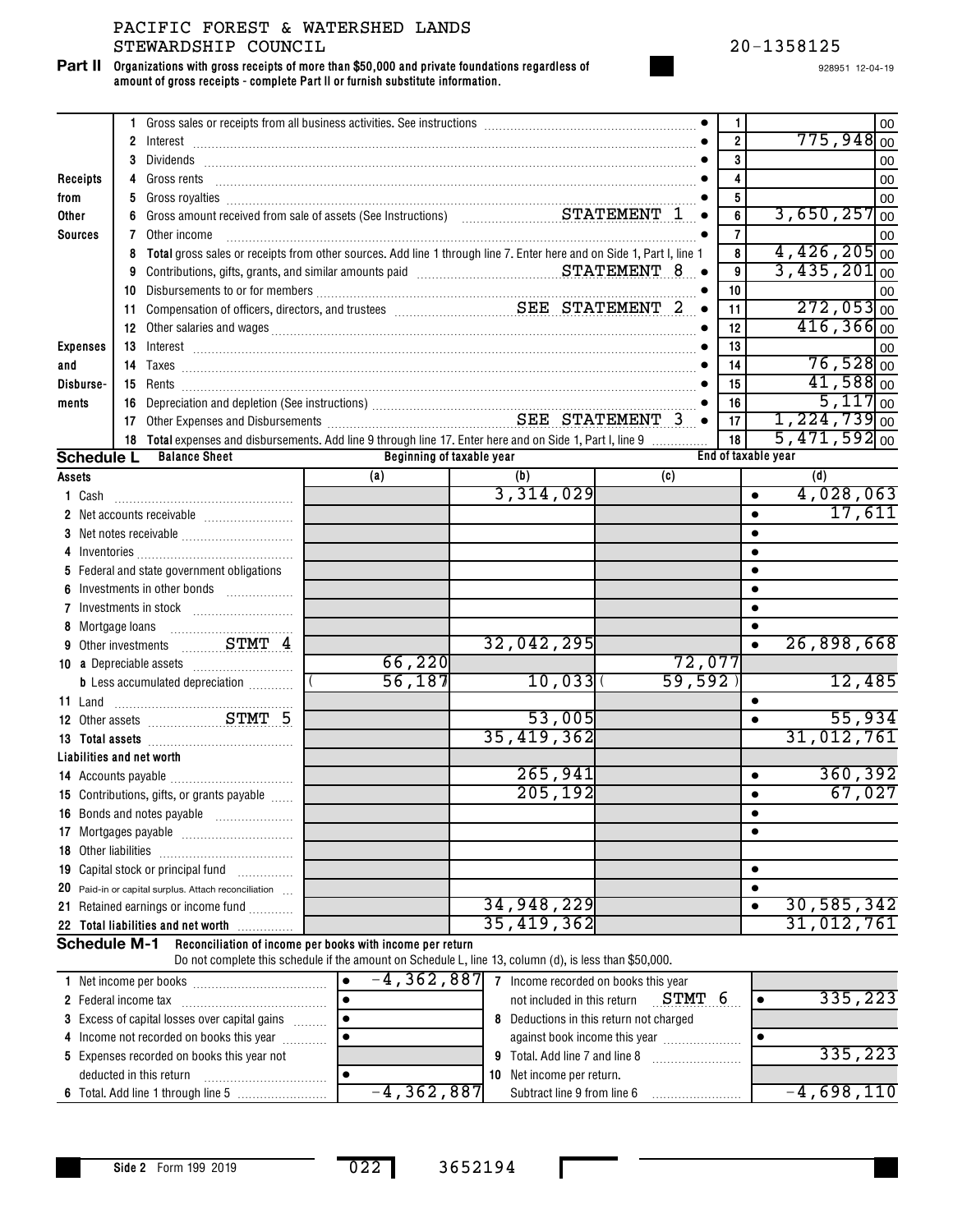|  |                                 |                           |                                                                                        |                                                    |                                        |                                            |                                                                               | 1                                                                                      |
|--|---------------------------------|---------------------------|----------------------------------------------------------------------------------------|----------------------------------------------------|----------------------------------------|--------------------------------------------|-------------------------------------------------------------------------------|----------------------------------------------------------------------------------------|
|  |                                 |                           |                                                                                        |                                                    |                                        |                                            |                                                                               |                                                                                        |
|  |                                 |                           |                                                                                        |                                                    |                                        |                                            |                                                                               |                                                                                        |
|  |                                 |                           |                                                                                        |                                                    |                                        |                                            |                                                                               | <b>GROSS</b><br>SALES PRICE                                                            |
|  |                                 |                           |                                                                                        |                                                    |                                        | 0.                                         |                                                                               | 0.                                                                                     |
|  |                                 |                           |                                                                                        |                                                    |                                        |                                            |                                                                               |                                                                                        |
|  |                                 |                           |                                                                                        |                                                    |                                        |                                            |                                                                               |                                                                                        |
|  |                                 |                           |                                                                                        |                                                    |                                        |                                            |                                                                               | GROSS<br>SALES PRICE                                                                   |
|  |                                 |                           |                                                                                        | 0.                                                 |                                        | $0$ .                                      |                                                                               | 3,650,257.                                                                             |
|  |                                 |                           |                                                                                        |                                                    |                                        | $0$ .                                      |                                                                               | 3,650,257.                                                                             |
|  | TOTAL ON FORM 199, PG 2, LINE 6 | GROSS AMOUNT FROM SALE OF | COST OR<br>OTHER BASIS<br>1,865.<br>COST OR<br>OTHER BASIS<br>3,655,770.<br>3,657,635. | <b>DATE</b><br>ACQUIRED<br><b>DATE</b><br>ACQUIRED | DEPREC.<br>1,712.<br>DEPREC.<br>1,712. | <b>DATE</b><br>SOLD<br><b>DATE</b><br>SOLD | INVESTMENT PROPERTY<br><b>EXPENSE</b><br>OF SALE<br><b>EXPENSE</b><br>OF SALE | <b>STATEMENT</b><br>METHOD<br>ACQUIRED<br>PURCHASED<br>METHOD<br>ACQUIRED<br>PURCHASED |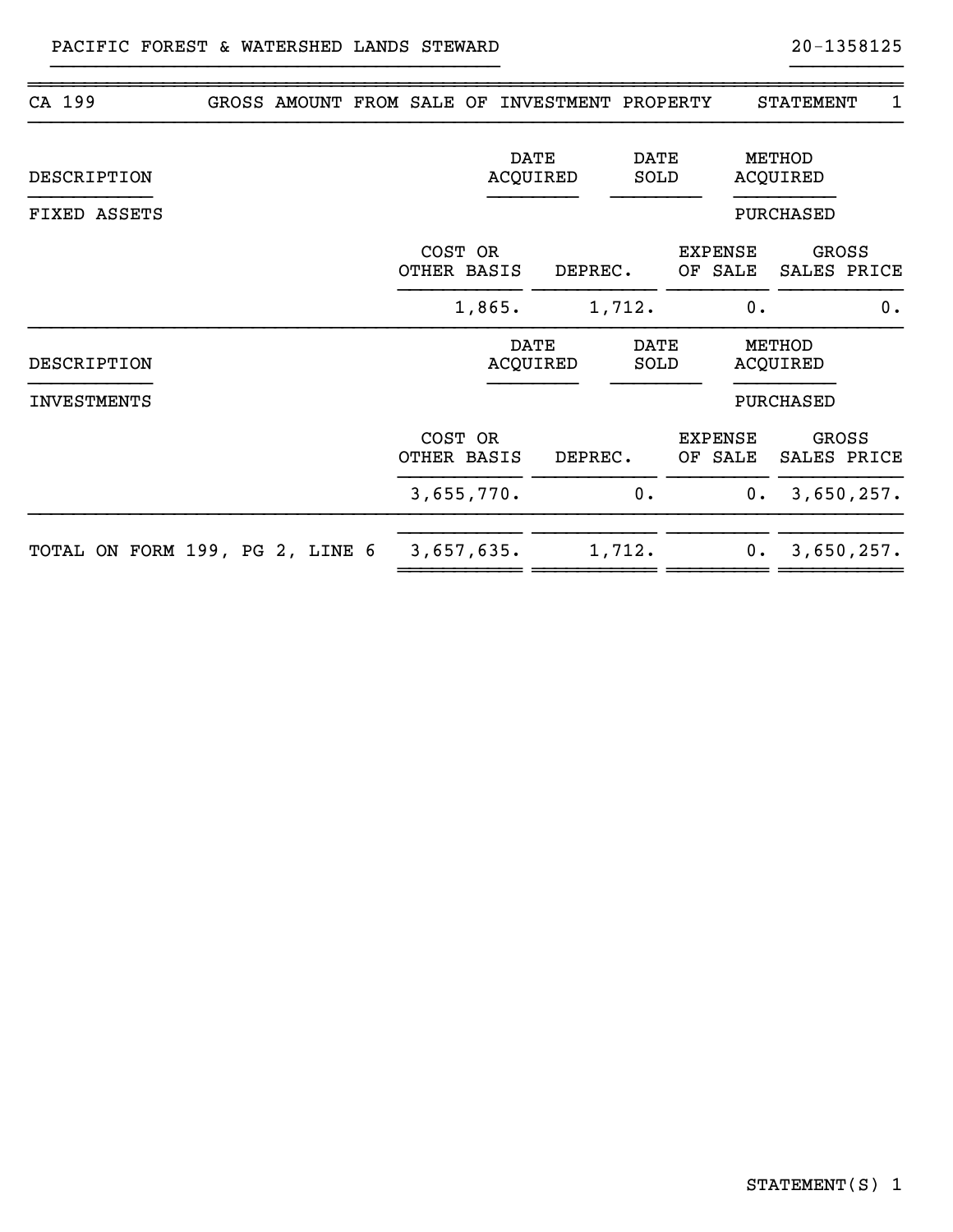| CA 199                                                                           |  |  |                               | COMPENSATION OF OFFICERS, DIRECTORS AND TRUSTEES | STATEMENT 2                        |
|----------------------------------------------------------------------------------|--|--|-------------------------------|--------------------------------------------------|------------------------------------|
| NAME AND ADDRESS                                                                 |  |  | TITLE AND                     |                                                  | AVERAGE HRS WORKED/WK COMPENSATION |
| ART BAGGETT, JR.<br>3300 DOUGLAS BOULEVARD, SUITE 250<br>ROSEVILLE, CA 95661     |  |  | PRESIDENT<br>7.00             |                                                  | 0.                                 |
| TRUMAN BURNS<br>3300 DOUGLAS BOULEVARD, SUITE 250<br>ROSEVILLE, CA 95661         |  |  | VICE PRESIDENT<br>7.00        |                                                  | 0.                                 |
| SOAPY MULHOLLAND<br>3300 DOUGLAS BOULEVARD, SUITE 250<br>ROSEVILLE, CA 95661     |  |  | VICE PRESIDENT<br>7.00        |                                                  | 0.                                 |
| DAVID MURAKI<br>3300 DOUGLAS BOULEVARD, SUITE 250<br>ROSEVILLE, CA 95661         |  |  | VICE PRESIDENT<br>7.00        |                                                  | 0.                                 |
| MIKE SCHONHERR<br>3300 DOUGLAS BOULEVARD, SUITE 250<br>ROSEVILLE, CA 95661       |  |  | TREASURER<br>7.00             |                                                  | 0.                                 |
| NANCEE MURRAY<br>3300 DOUGLAS BOULEVARD, SUITE 250<br>ROSEVILLE, CA 95661        |  |  | SECRETARY<br>7.00             |                                                  | 0.                                 |
| DAVE EGGERTON<br>3300 DOUGLAS BOULEVARD, SUITE 250<br>ROSEVILLE, CA 95661        |  |  | <b>BOARD DIRECTOR</b><br>5.00 |                                                  | 0.                                 |
| <b>GEORGE GENTRY</b><br>3300 DOUGLAS BOULEVARD, SUITE 250<br>ROSEVILLE, CA 95661 |  |  | <b>BOARD DIRECTOR</b><br>5.00 |                                                  | 0.                                 |
| PETE BELL<br>3300 DOUGLAS BOULEVARD, SUITE 250<br>ROSEVILLE, CA 95661            |  |  | BOARD DIRECTOR<br>5.00        |                                                  | $0$ .                              |
| RICHARD ROOS-COLLINS<br>3300 DOUGLAS BOULEVARD, SUITE 250<br>ROSEVILLE, CA 95661 |  |  | <b>BOARD DIRECTOR</b><br>5.00 |                                                  | 0.                                 |
| <b>ALLISON BROWN</b><br>3300 DOUGLAS BOULEVARD, SUITE 250<br>ROSEVILLE, CA 95661 |  |  | <b>BOARD DIRECTOR</b><br>5.00 |                                                  | 0.                                 |

~~~~~~~~~~~~~~~~~~~~~~~~~~~~~~~~~~~~~~~~~~~~~~~~~~~~~~~~~~~~~~~~~~~~~~~~~~~~~~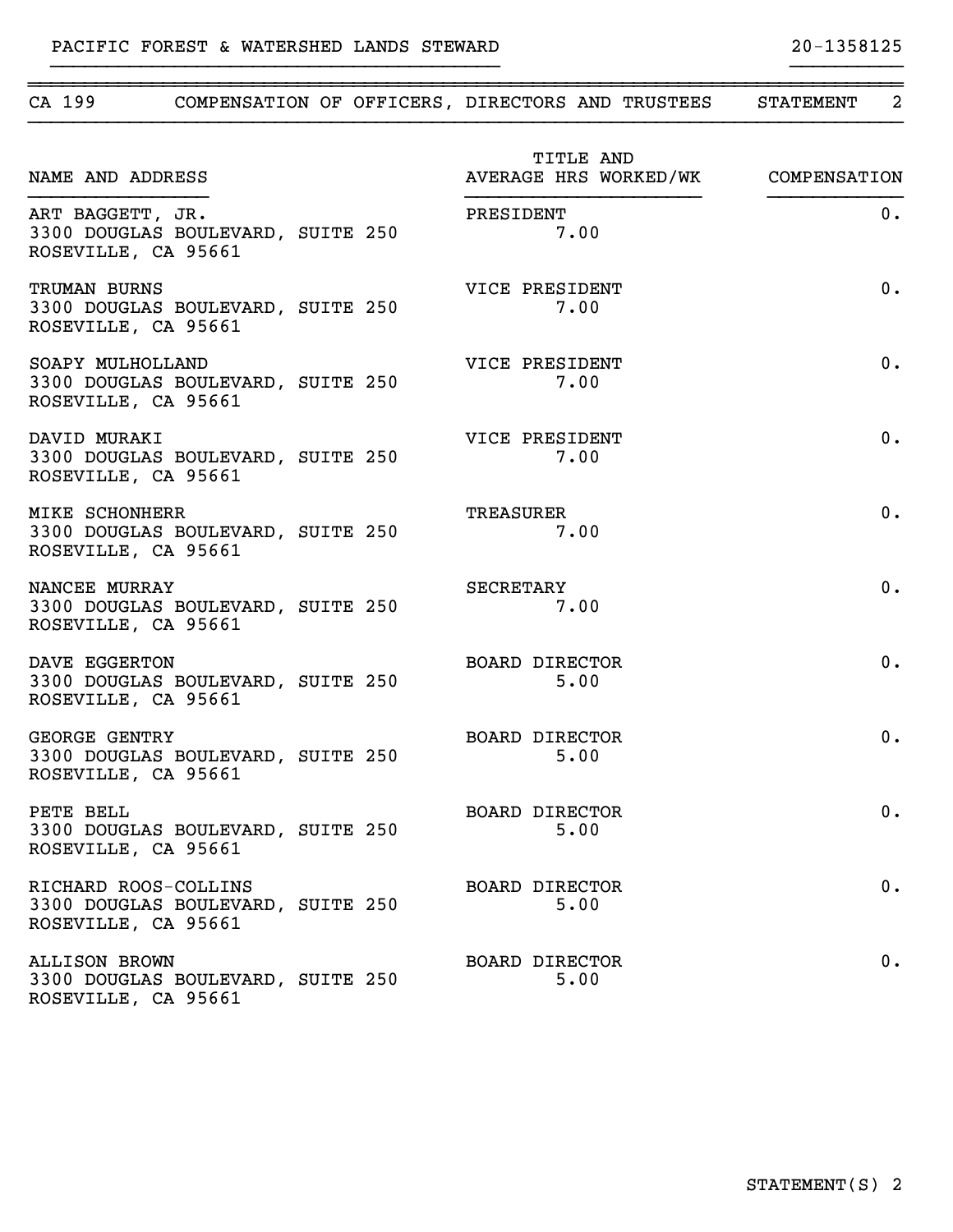| PACIFIC FOREST & WATERSHED LANDS STEWARD                                         |  |                               | 20-1358125 |
|----------------------------------------------------------------------------------|--|-------------------------------|------------|
| CHRIS NOTA<br>3300 DOUGLAS BOULEVARD, SUITE 250<br>ROSEVILLE, CA 95661           |  | <b>BOARD DIRECTOR</b><br>5.00 | 0.         |
| WADE CROWFOOT<br>3300 DOUGLAS BOULEVARD, SUITE 250<br>ROSEVILLE, CA 95661        |  | BOARD DIRECTOR<br>5.00        | 0.         |
| <b>LARRY MYERS</b><br>3300 DOUGLAS BOULEVARD, SUITE 250<br>ROSEVILLE, CA 95661   |  | <b>BOARD DIRECTOR</b><br>5.00 | 0.         |
| KEN TIPON<br>3300 DOUGLAS BOULEVARD, SUITE 250<br>ROSEVILLE, CA 95661            |  | <b>BOARD DIRECTOR</b><br>5.00 | 0.         |
| <b>BOB SCHNEIDER</b><br>3300 DOUGLAS BOULEVARD, SUITE 250<br>ROSEVILLE, CA 95661 |  | <b>BOARD DIRECTOR</b><br>5.00 | 0.         |
| REBECCA DOIDGE<br>3300 DOUGLAS BOULEVARD, SUITE 250<br>ROSEVILLE, CA 95661       |  | <b>BOARD DIRECTOR</b><br>5.00 | 0.         |
| LEE ADAMS<br>3300 DOUGLAS BOULEVARD, SUITE 250<br>ROSEVILLE, CA 95661            |  | <b>BOARD DIRECTOR</b><br>5.00 | 0.         |
| <b>JOHN VIEGAS</b><br>3300 DOUGLAS BOULEVARD, SUITE 250<br>ROSEVILLE, CA 95661   |  | <b>BOARD DIRECTOR</b><br>5.00 | 0.         |
| DEE DEE D'ADAMO<br>3300 DOUGLAS BOULEVARD, SUITE 250<br>ROSEVILLE, CA 95661      |  | <b>BOARD DIRECTOR</b><br>5.00 | 0.         |
| <b>JEFF PARKS</b><br>3300 DOUGLAS BOULEVARD, SUITE 250<br>ROSEVILLE, CA 95661    |  | BOARD DIRECTOR<br>5.00        | 0.         |
| DAVID SUTTON<br>3300 DOUGLAS BOULEVARD, SUITE 250<br>ROSEVILLE, CA 95661         |  | <b>BOARD DIRECTOR</b><br>5.00 | 0.         |
| JOHN MCCAMMAN<br>3300 DOUGLAS BOULEVARD, SUITE 250<br>ROSEVILLE, CA 95661        |  | <b>BOARD DIRECTOR</b><br>5.00 | 0.         |
| <b>JERRY BIRD</b><br>3300 DOUGLAS BOULEVARD, SUITE 250<br>ROSEVILLE, CA 95661    |  | <b>BOARD DIRECTOR</b><br>5.00 | 0.         |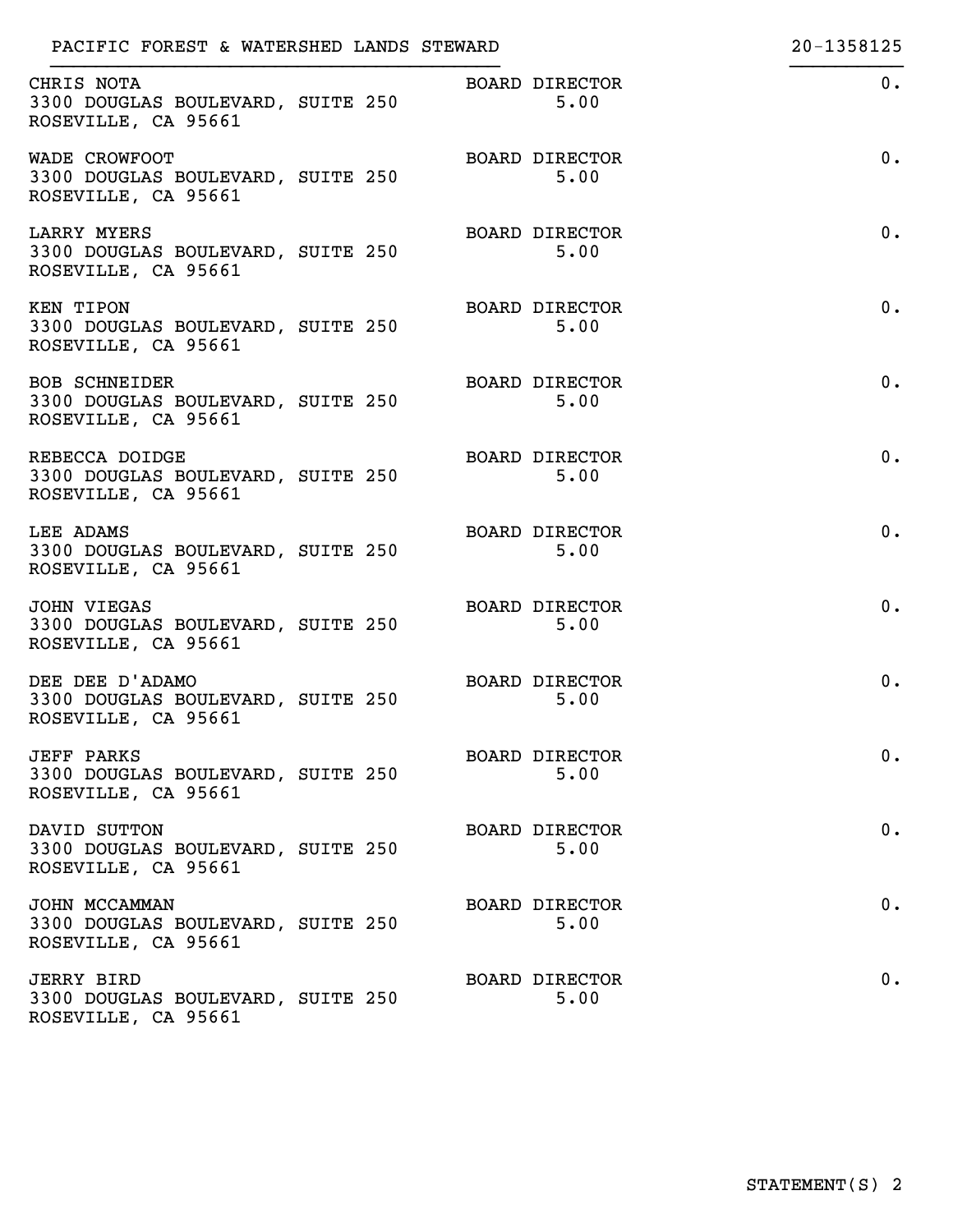| PACIFIC FOREST & WATERSHED LANDS STEWARD                                          |                                     | 20-1358125 |
|-----------------------------------------------------------------------------------|-------------------------------------|------------|
| RICH GORDON<br>3300 DOUGLAS BOULEVARD, SUITE 250<br>ROSEVILLE, CA 95661           | <b>BOARD DIRECTOR</b><br>5.00       | $0$ .      |
| DEIDRE CYPRIAN<br>3300 DOUGLAS BOULEVARD, SUITE 250<br>ROSEVILLE, CA 95661        | <b>BOARD DIRECTOR</b><br>5.00       | $0$ .      |
| DARCIE HOUCK<br>3300 DOUGLAS BOULEVARD, SUITE 250<br>ROSEVILLE, CA 95661          | <b>BOARD DIRECTOR</b><br>5.00       | $0$ .      |
| <b>JULIE HALLIGAN</b><br>3300 DOUGLAS BOULEVARD, SUITE 250<br>ROSEVILLE, CA 95661 | <b>BOARD DIRECTOR</b><br>5.00       | $0$ .      |
| MELISSA SPARKS-KRANZ<br>3300 DOUGLAS BOULEVARD, SUITE 250<br>ROSEVILLE, CA 95661  | <b>BOARD DIRECTOR</b><br>5.00       | $0$ .      |
| <b>NOELLE CREMERS</b><br>3300 DOUGLAS BOULEVARD, SUITE 250<br>ROSEVILLE, CA 95661 | <b>BOARD DIRECTOR</b><br>5.00       | 0.         |
| KIRSTIN KOLPITCKE<br>3300 DOUGLAS BOULEVARD, SUITE 250<br>ROSEVILLE, CA 95661     | <b>BOARD DIRECTOR</b><br>5.00       | $0$ .      |
| BRADY MOSS<br>3300 DOUGLAS BOULEVARD, SUITE 250<br>ROSEVILLE, CA 95661            | <b>BOARD DIRECTOR</b><br>5.00       | $0$ .      |
| HEIDI KROLICK<br>3300 DOUGLAS BOULEVARD, SUITE 250<br>ROSEVILLE, CA 95661         | EXECUTIVE DIRECTOR<br>40.00         | 126,867.   |
| KAREN MILLS<br>3300 DOUGLAS BOULEVARD, SUITE 250<br>ROSEVILLE, CA 95661           | BOARD DIRECTOR<br>5.00              | $0$ .      |
| AARON ROBERTSON<br>3300 DOUGLAS BOULEVARD, SUITE 250<br>ROSEVILLE, CA 95661       | DIRECTOR OF FINANCE & OPER<br>40.00 | 145,186.   |
| TOTAL TO FORM 199, PART II, LINE 11                                               |                                     | 272,053.   |
|                                                                                   |                                     |            |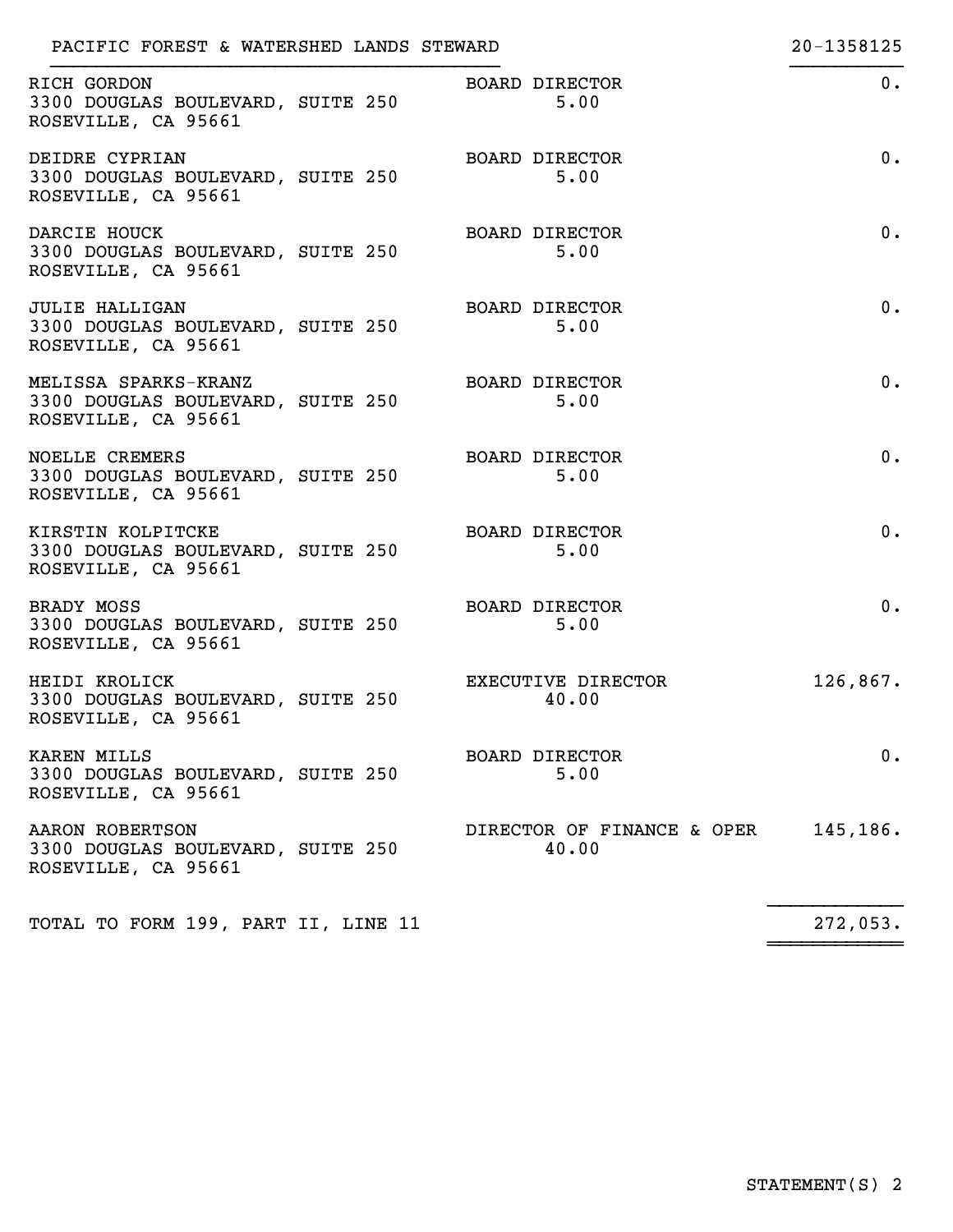| CA 199                                                                 | OTHER EXPENSES                     |                           | <b>STATEMENT</b>    | 3    |
|------------------------------------------------------------------------|------------------------------------|---------------------------|---------------------|------|
| DESCRIPTION                                                            |                                    |                           | <b>AMOUNT</b>       |      |
| PENSION PLANS, EMPLOYEE BENEFITS<br>LEGAL FEES                         |                                    |                           | 79,514.<br>137,694. |      |
| <b>ACCOUNTING FEES</b><br>OTHER PROFESSIONAL FEES                      |                                    |                           | 22,082.<br>850,991. |      |
| TRAVEL, CONFERENCES, AND MEETINGS                                      |                                    |                           | 67,149.             |      |
| <b>INSURANCE</b>                                                       |                                    |                           | 49,211.             |      |
| OFFICE SUPPLIES & EXPENSES<br><b>BANK CHARGES</b>                      |                                    |                           | 17,874.             | 224. |
| TOTAL TO FORM 199, PART II, LINE 17                                    |                                    |                           | 1,224,739.          |      |
|                                                                        |                                    |                           |                     |      |
| CA 199                                                                 | OTHER INVESTMENTS                  |                           | <b>STATEMENT</b>    | 4    |
| DESCRIPTION                                                            |                                    | BEG. OF YEAR              | END OF YEAR         |      |
| OTHER INVESTMENTS                                                      |                                    | $32,042,295.$ 26,898,668. |                     |      |
| TOTAL TO FORM 199, SCHEDULE L, LINE 9                                  |                                    | $32,042,295.$ 26,898,668. |                     |      |
| CA 199                                                                 | OTHER ASSETS                       |                           | <b>STATEMENT</b>    | 5    |
| DESCRIPTION                                                            |                                    | BEG. OF YEAR              | END OF YEAR         |      |
| PREPAID EXPENSES AND DEFERRED CHARGES<br>OFFICE LEASE SECURITY DEPOSIT |                                    | 49,467.<br>3,538.         | 52,396.<br>3,538.   |      |
| TOTAL TO FORM 199, SCHEDULE L, LINE 12                                 |                                    | 53,005.                   | 55,934.             |      |
| CA 199                                                                 | INCOME RECORDED ON BOOKS THIS YEAR |                           | <b>STATEMENT</b>    | 6    |
|                                                                        | NOT INCLUDED IN THIS RETURN        |                           |                     |      |
| DESCRIPTION                                                            |                                    |                           | <b>AMOUNT</b>       |      |
| UNREALIZED GAIN                                                        |                                    |                           | 335,223.            |      |
| TOTAL TO FORM 199, SCHEDULE M-1, LINE 7                                |                                    |                           | 335,223.            |      |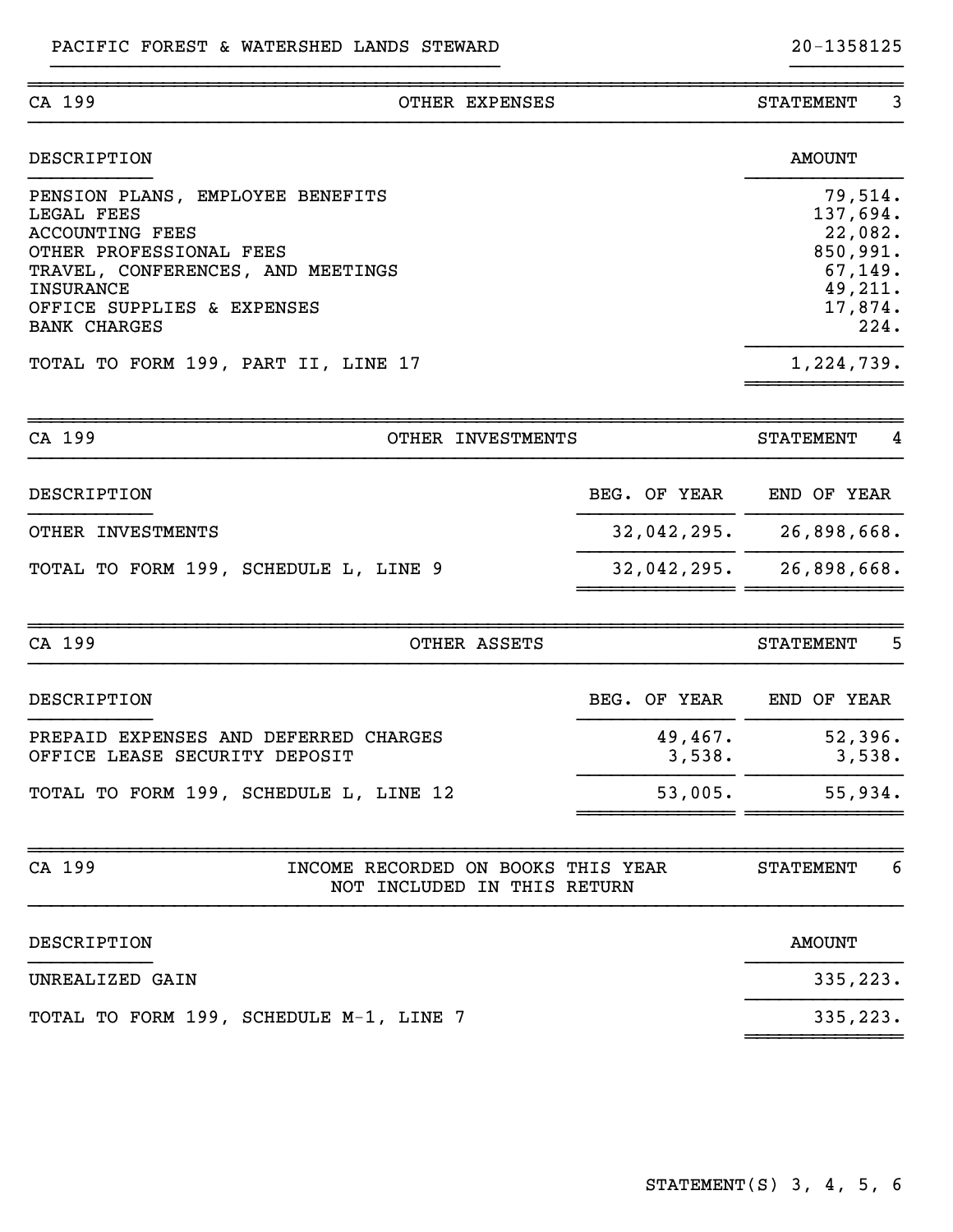| CA 199<br><b>FUND BALANCES</b>         |              | 7<br><b>STATEMENT</b> |
|----------------------------------------|--------------|-----------------------|
| DESCRIPTION                            | BEG. OF YEAR | END OF YEAR           |
| NET ASSETS WITH DONOR RESTRICTIONS     | 34,948,229.  | 30,585,342.           |
| TOTAL TO FORM 199, SCHEDULE L, LINE 21 | 34,948,229.  | 30,585,342.           |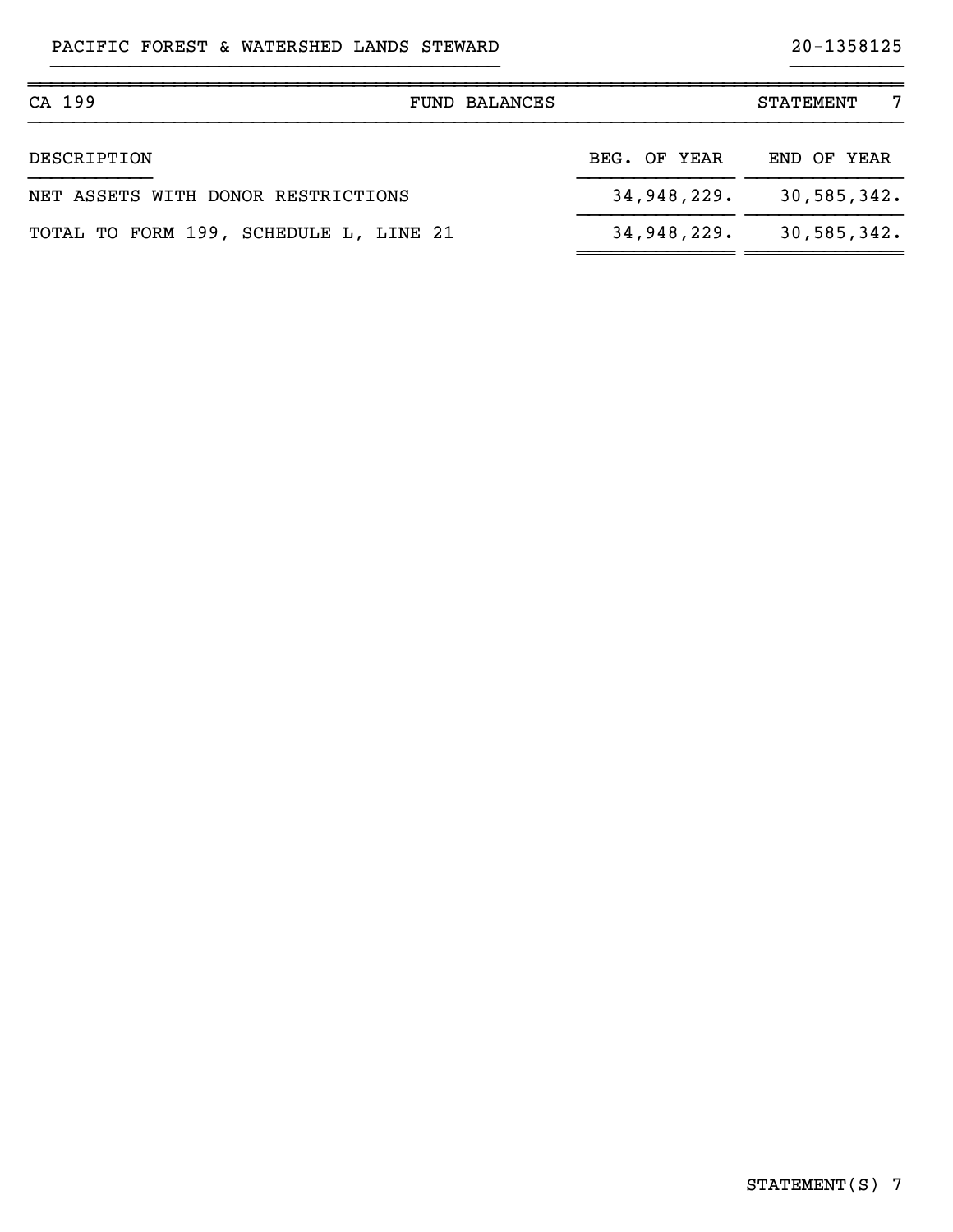| CA 199                                                            | CASH CONTRIBUTIONS, GIFTS, GRANTS<br>AND SIMILAR AMOUNTS PAID |              | 8<br>STATEMENT |
|-------------------------------------------------------------------|---------------------------------------------------------------|--------------|----------------|
| ACTIVITY CLASSIFICATION:                                          |                                                               |              |                |
| DONEES NAME AND ADDRESS                                           |                                                               | RELATIONSHIP | <b>AMOUNT</b>  |
| BEAR YUBA LAND TRUST<br>12183 AUBURN ROAD, GRASS VALLEY, CA 95949 |                                                               | <b>NONE</b>  | 13,689.        |
| ORGANIZATIONAL STATUS: PUBLIC CHARITY                             |                                                               |              |                |
| DONEES NAME AND ADDRESS                                           |                                                               | RELATIONSHIP | <b>AMOUNT</b>  |
| BEAR YUBA LAND TRUST<br>12183 AUBURN ROAD, GRASS VALLEY, CA 95949 |                                                               | <b>NONE</b>  | 63,208.        |
| ORGANIZATIONAL STATUS: PUBLIC CHARITY                             |                                                               |              |                |
| DONEES NAME AND ADDRESS                                           |                                                               | RELATIONSHIP | <b>AMOUNT</b>  |
| BEAR YUBA LAND TRUST<br>12183 AUBURN ROAD, GRASS VALLEY, CA 95949 |                                                               | <b>NONE</b>  | 14,136.        |
| ORGANIZATIONAL STATUS: PUBLIC CHARITY                             |                                                               |              |                |
| DONEES NAME AND ADDRESS                                           |                                                               | RELATIONSHIP | <b>AMOUNT</b>  |
| BEAR YUBA LAND TRUST<br>12183 AUBURN ROAD, GRASS VALLEY, CA 95949 |                                                               | <b>NONE</b>  | 12,208.        |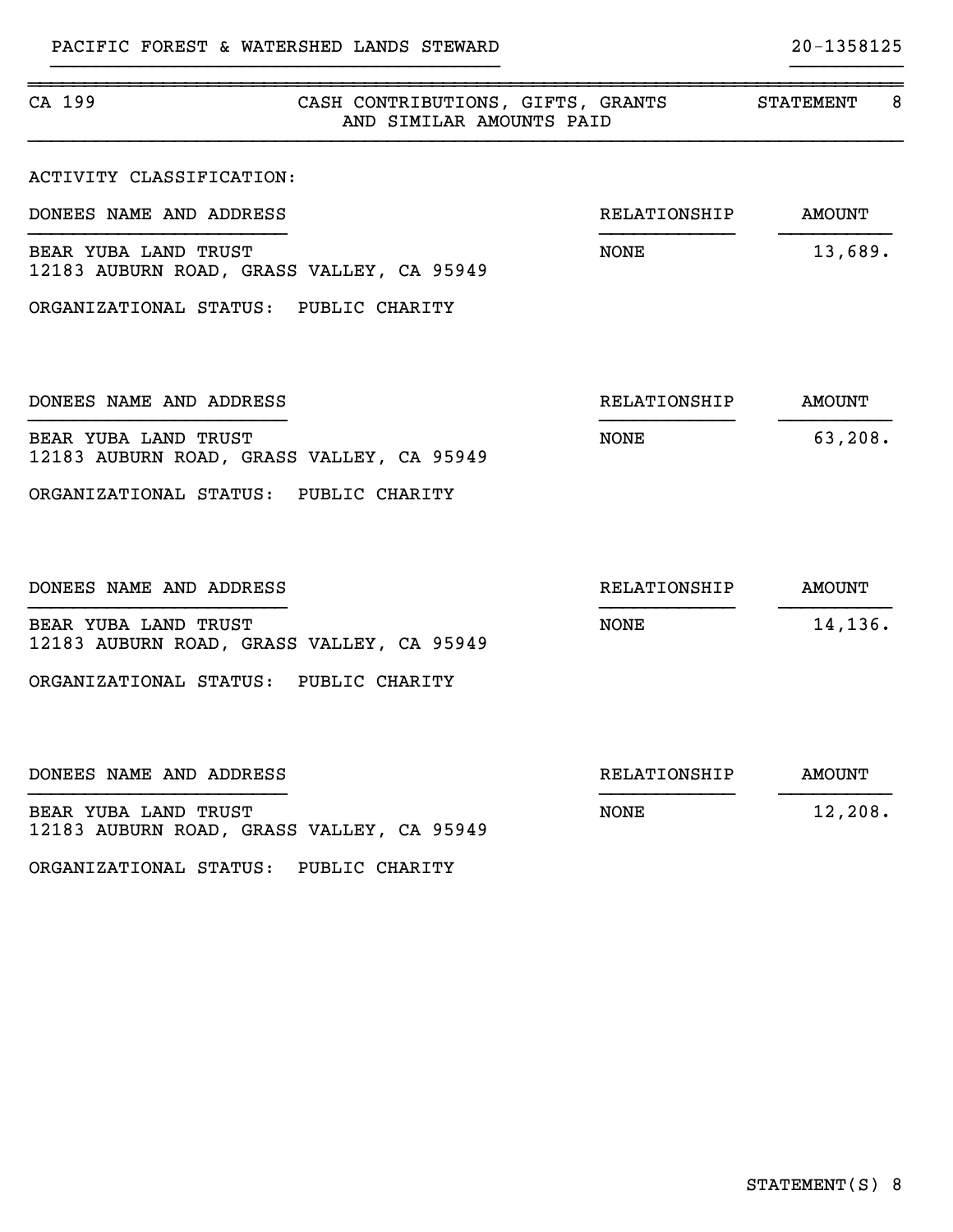| DONEES NAME AND ADDRESS                                                                       | RELATIONSHIP        | AMOUNT        |
|-----------------------------------------------------------------------------------------------|---------------------|---------------|
| CALIFORNIA COUNCIL OF LAND TRUSTS<br>1029 J ST STE 120,, SACRAMENTO, CA 95814                 | NONE                | 20,000.       |
| ORGANIZATIONAL STATUS: PUBLIC CHARITY                                                         |                     |               |
| DONEES NAME AND ADDRESS                                                                       | RELATIONSHIP        | <b>AMOUNT</b> |
| DUCKS UNLIMITED<br>ONE WATERFOWL WAY, MEMPHIS, TN 38120                                       | NONE                | 2,833.        |
| ORGANIZATIONAL STATUS: PUBLIC CHARITY                                                         |                     |               |
| DONEES NAME AND ADDRESS                                                                       | RELATIONSHIP        | <b>AMOUNT</b> |
| FALL RIVER RESOURCE CONSERVATION DISTRICT<br>PO BOX 83, MCARTHUR, CA 96056                    | NONE                | 175,000.      |
| ORGANIZATIONAL STATUS: PUBLIC AGENCY                                                          |                     |               |
| DONEES NAME AND ADDRESS                                                                       | RELATIONSHIP        | <b>AMOUNT</b> |
| FALL RIVER RESOURCE CONSERVATION DISTRICT<br>PO BOX 83, MCARTHUR, CA 96056                    | NONE                | 11,010.       |
| ORGANIZATIONAL STATUS: PUBLIC AGENCY                                                          |                     |               |
| DONEES NAME AND ADDRESS                                                                       | <b>RELATIONSHIP</b> | <b>AMOUNT</b> |
| FALL RIVER VALLEY COMMUNITY SERVICE DISTRICT<br>24850 3RD STREET,, FALL RIVER MILLS, CA 96028 | <b>NONE</b>         | 147,274.      |

ORGANIZATIONAL STATUS: PUBLIC AGENCY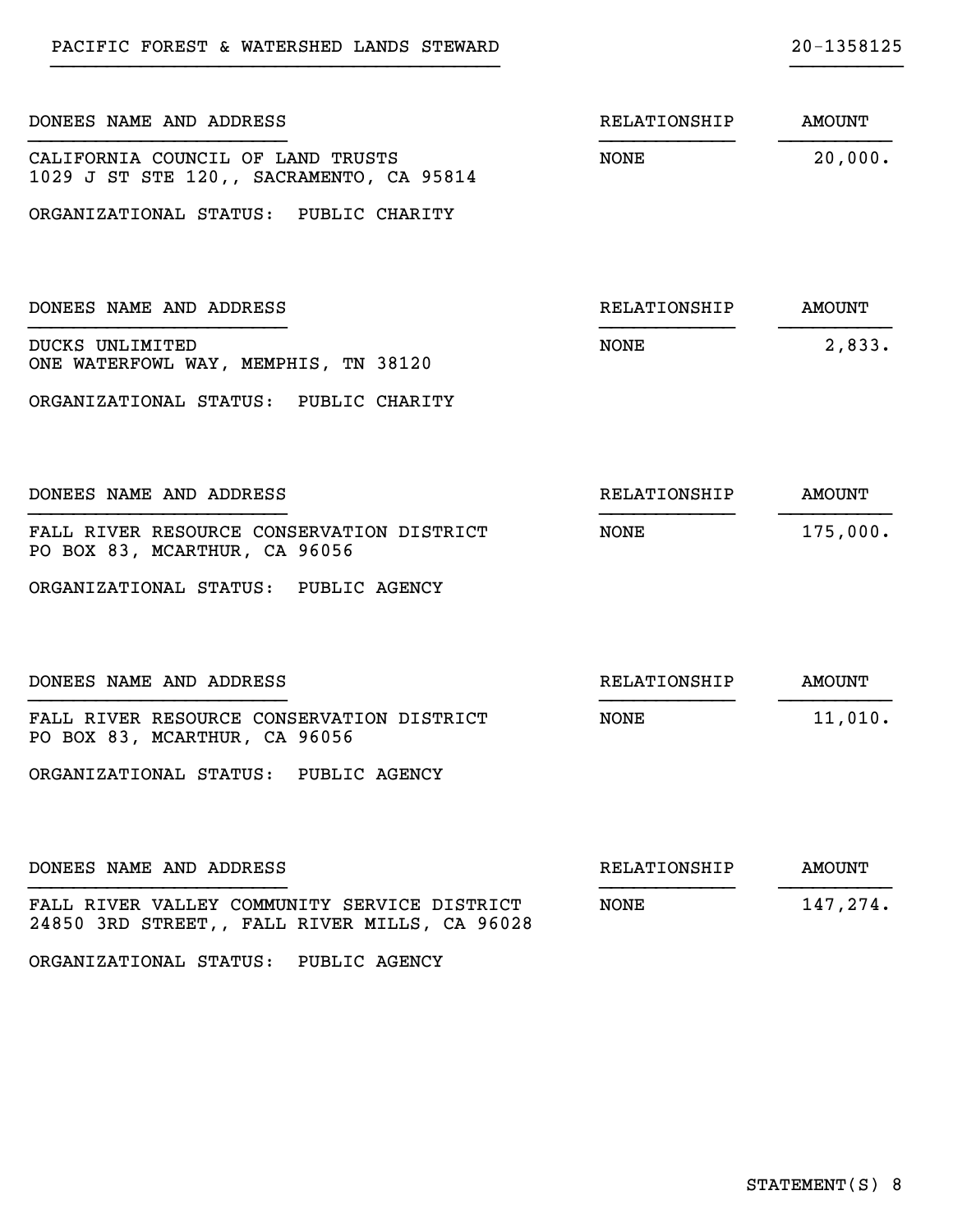| DONEES NAME AND ADDRESS                                                                    | RELATIONSHIP | <b>AMOUNT</b> |
|--------------------------------------------------------------------------------------------|--------------|---------------|
| FAR WESTERN ANTHROPOLIGICAL RESEARCH GROUP<br>2727 DEL RIO PLACE, SUITE A, DAVIS, CA 95618 | NONE         | 49,946.       |
| ORGANIZATIONAL STATUS: PUBLIC CHARITY                                                      |              |               |
| DONEES NAME AND ADDRESS                                                                    | RELATIONSHIP | <b>AMOUNT</b> |
| FEATHER RIVER LAND TRUST<br>75 COURT ST, QUINCY, CA 95971                                  | NONE         | 49,249.       |
| ORGANIZATIONAL STATUS: PUBLIC CHARITY                                                      |              |               |
| DONEES NAME AND ADDRESS                                                                    | RELATIONSHIP | <b>AMOUNT</b> |
| FEATHER RIVER LAND TRUST<br>75 COURT ST, QUINCY, CA 95971                                  | NONE         | 5,616.        |
| ORGANIZATIONAL STATUS: PUBLIC CHARITY                                                      |              |               |
| DONEES NAME AND ADDRESS                                                                    | RELATIONSHIP | <b>AMOUNT</b> |
| FEATHER RIVER LAND TRUST<br>75 COURT ST, QUINCY, CA 95971                                  | <b>NONE</b>  | 8,158.        |
| ORGANIZATIONAL STATUS: PUBLIC CHARITY                                                      |              |               |
| DONEES NAME AND ADDRESS                                                                    | RELATIONSHIP | <b>AMOUNT</b> |
| FEATHER RIVER LAND TRUST<br>75 COURT ST, QUINCY, CA 95971                                  | <b>NONE</b>  | 340, 100.     |
|                                                                                            |              |               |

PACIFIC FOREST & WATERSHED LANDS STEWARD 20-1358125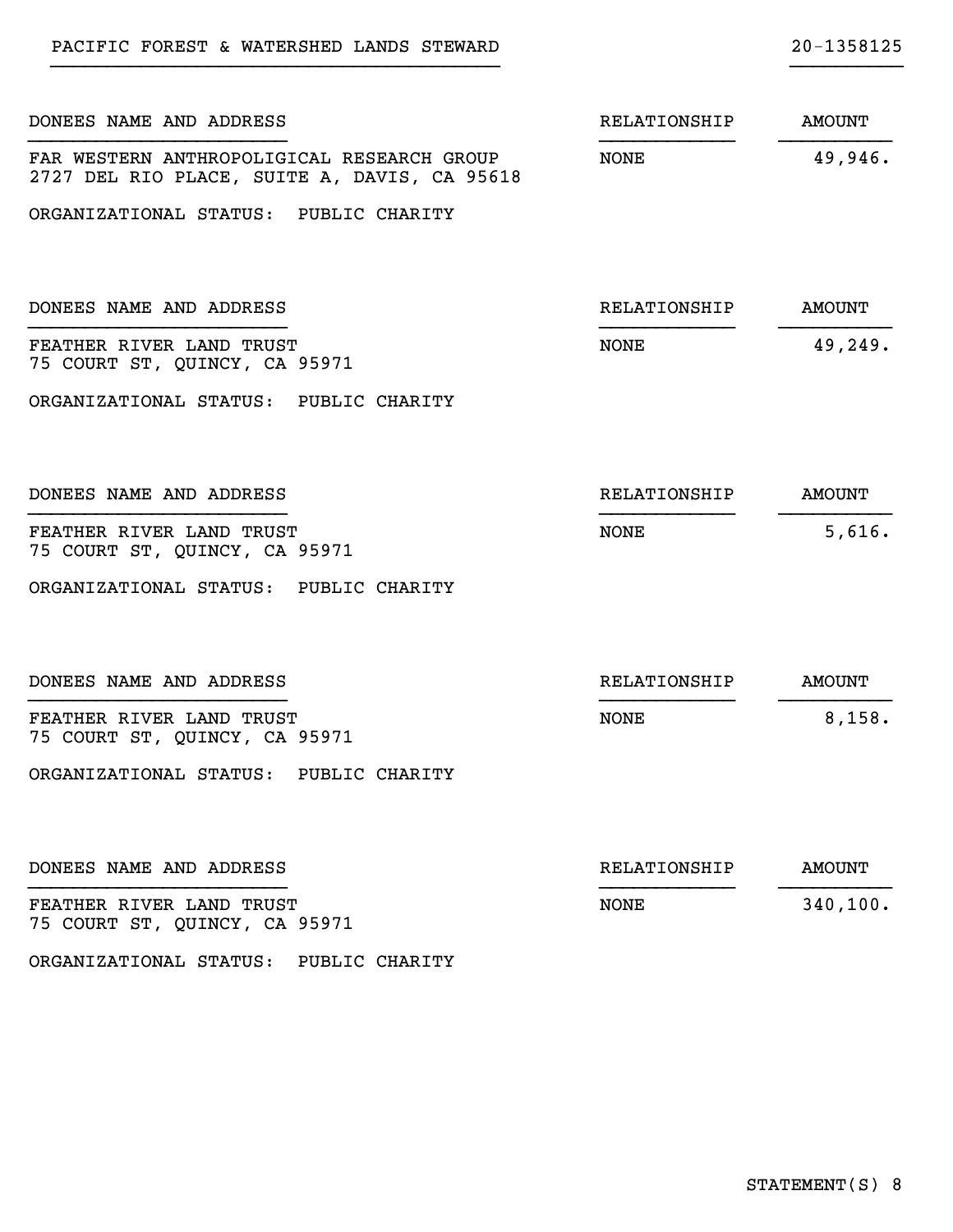| DONEES NAME AND ADDRESS                                            | RELATIONSHIP | <b>AMOUNT</b> |
|--------------------------------------------------------------------|--------------|---------------|
| LAKE COUNTY<br>255 N FORBES ST, LAKEPORT, CA 95453                 | NONE         | 59,428.       |
| ORGANIZATIONAL STATUS: PUBLIC AGENCY                               |              |               |
| DONEES NAME AND ADDRESS                                            | RELATIONSHIP | <b>AMOUNT</b> |
| MAIDU SUMMIT CONSORTIUM<br>289 HWY 36 EAST, GRASS VALLEY, CA 95945 | NONE         | 29,593.       |
| ORGANIZATIONAL STATUS: PUBLIC CHARITY                              |              |               |
| DONEES NAME AND ADDRESS                                            | RELATIONSHIP | <b>AMOUNT</b> |
| MAIDU SUMMIT CONSORTIUM<br>289 HWY 36 EAST, GRASS VALLEY, CA 95945 | NONE         | 35, 294.      |
| ORGANIZATIONAL STATUS: PUBLIC CHARITY                              |              |               |
| DONEES NAME AND ADDRESS                                            | RELATIONSHIP | <b>AMOUNT</b> |
| MENDOCINO LAND TRUST<br>330 N FRANKLIN ST, MENDOCINO, CA 95460     | NONE         | 14,549.       |
| ORGANIZATIONAL STATUS: PUBLIC CHARITY                              |              |               |
| DONEES NAME AND ADDRESS                                            | RELATIONSHIP | <b>AMOUNT</b> |
| MENDOCINO LAND TRUST<br>330 N FRANKLIN ST, MENDOCINO, CA 95460     | <b>NONE</b>  | 231,500.      |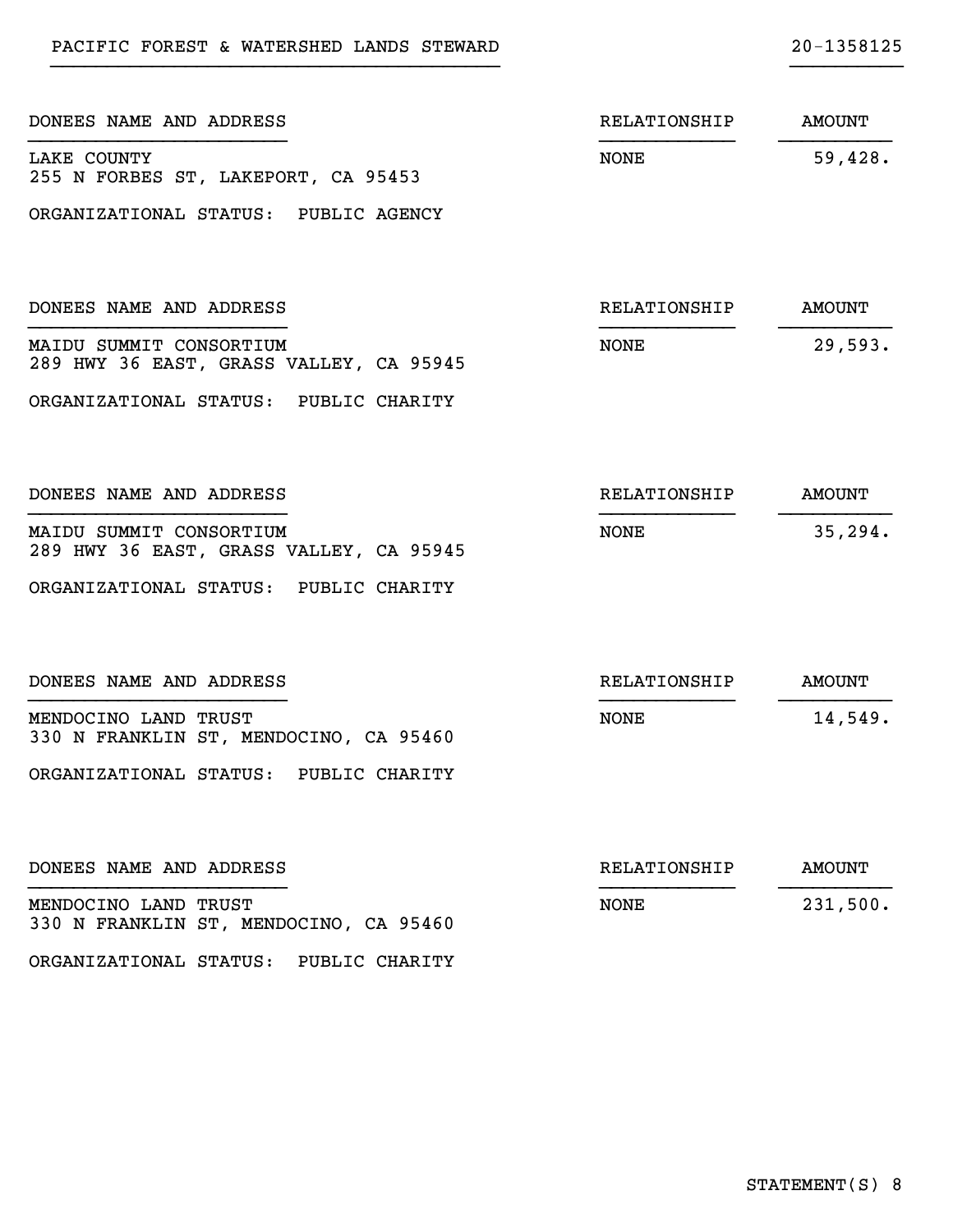| DONEES NAME AND ADDRESS                                                         | RELATIONSHIP | <b>AMOUNT</b> |
|---------------------------------------------------------------------------------|--------------|---------------|
| MENDOCINO LAND TRUST<br>330 N FRANKLIN ST, MENDOCINO, CA 95460                  | <b>NONE</b>  | 6,886.        |
| ORGANIZATIONAL STATUS: PUBLIC CHARITY                                           |              |               |
| DONEES NAME AND ADDRESS                                                         | RELATIONSHIP | <b>AMOUNT</b> |
| MOTHER LODE LAND TRUST<br>1324 JACKSON GATE RD, JACKSON, CA 95642               | <b>NONE</b>  | 52,366.       |
| ORGANIZATIONAL STATUS: PUBLIC CHARITY                                           |              |               |
| DONEES NAME AND ADDRESS                                                         | RELATIONSHIP | <b>AMOUNT</b> |
| MOTHER LODE LAND TRUST<br>1324 JACKSON GATE RD, JACKSON, CA 95642               | <b>NONE</b>  | 5,000.        |
| ORGANIZATIONAL STATUS: PUBLIC CHARITY                                           |              |               |
| DONEES NAME AND ADDRESS                                                         | RELATIONSHIP | <b>AMOUNT</b> |
| MOTHER LODE LAND TRUST<br>1324 JACKSON GATE RD, JACKSON, CA 95642               | NONE         | 323,497.      |
| ORGANIZATIONAL STATUS: PUBLIC CHARITY                                           |              |               |
| DONEES NAME AND ADDRESS                                                         | RELATIONSHIP | <b>AMOUNT</b> |
| NORTHERN CALIFORNIA REGIONAL LAND TRUST<br>580 VALLOMBROSA AVE, CHICO, CA 95926 | <b>NONE</b>  | 542,891.      |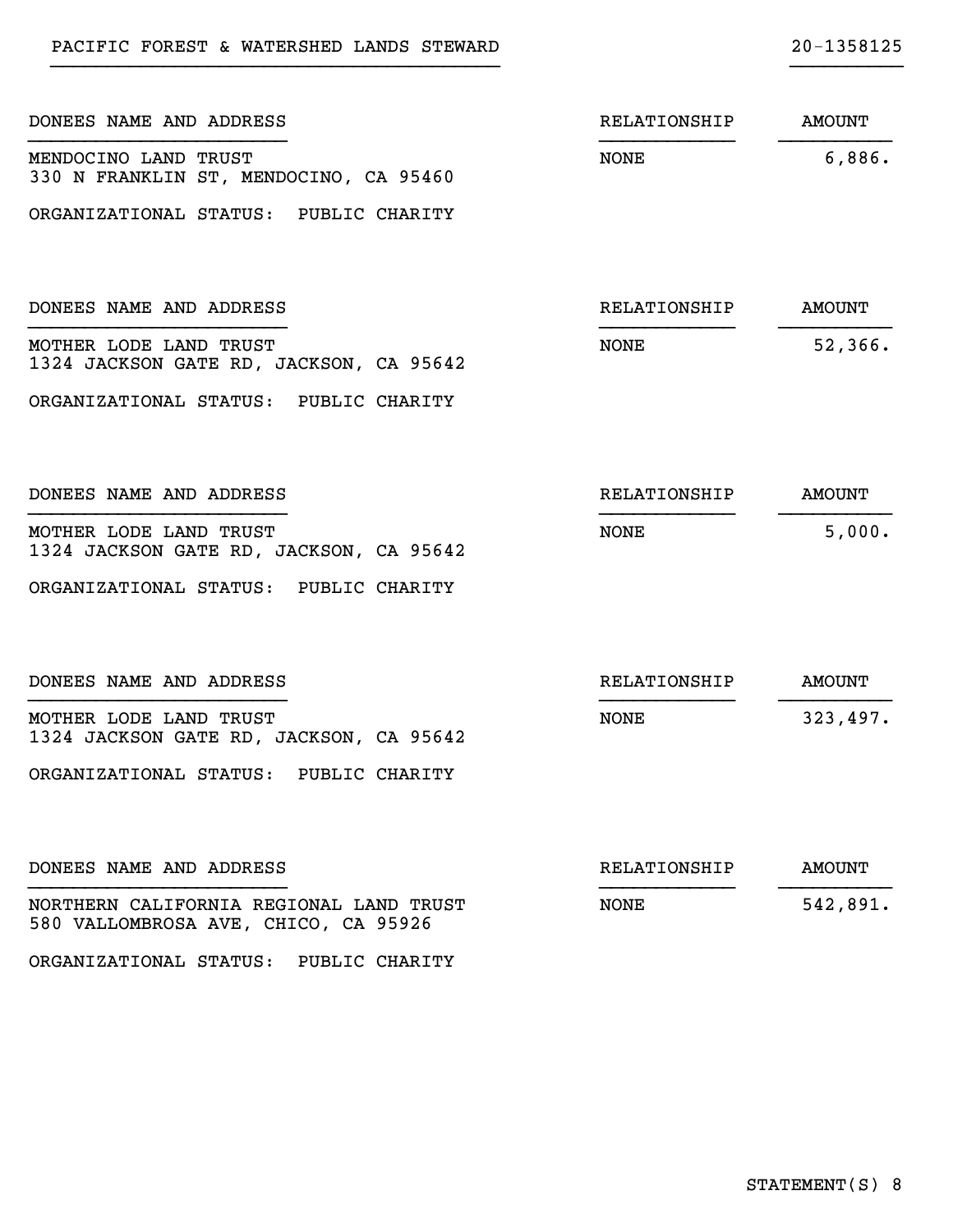| DONEES NAME AND ADDRESS                                         | RELATIONSHIP | <b>AMOUNT</b> |
|-----------------------------------------------------------------|--------------|---------------|
| PIT RIVER TRIBE<br>36970 PARK AVENUE, BURNEY, CA 96013          | NONE         | 22,196.       |
| ORGANIZATIONAL STATUS: PUBLIC AGENCY                            |              |               |
|                                                                 |              |               |
| DONEES NAME AND ADDRESS                                         | RELATIONSHIP | <b>AMOUNT</b> |
| PLACER LAND TRUST<br>11641 BLOCKER DR STE 220, AUBURN, CA 95603 | NONE         | 181,100.      |
| ORGANIZATIONAL STATUS: PUBLIC CHARITY                           |              |               |
|                                                                 |              |               |
| DONEES NAME AND ADDRESS                                         | RELATIONSHIP | <b>AMOUNT</b> |
| PLACER LAND TRUST<br>11641 BLOCKER DR STE 220, AUBURN, CA 95603 | NONE         | 33, 135.      |
| ORGANIZATIONAL STATUS: PUBLIC CHARITY                           |              |               |
|                                                                 |              |               |
| DONEES NAME AND ADDRESS                                         | RELATIONSHIP | <b>AMOUNT</b> |
| POTTER VALLEY TRIBE<br>2251 S STATE ST, UKIAH, CA 95482         | NONE         | 500, 188.     |
| ORGANIZATIONAL STATUS: PUBLIC AGENCY                            |              |               |
|                                                                 |              |               |
| DONEES NAME AND ADDRESS                                         | RELATIONSHIP | <b>AMOUNT</b> |
| SEQUOIA RIVERLANDS TRUST<br>427 S GARDEN ST, VISALIA, CA 93277  | <b>NONE</b>  | 23,447.       |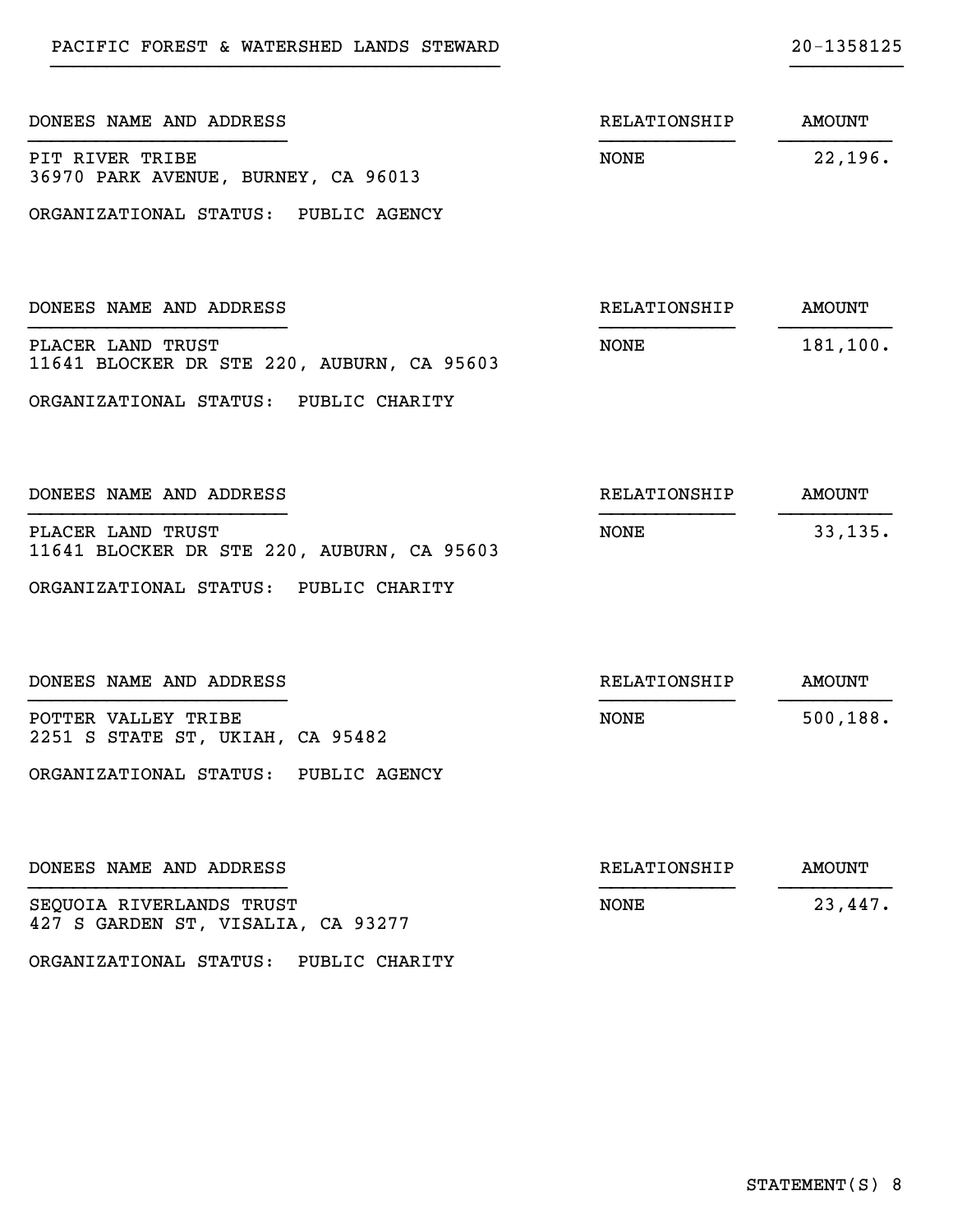| DONEES NAME AND ADDRESS                                                  | RELATIONSHIP | AMOUNT        |
|--------------------------------------------------------------------------|--------------|---------------|
| SEQUOIA RIVERLANDS TRUST<br>427 S GARDEN ST, VISALIA, CA 93277           | <b>NONE</b>  | 79,826.       |
| ORGANIZATIONAL STATUS: PUBLIC CHARITY                                    |              |               |
| DONEES NAME AND ADDRESS                                                  | RELATIONSHIP | <b>AMOUNT</b> |
| SHASTA LAND TRUST<br>1768 WEST ST, REDDING, CA 96001                     | <b>NONE</b>  | 62,676.       |
| ORGANIZATIONAL STATUS: PUBLIC AGENCY                                     |              |               |
| DONEES NAME AND ADDRESS                                                  | RELATIONSHIP | AMOUNT        |
| SHASTA LAND TRUST<br>1768 WEST ST, REDDING, CA 96001                     | <b>NONE</b>  | 13,068.       |
| ORGANIZATIONAL STATUS: PUBLIC AGENCY                                     |              |               |
| DONEES NAME AND ADDRESS                                                  | RELATIONSHIP | AMOUNT        |
| SHASTA LAND TRUST<br>1768 WEST ST, REDDING, CA 96001                     | <b>NONE</b>  | 97,200.       |
| ORGANIZATIONAL STATUS: PUBLIC AGENCY                                     |              |               |
| DONEES NAME AND ADDRESS                                                  | RELATIONSHIP | <b>AMOUNT</b> |
| SIERRA FOOTHILL CONSERVANCY<br>5067 HIGHWAY 140 STE D, PRATHER, CA 93651 | <b>NONE</b>  | 56, 755.      |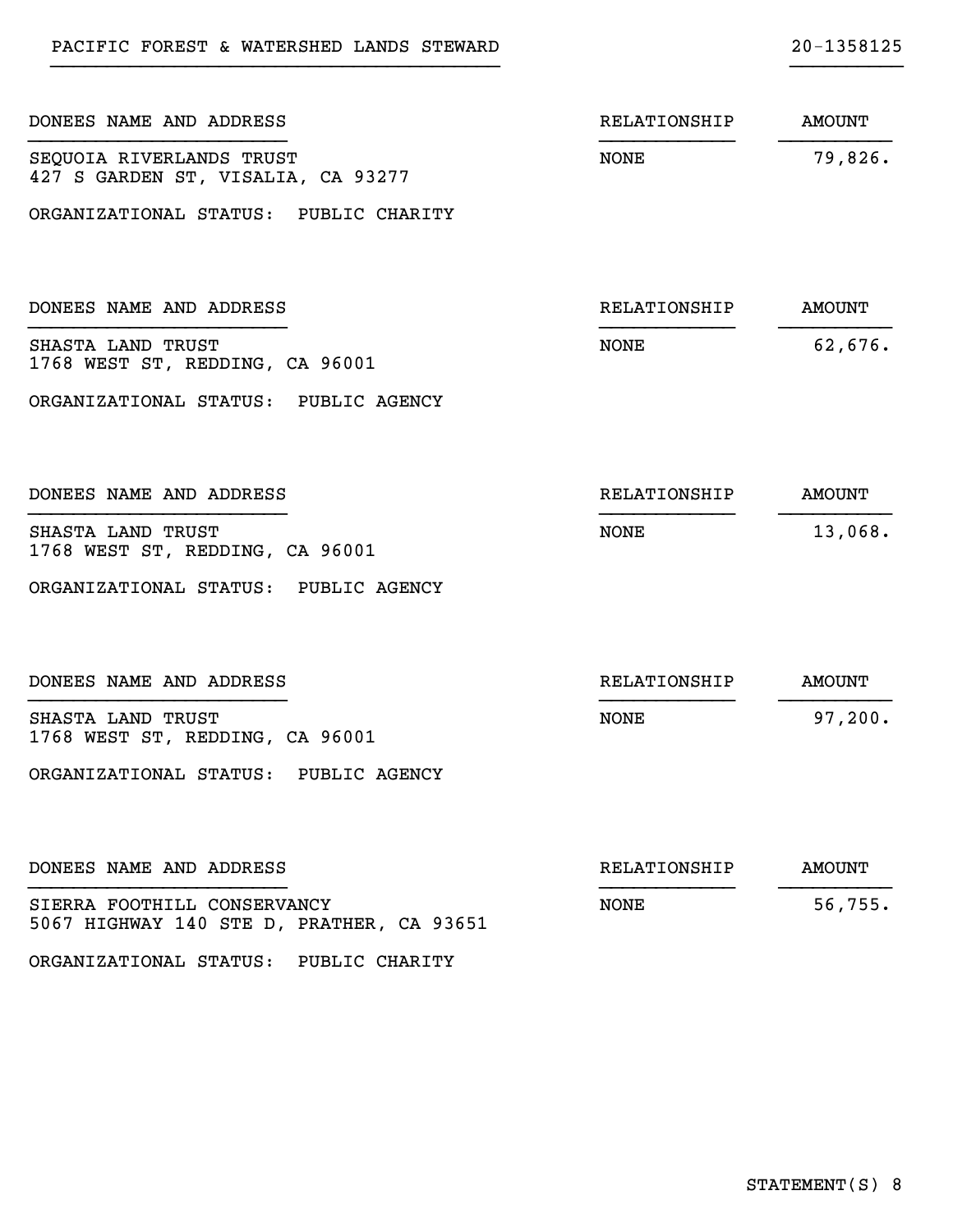| DONEES NAME AND ADDRESS                                                  | RELATIONSHIP | AMOUNT        |
|--------------------------------------------------------------------------|--------------|---------------|
| SIERRA FOOTHILL CONSERVANCY<br>5067 HIGHWAY 140 STE D, PRATHER, CA 93651 | NONE         | 14,670.       |
| ORGANIZATIONAL STATUS: PUBLIC CHARITY                                    |              |               |
| DONEES NAME AND ADDRESS                                                  | RELATIONSHIP | <b>AMOUNT</b> |
| SIERRA NEVADA CONSERVANCY<br>11521 BLOCKER DR STE 205, AUBURN, CA 95603  | NONE         | 2,907.        |
| ORGANIZATIONAL STATUS: PUBLIC CHARITY                                    |              |               |
| DONEES NAME AND ADDRESS                                                  | RELATIONSHIP | <b>AMOUNT</b> |
| SIERRA NEVADA CONSERVANCY<br>11521 BLOCKER DR STE 205, AUBURN, CA 95603  | NONE         | 168.          |
| ORGANIZATIONAL STATUS: PUBLIC CHARITY                                    |              |               |
| DONEES NAME AND ADDRESS                                                  | RELATIONSHIP | <b>AMOUNT</b> |
| SPRING RIVERS FOUNDATION<br>PO BOX 143, CASSEL, CA 96016                 | NONE         | 84,620.       |
| ORGANIZATIONAL STATUS: PUBLIC CHARITY                                    |              |               |
| DONEES NAME AND ADDRESS                                                  | RELATIONSHIP | <b>AMOUNT</b> |
| TUOLUMNE COUNTY<br>2 S GREEN ST, SONORA, CA 95370                        | <b>NONE</b>  | 12,522.       |

ORGANIZATIONAL STATUS: PUBLIC AGENCY